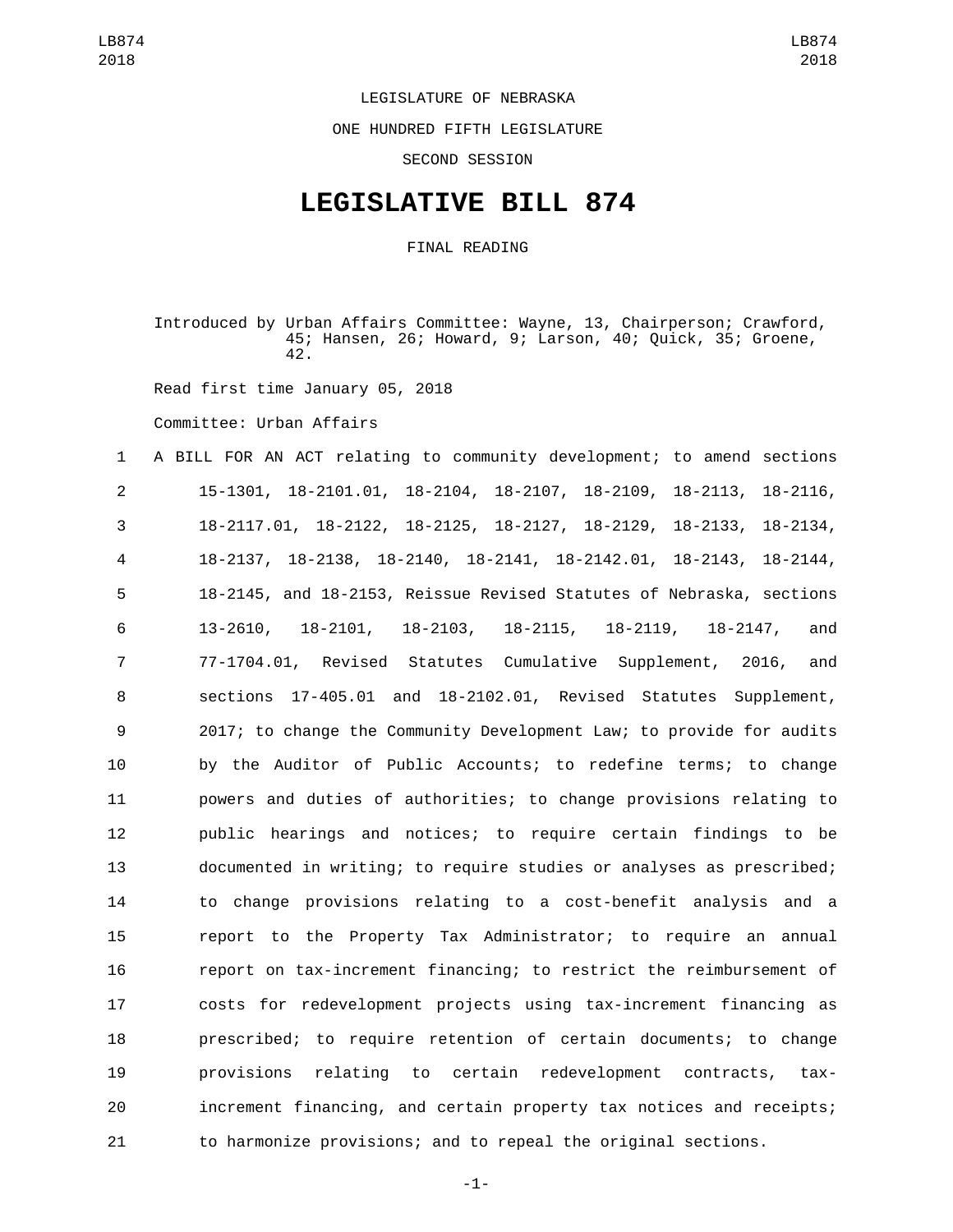1 Be it enacted by the people of the State of Nebraska,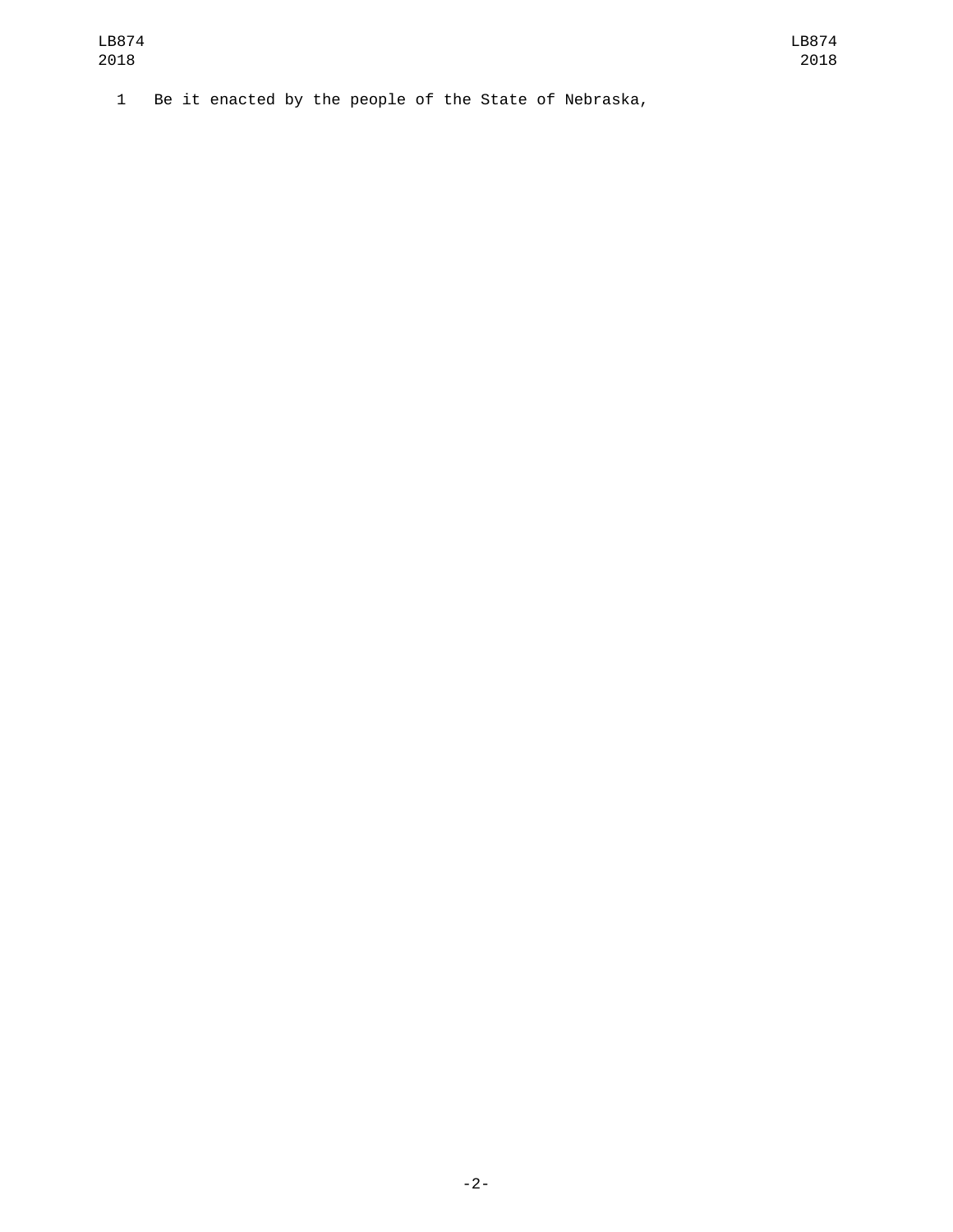Section 1. Section 13-2610, Revised Statutes Cumulative Supplement, 2 2016, is amended to read:

 13-2610 (1) Upon the annual certification under section 13-2609, the State Treasurer shall transfer after the audit the amount certified to the Convention Center Support Fund. The Convention Center Support Fund is created. Transfers may be made from the fund to the General Fund at the direction of the Legislature. Any money in the Convention Center Support Fund available for investment shall be invested by the state investment officer pursuant to the Nebraska Capital Expansion Act and the Nebraska 10 State Funds Investment Act.

 (2) It is the intent of the Legislature to appropriate from the fund to any political subdivision for which an application for state assistance under the Convention Center Facility Financing Assistance Act has been approved an amount not to exceed (a) seventy percent of the state sales tax revenue collected by retailers and operators doing business at such facilities on sales at such facilities, state sales tax revenue collected on primary and secondary box office sales of admissions to such facilities, and state sales tax revenue collected by associated hotels, (b) seventy-five million dollars for any one approved project, or (c) the total cost of acquiring, constructing, improving, or equipping the eligible facility. State assistance shall not be used for an 22 operating subsidy or other ancillary facility.

 (3)(a) Ten percent of such funds appropriated to a city of the metropolitan class under subsection (2) of this section shall be equally distributed to areas with a high concentration of poverty to (i) showcase important historical aspects of such areas or areas within close geographic proximity of the area with a high concentration of poverty or (ii) assist with the reduction of street and gang violence in such areas. (b) Each area with a high concentration of poverty that has been

 distributed funds under subdivision (3)(a) of this section shall establish a development fund and form a committee which shall identify

-3-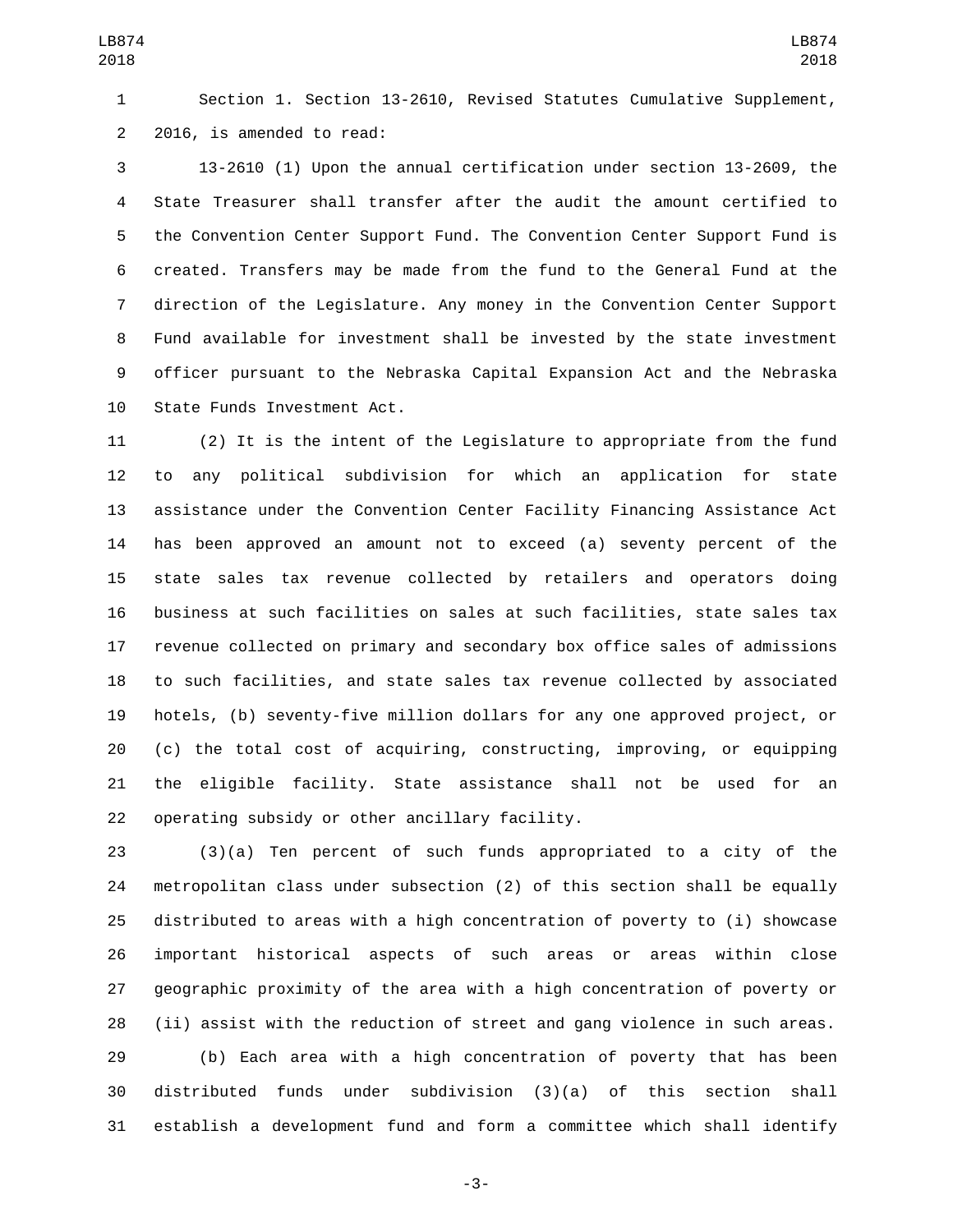and research potential projects to be completed in the area with a high concentration of poverty or in an area within close geographic proximity of such area if the project would have a significant or demonstrable impact on such area and make final determinations on the use of state 5 sales tax revenue received for such projects.

 (c) A committee formed under subdivision (3)(b) of this section 7 shall include the following three members:

 (i) The member of the city council whose district includes a majority of the census tracts which each contain a percentage of persons below the poverty line of greater than thirty percent, as determined by the most recent federal decennial census, within the area with a high 12 concentration of poverty;

 (ii) The commissioner of the county whose district includes a majority of the census tracts which each contain a percentage of persons below the poverty line of greater than thirty percent, as determined by the most recent federal decennial census, within the area with a high 17 concentration of poverty; and

 (iii) A resident of the area with a high concentration of poverty, appointed by the other two members of the committee.

 (d) A committee formed under subdivision (3)(b) of this section shall solicit project ideas from the public and shall hold a public hearing in the area with a high concentration of poverty. Notice of a proposed hearing shall be provided in accordance with the procedures for 24 notice of a public hearing pursuant to section 13 of this act 18-2115. The committee shall research potential projects and make the final determination regarding the annual distribution of funding to such 27 projects.

 (e) For purposes of this subsection, an area with a high concentration of poverty means an area within the corporate limits of a city of the metropolitan class consisting of one or more contiguous census tracts, as determined by the most recent federal decennial census,

-4-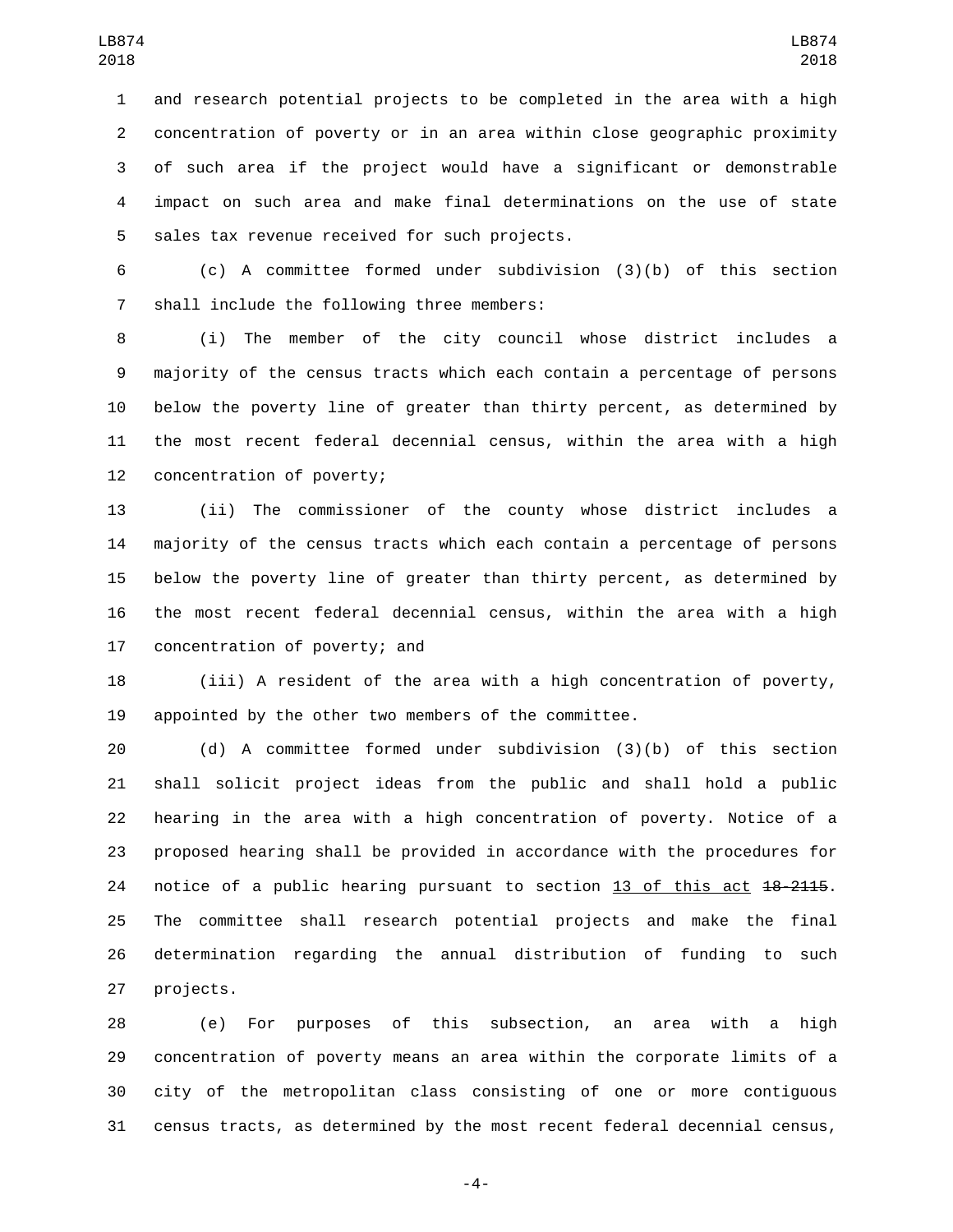which contain a percentage of persons below the poverty line of greater than thirty percent, and all census tracts contiguous to such tract or tracts, as determined by the most recent federal decennial census.

 (4)(a) Ten percent of such funds appropriated to a city of the primary class under subsection (2) of this section may, if the city determines by consent of the city council that such funds are not currently needed for the purposes described in section 13-2604, be used 8 as follows:

 (i) For investment in the construction of qualified low-income housing projects as defined in 26 U.S.C. 42, including qualified projects receiving Nebraska affordable housing tax credits under the Affordable 12 Housing Tax Credit Act; or

 (ii) If there are no such qualified low-income housing projects as defined in 26 U.S.C. 42 being constructed or expected to be constructed within the political subdivision, for investment in areas with a high concentration of poverty to assist with low-income housing needs.

 (b) For purposes of this subsection, an area with a high concentration of poverty means an area within the corporate limits of a city of the primary class consisting of one or more contiguous census tracts, as determined by the most recent American Community Survey 5-Year Estimate, which contain a percentage of persons below the poverty line of greater than thirty percent, and all census tracts contiguous to such tract or tracts, as determined by the most recent American Community 24 Survey 5-Year Estimate.

 (5) State assistance to the political subdivision shall no longer be available upon the retirement of the bonds issued to acquire, construct, improve, or equip the facility or any subsequent bonds that refunded the original issue or when state assistance reaches the amount determined under subsection (2) of this section, whichever comes first.

 (6) The remaining thirty percent of state sales tax revenue collected by retailers and operators doing business at such facilities on

-5-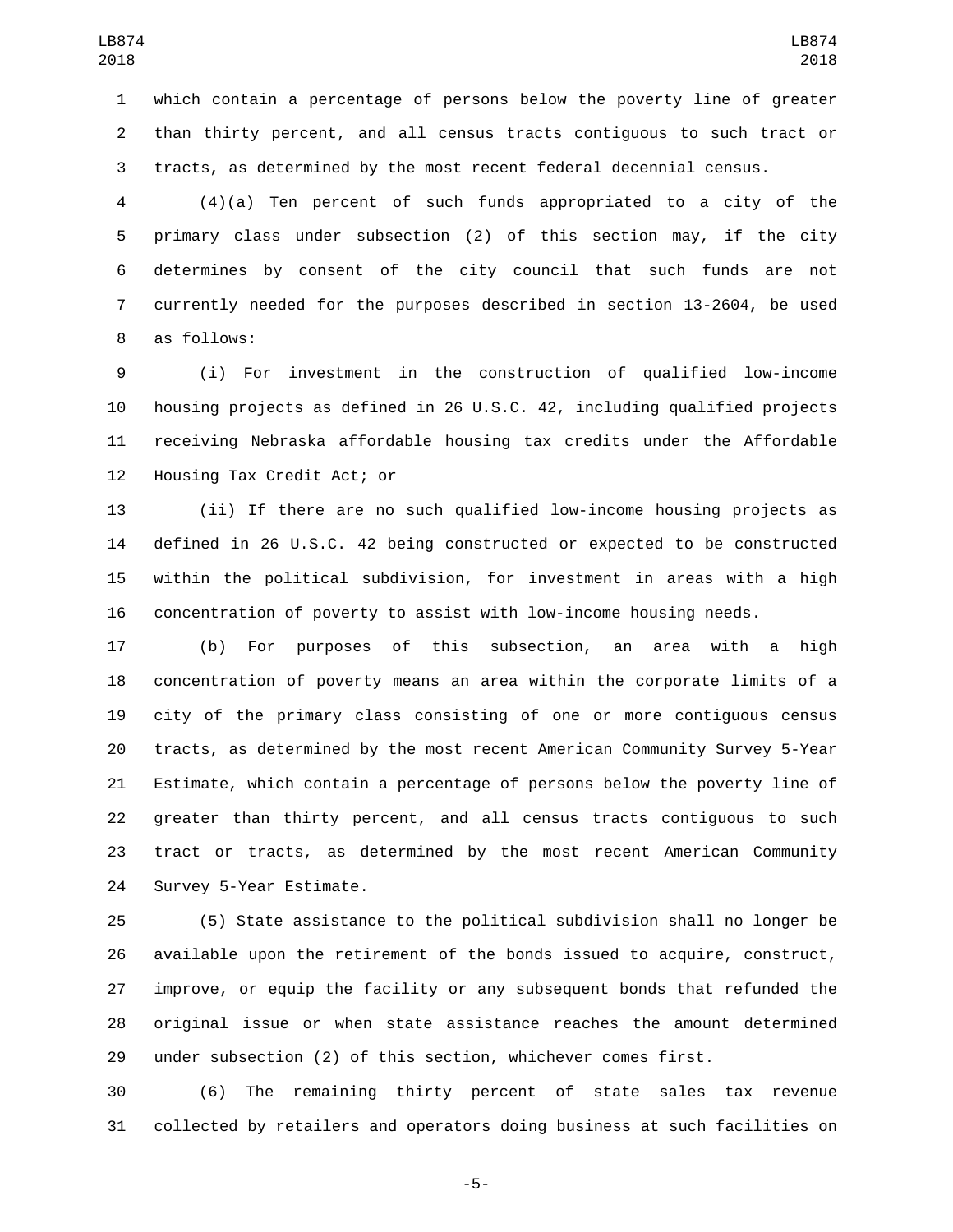sales at such facilities, state sales tax revenue collected on primary and secondary box office sales of admissions to such facilities, and state sales tax revenue collected by associated hotels, shall be appropriated by the Legislature to the Civic and Community Center Financing Fund. Upon the annual certification required pursuant to section 13-2609 and following the transfer to the Convention Center Support Fund required pursuant to subsection (1) of this section, the State Treasurer shall transfer an amount equal to the remaining thirty percent from the Convention Center Support Fund to the Civic and 10 Community Center Financing Fund.

 (7) Any municipality that has applied for and received a grant of assistance under the Civic and Community Center Financing Act may not receive state assistance under the Convention Center Facility Financing 14 Assistance Act.

 Sec. 2. Section 15-1301, Reissue Revised Statutes of Nebraska, is 16 amended to read:

 15-1301 As used in sections 15-1301 to 15-1307, unless the context 18 otherwise requires:

(1) City shall mean any city of the primary class;

 (2) Federal government shall mean the United States of America, or any agency or instrumentality, corporate or otherwise, of the United 22 States of America; and

 (3) Community development activity shall mean any activity 24 authorized in the Community Development Law sections 18-2101 to 18-2144, construction of community facilities, conservation and rehabilitation of property, neighborhood development, code enforcement, and all of the jurisdiction and authority granted a housing authority under Chapter 71, 28 article 15.

 Sec. 3. Section 17-405.01, Revised Statutes Supplement, 2017, is 30 amended to read:

17-405.01 (1) Except as provided in subsection (2) of this section

-6-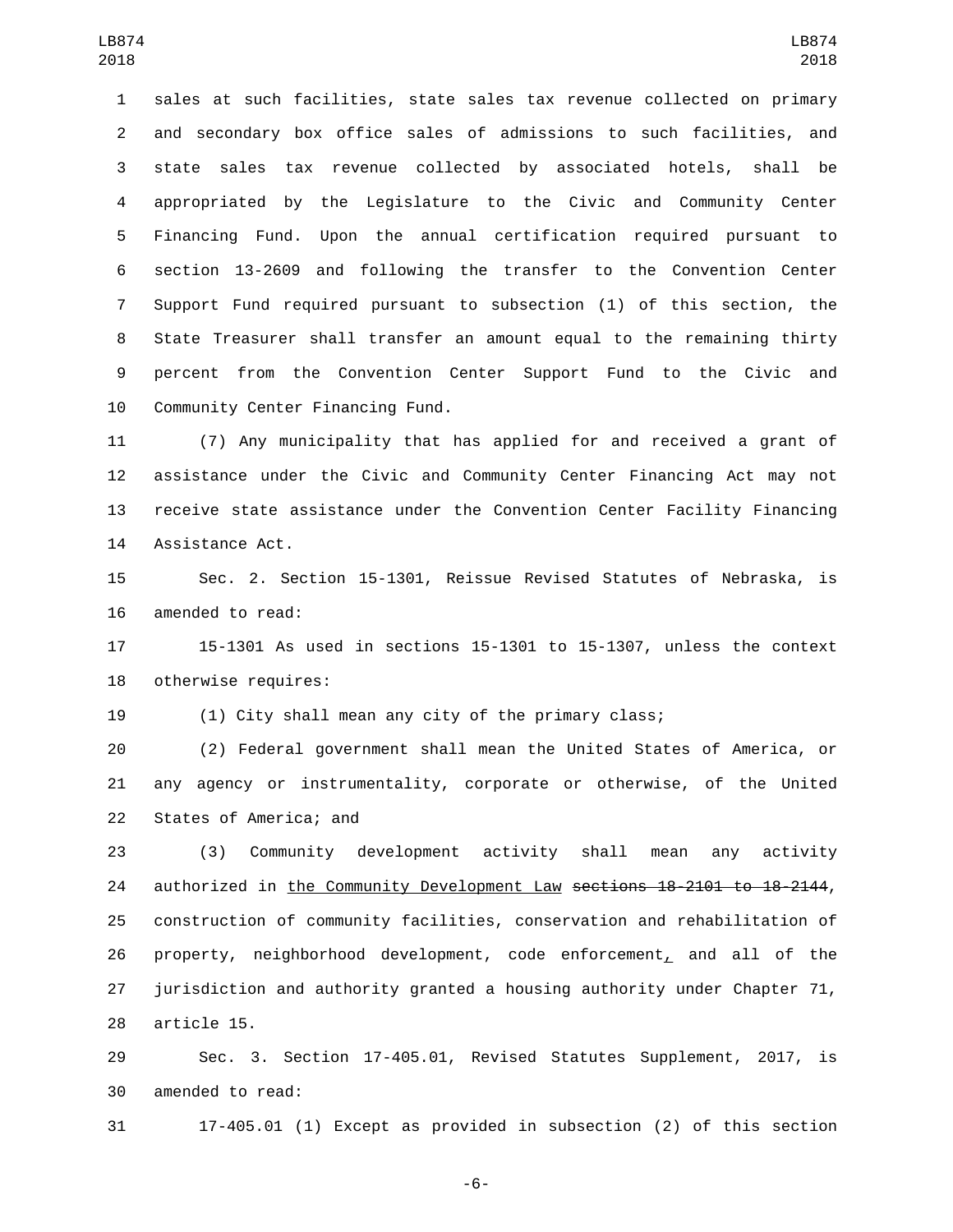and section 17-407, the mayor and city council of any city of the second class or the chairperson and members of the village board of trustees may by ordinance, except as provided in sections 13-1111 to 13-1118, at any time, include within the corporate limits of such city or village any contiguous or adjacent lands, lots, tracts, streets, or highways as are urban or suburban in character, and in such direction as may be deemed proper. Such grant of power shall not be construed as conferring power to extend the limits of any city of the second class or village over any 9 agricultural lands which are rural in character.

 (2) The mayor and city council of any city of the second class or the chairperson and members of the village board of trustees may, by ordinance, annex any lands, lots, tracts, streets, or highways which constitute a redevelopment project area so designated by the city or village or its community redevelopment authority in accordance with the provisions of the Community Development Law and sections 18-2145 to 18-2154 when such annexation is for the purpose of implementing a lawfully adopted redevelopment plan containing a provision dividing ad valorem taxes as provided in subsection (1) of section 18-2147 and which will involve the construction or development of an agricultural processing facility, notwithstanding that such lands, lots, tracts, streets, or highways are not contiguous or adjacent or are not urban or suburban in character. Such annexation shall comply with all other provisions of law relating to annexation generally for cities of the second class and villages. The city or village shall not, in consequence of the annexation under this subsection of any noncontiguous land, exercise the authority granted to it by statute to extend its extraterritorial zoning jurisdiction beyond its corporate boundaries for purposes of planning, zoning, or subdivision development without the agreement of any other city, village, or county currently exercising zoning jurisdiction over the area surrounding the annexed redevelopment project area. The annexation of any noncontiguous land undertaken

-7-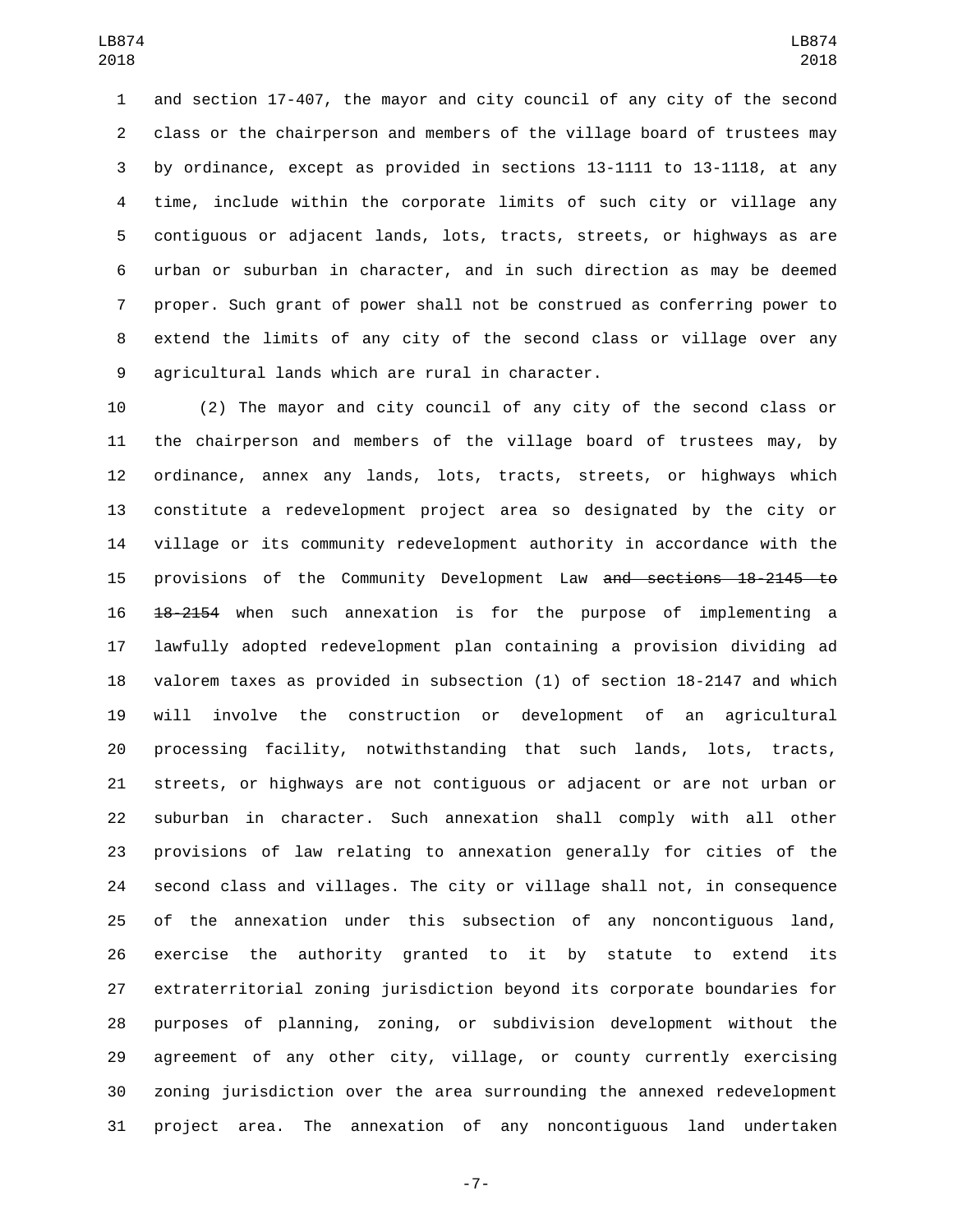pursuant to this subsection shall not result in any change in the service area of any electric utility without the express agreement of the electric utility serving the annexed noncontiguous area at the time of annexation, except that at such time following the annexation of the noncontiguous area as the city or village lawfully annexes sufficient intervening territory so as to directly connect the noncontiguous area to the main body of the city or village, such noncontiguous area shall, solely for the purposes of section 70-1008, be treated as if it had been annexed by the city or village on the date upon which the connecting 10 intervening territory had been formally annexed.

 (3) For purposes of subsection (2) of this section, agricultural processing facility means a plant or establishment where value is added to agricultural commodities through processing, fabrication, or other means and where eighty percent or more of the direct sales from the facility are to other than the ultimate consumer of the processed commodities. A facility shall not qualify as an agricultural processing facility unless its construction or development involves the investment of more than one million dollars derived from nongovernmental sources.

 Sec. 4. Section 18-2101, Revised Statutes Cumulative Supplement, 20 2016, is amended to read:

 18-2101 Sections 18-2101 to 18-2154 and sections 13, 16, 17, and 18 22 of this act  $18-2144$  shall be known and may be cited as the Community 23 Development Law.

 Sec. 5. Section 18-2101.01, Reissue Revised Statutes of Nebraska, is 25 amended to read:

 18-2101.01 Cities of all classes and villages of this state are hereby granted power and authority to create a community development agency by ordinance, which agency may consist of the governing body of the city or village or a new or existing municipal division or department, or combination thereof. When such an agency is created, it shall function in the manner prescribed by ordinance and may exercise all

-8-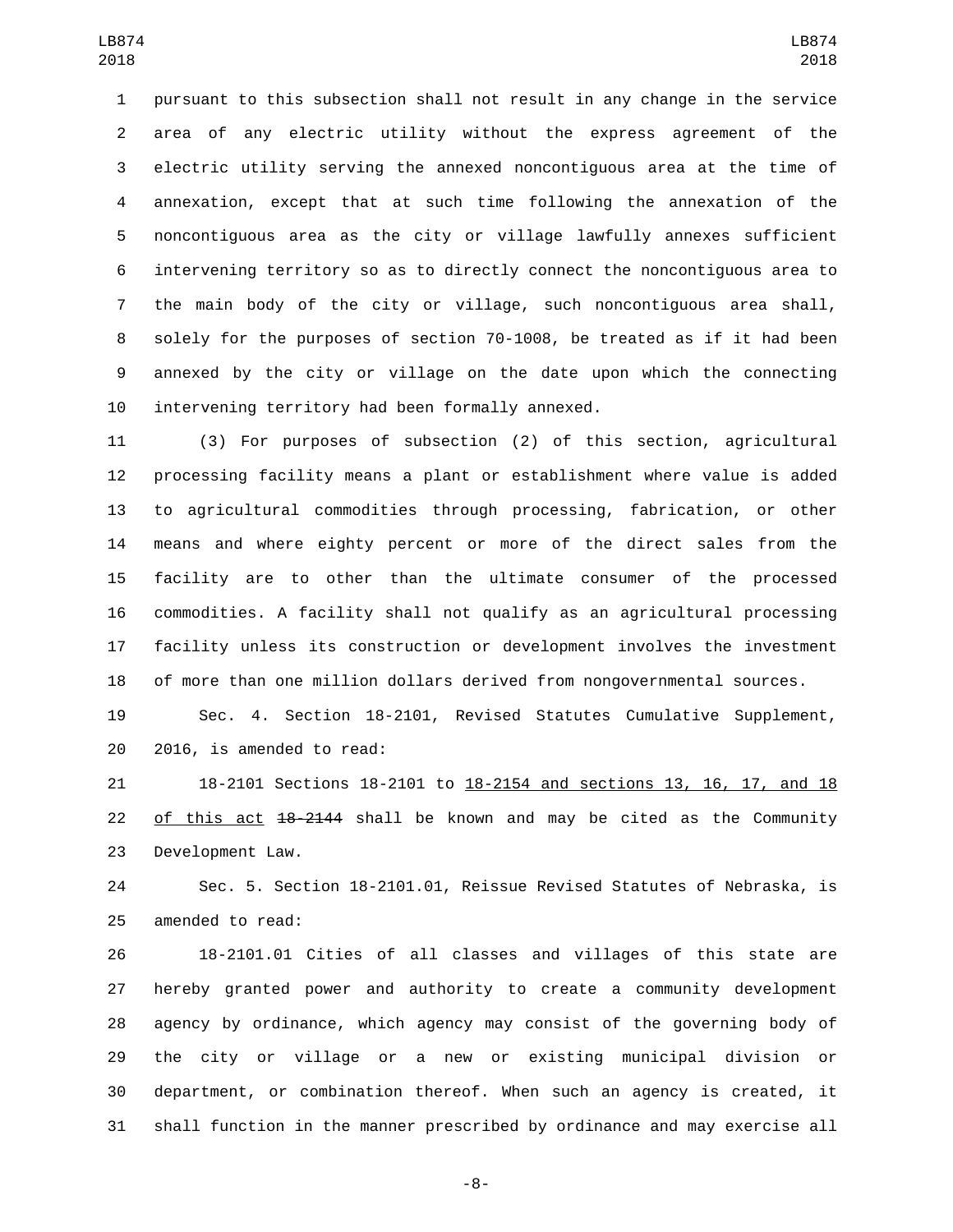of the power and authority granted to a community redevelopment authority 2 under the Community Development Law in sections 18-2101 to 18-2144. Cities of all classes and villages of this state are also granted power and authority to do all community development activities, and to do all things necessary to cooperate with the federal government in all matters relating to community development program activities as a grantee, or as an agent or otherwise, under the provisions of the federal Housing and Community Development Act of 1974, as amended through the Housing and Community Development Amendments of 1981. Whenever such a city exercises the power conferred in this section, it may levy taxes for the exercise of such jurisdiction and authority and may issue general obligation bonds, general obligation notes, revenue bonds, and revenue notes including general obligation and revenue refunding bonds and notes for 14 the purposes set forth in the Community Development Law such sections and under the power granted to any authority described.

 Sec. 6. Section 18-2102.01, Revised Statutes Supplement, 2017, is 17 amended to read:

 18-2102.01 Cities of all classes and villages of this state are hereby granted power and authority to create community redevelopment authorities and limited community redevelopment authorities.

 (1) Whenever an authority or limited authority is created it shall bear the name of the city creating it and shall be legally known as the Community Redevelopment Authority of the City (or Village) of ............. (name of city or village) or the Limited Community Redevelopment Authority of the City (or Village) of ............. (name 26 of city or village).

 (2) When it is determined by the governing body of any city by ordinance in the exercise of its discretion that it is expedient to create a community redevelopment authority or limited community redevelopment authority, the mayor of the city or, if the mayor shall fail to act within ninety days after the passage of the ordinance, the

-9-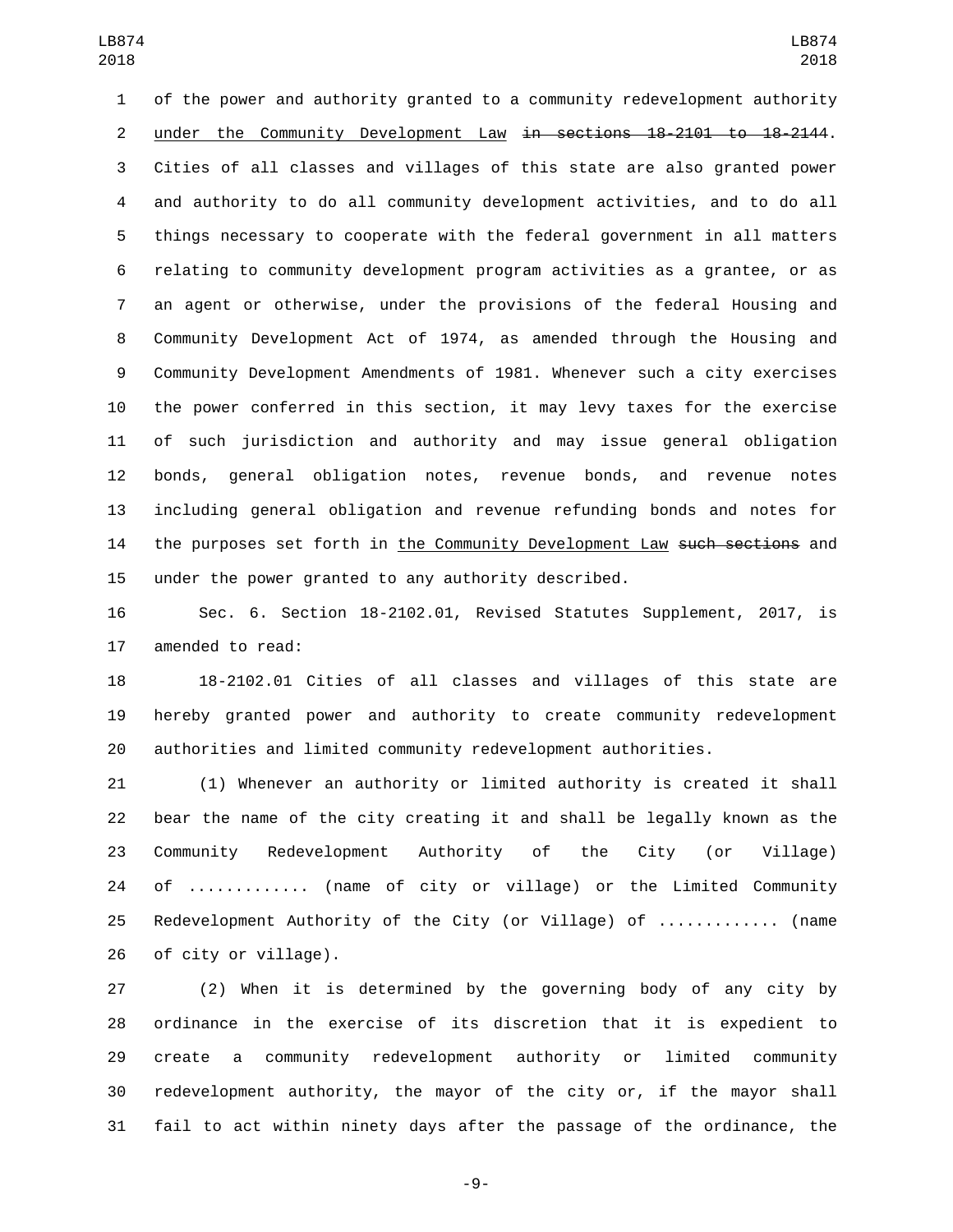president or other presiding officer other than the mayor of the governing body, with the approval of the governing body of the city, shall appoint five or seven persons who shall constitute the authority or the limited authority. The terms of office of the members of a five- member authority initially appointed shall be for one year, two years, three years, four years, and five years, as designated by the mayor, president, other presiding officer, or city manager in making the respective appointments. The terms of office of the members of a seven- member authority initially appointed shall be one member each for one year, two years, and five years, and two members each for three years and four years, as designated by the mayor, president, other presiding officer, or city manager in making the respective appointments. As the terms of the members of the authority expire in cities not having the city manager form of government, the mayor, with the approval of the governing body of the city, shall appoint or reappoint a member of the authority for a term of five years to succeed the member whose term expires. In cities having the city manager form of government, the city manager shall appoint or reappoint the members with the approval of the governing body. The terms of office of the members of a limited community redevelopment authority shall be for the duration of only one single specific limited pilot project authorized in the ordinance creating the limited community redevelopment authority, and the terms of the members of a limited community redevelopment authority shall expire upon the completion of the single specific limited pilot project authorized in the ordinance creating the limited community redevelopment authority.

 (3) A governing body may at its option submit an ordinance which creates a community redevelopment authority or a limited community redevelopment authority to the electors of the city for approval by a majority vote of the electors voting on the ordinance. On submitting the ordinance for approval, the governing body is authorized to call, by the ordinance, a special or general election and to submit, after thirty

-10-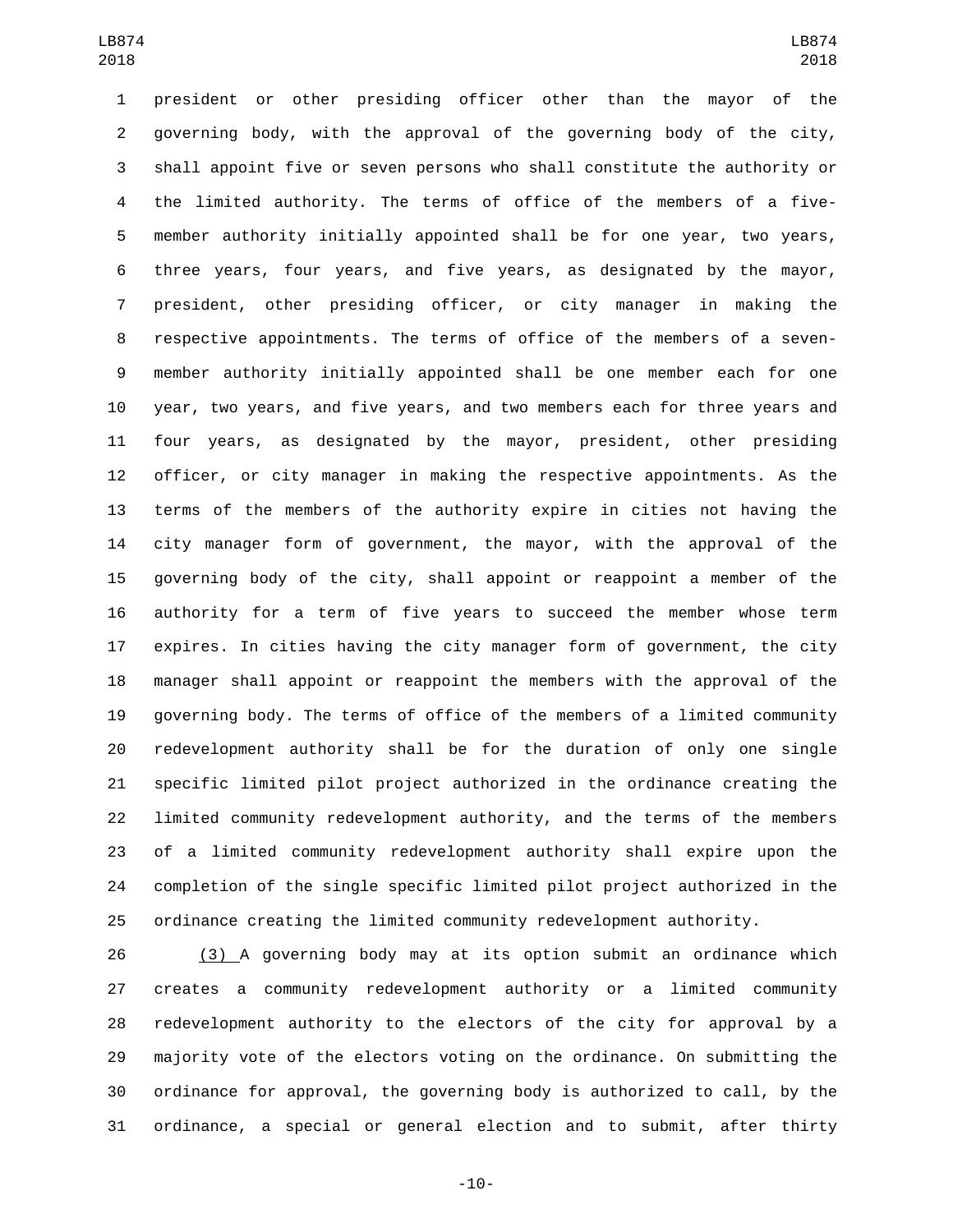days' notice of the time and place of holding the election and according to the manner and method otherwise provided by law for the calling, conducting, canvassing, and certifying of the result of city elections on the submission of propositions to the electors, the proposition to be 5 stated on the ballot as follows: Shall the City (or Village) of ............. (name of city or village) create a Community Redevelopment Authority of the City (or Village) of ............. (name of city or village)? 9 ... Yes 10 ... No. When the ordinance submitted to the electors for approval by a majority vote of the electors voting on the ordinance is to create a limited community redevelopment authority the proposition shall be stated 14 on the ballot as follows: Shall the City (or Village) of ............. (name of city or village) create a Limited Community Redevelopment Authority of the City (or Village) of ............. (name of city or village)? 18 ... Yes 19 ... No.  $(4)$  Vacancies shall be filled for any unexpired term in the same manner as the original appointment. Members of the authority so appointed shall hold office until their successors have been appointed and qualified. Members of a limited authority shall hold office as provided in this section. All members of the authority shall serve without compensation, but shall be entitled to be reimbursed for all necessary 26 expenses incurred.

 (5) (3) Any authority established under this section shall organize by electing one of its members chairperson and another vice-chairperson, shall have power to employ counsel, a director who shall be ex officio secretary of the authority, and such other officers and employees as may be desired, and shall fix the term of office, qualifications, and

-11-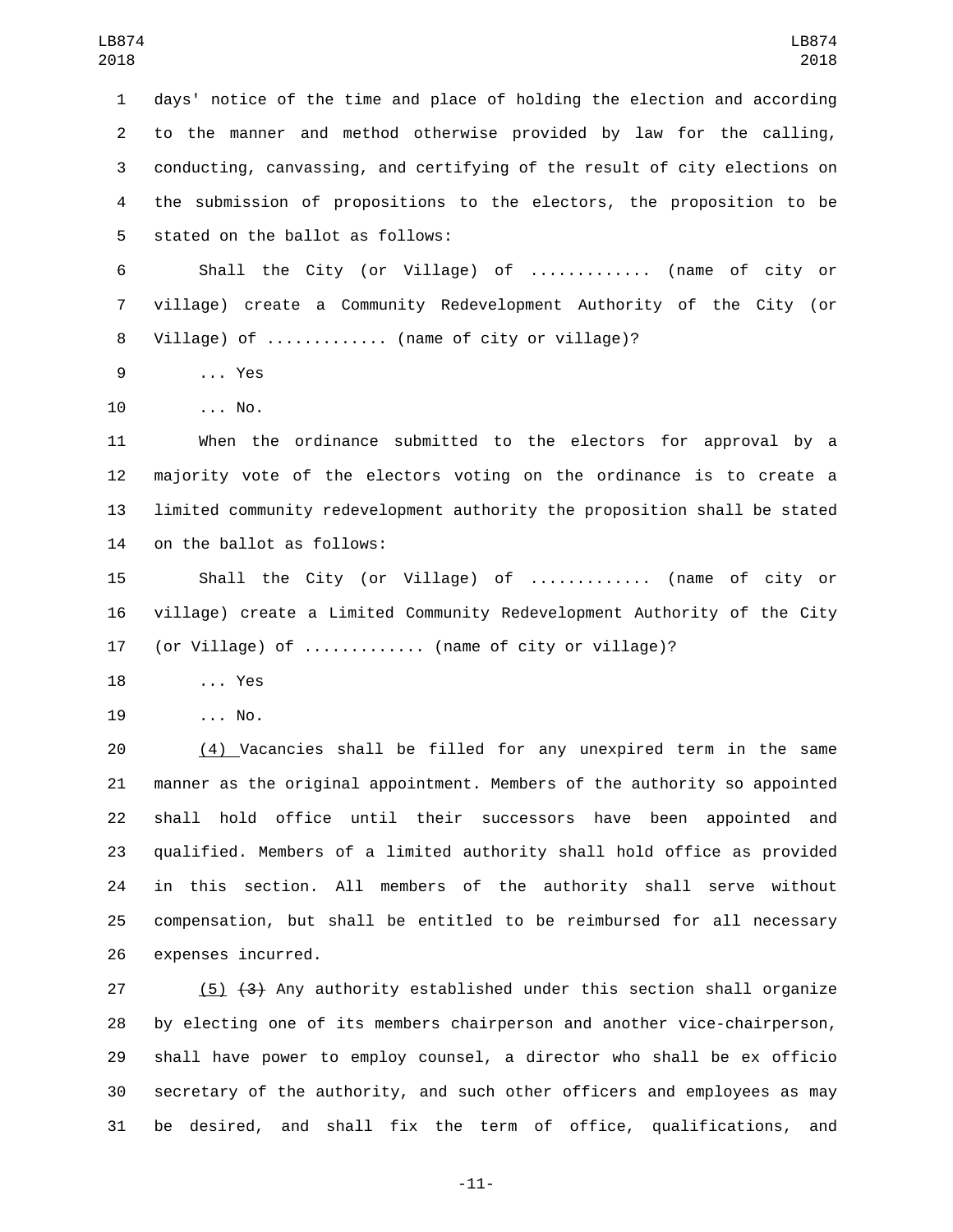compensation of each. The holder of the office of community redevelopment administrator or coordinator of the city may, but need not, be appointed the director but at no additional compensation by the authority. Community redevelopment authorities of cities of the first and second class and villages may secure the services of a director, community redevelopment administrator, or coordinator, and other officers and employees as may be desired through contract with the Department of Economic Development upon terms which are mutually agreeable. Any authority established under this section may validly and effectively act on all matters requiring a resolution or other official action by the concurrence of three members of a five-member authority or four members of a seven-member authority present and voting at a meeting of the authority. Orders, requisitions, warrants, and other documents may be executed by the chairperson or vice-chairperson or by or with others 15 designated in its bylaws.

 (6) (4) No member or employee of any authority established under this section shall have any interest directly or indirectly in any contract for property, materials, or services to be required by such authority. No member of any authority established under this section shall also be a member of any planning commission created under section 21 19-925.

 $(7)$   $(5)$  The authority shall keep an accurate account of all its activities and of all receipts and disbursements and make an annual report of such activities, receipts, and disbursements to the governing 25 body of the city.

 (8) (6) The governing body of a city creating a community redevelopment authority or a limited community redevelopment authority is hereby authorized to appropriate and loan to the authority a sum not exceeding ten thousand dollars for the purposes of paying expenses of organizing and supervising the work of the authority at the beginning of its activities. The loan shall be authorized by resolution of the

-12-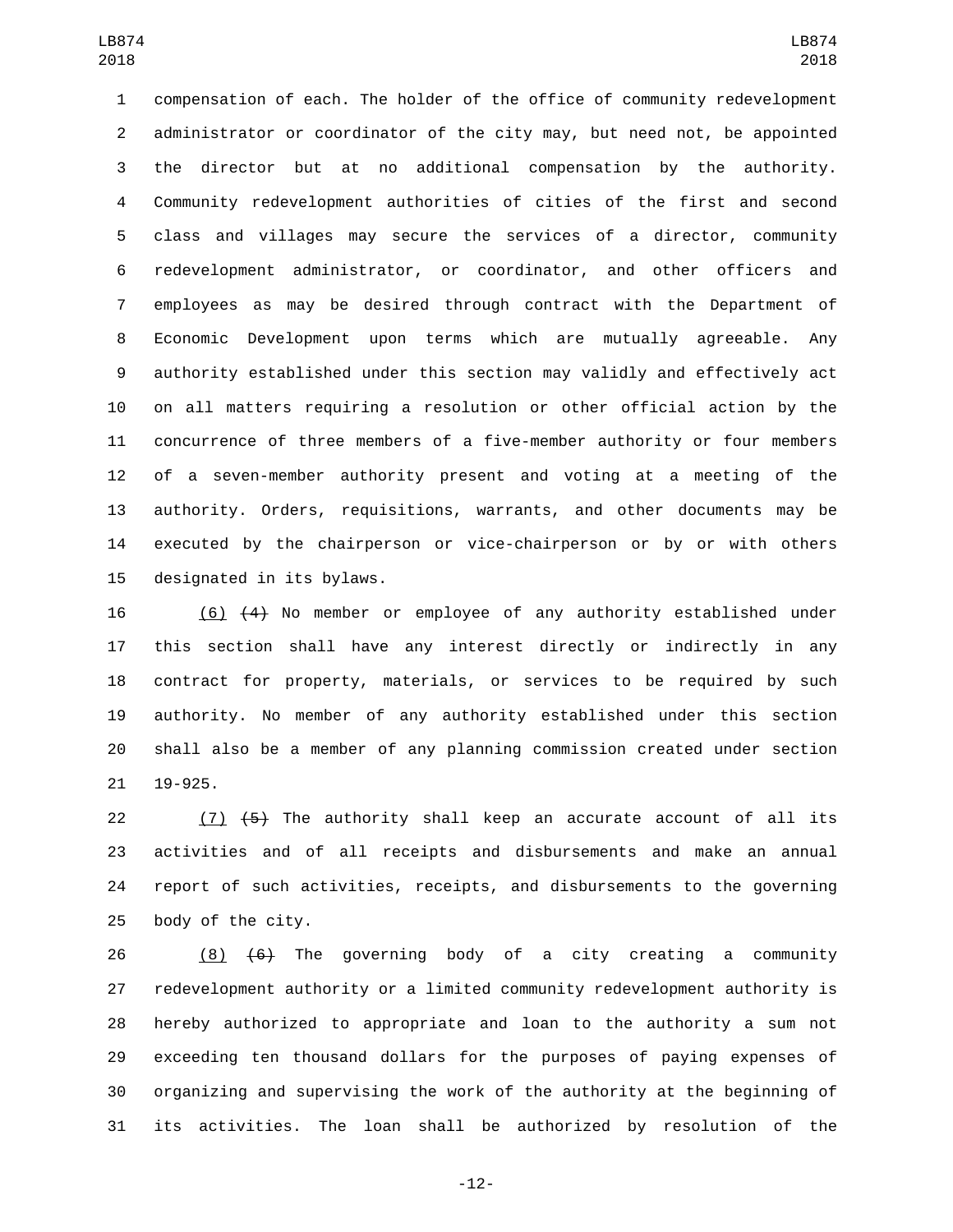governing body which shall set forth the terms and time of the repayment of the loan. The loan may be appropriated out of the general funds or any 3 sinking fund.

 (9) (7) All income, revenue, profits, and other funds received by any authority established under this section from whatever source derived, or appropriated by the city, or realized from tax receipts or comprised in the special revenue fund of the city designated for the authority or from the proceeds of bonds, or otherwise, shall be deposited with the city treasurer as ex officio treasurer of the authority without commingling the money with any other money under his or her control and disbursed by him or her by check, draft, or order only upon warrants, orders, or requisitions by the chairperson of the authority or other person authorized by the authority which shall state distinctly the purpose for which the same are drawn. A permanent record shall be kept by the authority of all warrants, orders, or requisitions so drawn, showing the date, amount, consideration, and to whom payable. When paid, the same shall be canceled and kept on file by the city treasurer. The books of any authority established under this section shall from time to time be audited upon the order of the governing body of the municipality in such manner as it may direct, and all books and records of the authority shall at all times be open to public inspection. The Auditor of Public Accounts may audit, or cause to be audited, any authority established under this section or any redevelopment plan of such authority when the Auditor of 24 Public Accounts determines such audit is necessary or when requested by the governing body, and such audit shall be at the expense of the authority. The authority may contract with the holders of any of its bonds or notes as to collection, custody, securing investment, and payment of any money of the authority or any money held in trust or otherwise for the payment of bonds or notes or in any way to secure bonds or notes. The authority may carry out the contract notwithstanding that such contract may be inconsistent with the previous provisions of this

-13-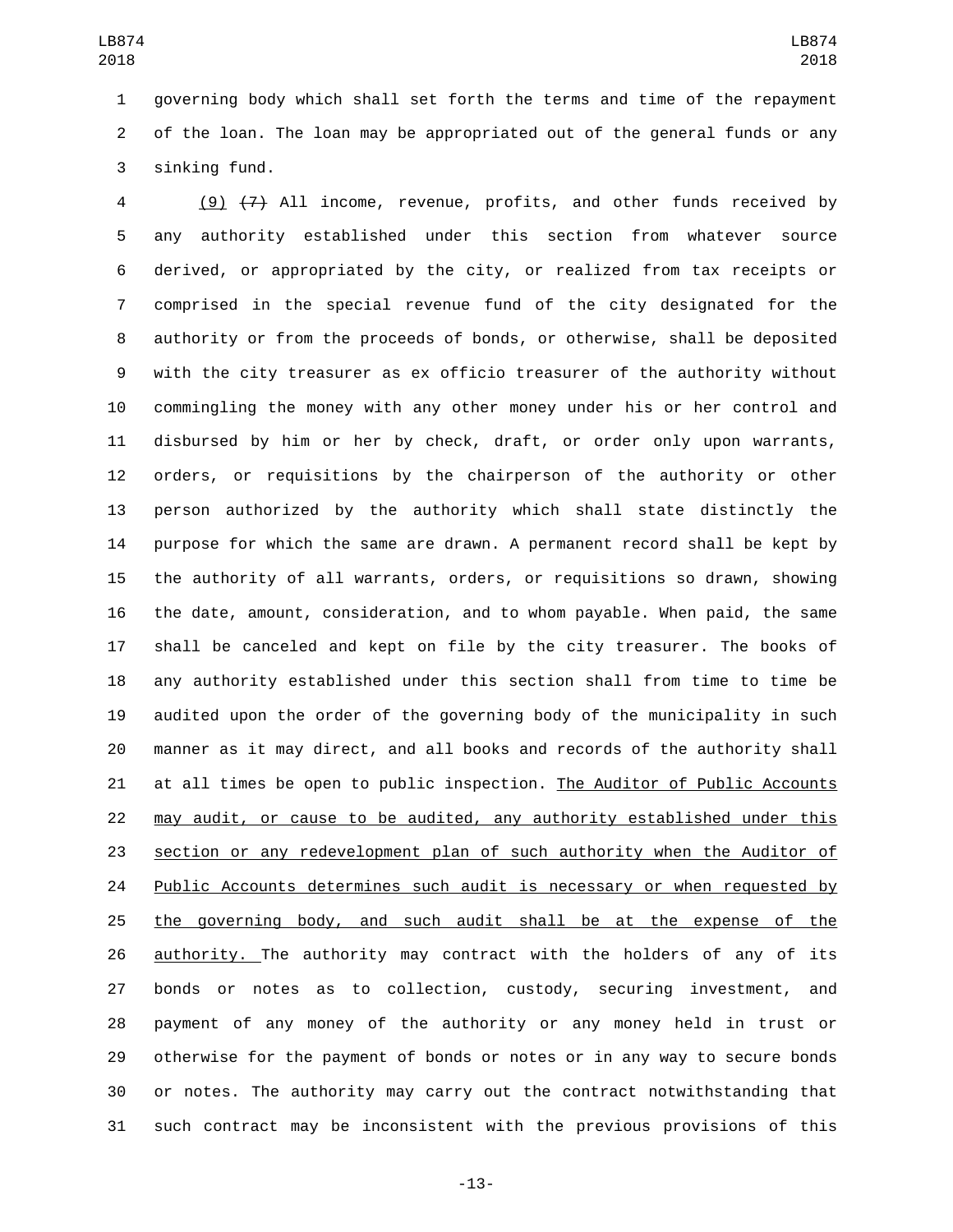subdivision. All banks, capital stock financial institutions, qualifying mutual financial institutions, and trust companies are hereby authorized to give security for the deposits of money of any authority established under the provisions of this section pursuant to the Public Funds Deposit Security Act. Section 77-2366 applies to deposits in capital stock financial institutions. Section 77-2365.01 shall apply to deposits in qualifying mutual financial institutions.7

 Sec. 7. Section 18-2103, Revised Statutes Cumulative Supplement, 9 2016, is amended to read:

 18-2103 For purposes of the Community Development Law, unless the 11 context otherwise requires:

 (1) Area of operation means and includes the area within the corporate limits of the city and such land outside the city as may come within the purview of sections 18-2123 and 18-2123.01;

 (2) Authority means any community redevelopment authority created pursuant to section 18-2102.01 and a city or village which has created a community development agency pursuant to the provisions of section 18-2101.01 and does not include a limited community redevelopment 19 authority;

 (3) Blighted area means an area (a) which, by reason of the presence of a substantial number of deteriorated or deteriorating structures, existence of defective or inadequate street layout, faulty lot layout in relation to size, adequacy, accessibility, or usefulness, insanitary or 24 unsafe conditions, deterioration of site or other improvements, diversity of ownership, tax or special assessment delinquency exceeding the fair value of the land, defective or unusual conditions of title, improper subdivision or obsolete platting, or the existence of conditions which endanger life or property by fire and other causes, or any combination of such factors, substantially impairs or arrests the sound growth of the community, retards the provision of housing accommodations, or constitutes an economic or social liability and is detrimental to the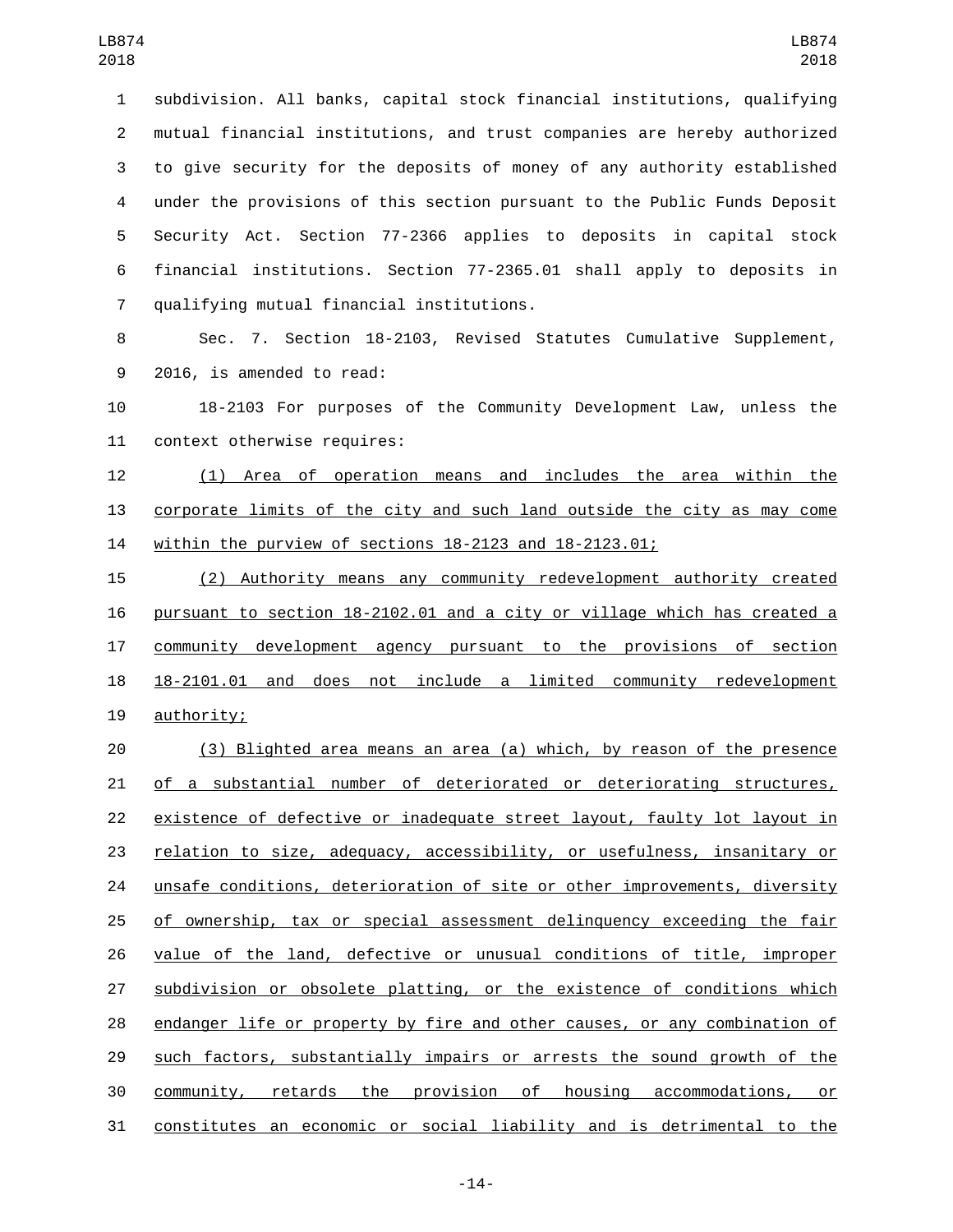| 1              | public health, safety, morals, or welfare in its present condition and         |
|----------------|--------------------------------------------------------------------------------|
| $\overline{2}$ | use and (b) in which there is at least one of the following conditions:        |
| 3              | (i) Unemployment in the designated area is at least one hundred twenty         |
| 4              | percent of the state or national average; (ii) the average age of the          |
| 5              | residential or commercial units in the area is at least forty years;           |
| 6              | (iii) more than half of the plotted and subdivided property in an area is      |
| 7              | unimproved land that has been within the city for forty years and has          |
| 8              | <u>remained unimproved during that time; (iv) the per capita income of the</u> |
| 9              | area is lower than the average per capita income of the city or village        |
| 10             | in which the area is designated; or (v) the area has had either stable or      |
| 11             | decreasing population based on the last two decennial censuses. In no          |
| 12             | event shall a city of the metropolitan, primary, or first class designate      |
| 13             | more than thirty-five percent of the city as blighted, a city of the           |
| 14             | second class shall not designate an area larger than fifty percent of the      |
| 15             | city as blighted, and a village shall not designate an area larger than        |
| 16             | one hundred percent of the village as blighted. A redevelopment project        |
| 17             | involving a formerly used defense site as authorized under section             |
| 18             | 18-2123.01 shall not count towards the percentage limitations contained        |
| 19             | in this subdivision;                                                           |
| 20             | (4) Bonds means any bonds, including refunding bonds, notes, interim           |
| 21             | certificates, debentures, or other obligations issued pursuant to the          |
| 22             | Community Development Law except for bonds issued pursuant to section          |
| 23             | $18 - 2142.04;$                                                                |
| 24             | (5) Business means any private business located in an enhanced                 |
| 25             | employment area;                                                               |
| 26             | (6) City means any city or incorporated village in the state;                  |
| 27             | (7) Clerk means the clerk of the city or village;                              |
| 28             | (8) Community redevelopment area means a substandard and blighted              |
| 29             | the community redevelopment authority designates<br><u>which</u><br>area<br>as |
| 30             | appropriate for a renewal project;                                             |

(9) Employee means a person employed at a business as a result of a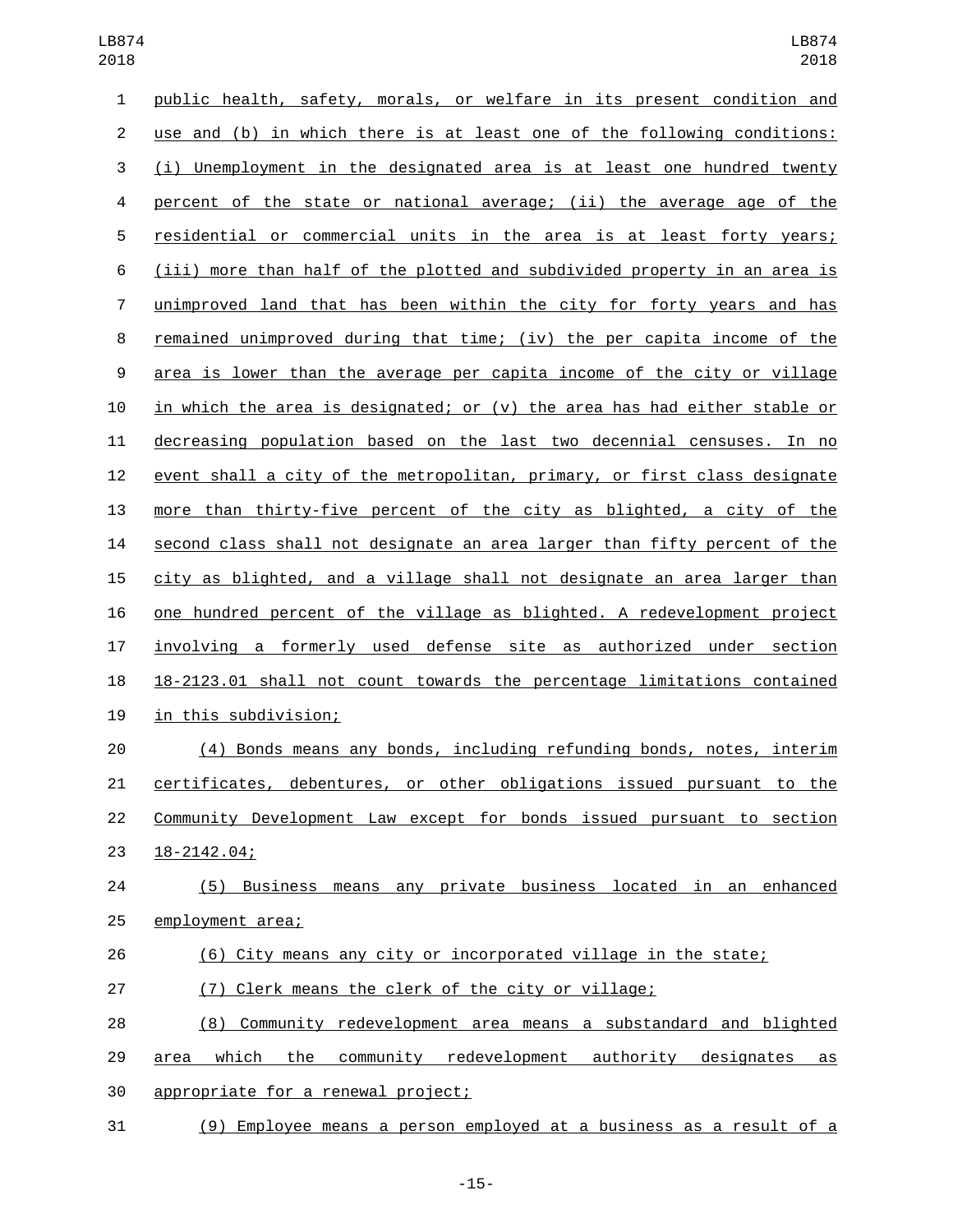LB874 

| 1  | redevelopment project;                                                    |
|----|---------------------------------------------------------------------------|
| 2  | (10) Employer-provided health benefit means any item paid for by the      |
| 3  | employer in total or in part that aids in the cost of health care         |
| 4  | services, including, but not limited to, health insurance, health savings |
| 5  | accounts, and employer reimbursement of health care costs;                |
| 6  | (11)<br>Enhanced employment area means an area not exceeding six          |
| 7  | hundred acres (a) within a community redevelopment area which is          |
| 8  | designated by an authority as eligible for the imposition of<br>an        |
| 9  | occupation tax or (b) not within a community redevelopment area as may be |
| 10 | designated under section 18-2142.04;                                      |
| 11 | (12) Equivalent employees means the number of employees computed by       |
| 12 | (a) dividing the total hours to be paid in a year by (b) the product of   |
| 13 | forty times the number of weeks in a year;                                |
| 14 | (13) Federal government means the United States of America, or any        |
| 15 | agency or instrumentality, corporate or otherwise, of the United States   |
| 16 | of America;                                                               |
| 17 | (14) Governing body or local governing body means the city council,       |
| 18 | board of trustees, or other legislative body charged with governing the   |
| 19 | municipality;                                                             |
| 20 | (15) Limited community redevelopment authority means a community          |
| 21 | redevelopment authority created pursuant to section 18-2102.01 having     |
| 22 | only one single specific limited pilot project authorized;                |
| 23 | (16) Mayor means the mayor of the city or chairperson of the board        |
| 24 | of trustees of the village;                                               |
| 25 | (17) New investment means the value of improvements to real estate        |
| 26 | made in an enhanced employment area by a developer or a business;         |
| 27 | Number of new employees means the number of equivalent<br>(18)            |
| 28 | employees that are employed at a business as a result of the              |
| 29 | redevelopment project during a year that are in excess of the number of   |
| 30 | equivalent employees during the year immediately prior to the year that a |
| 31 | redevelopment plan is adopted;                                            |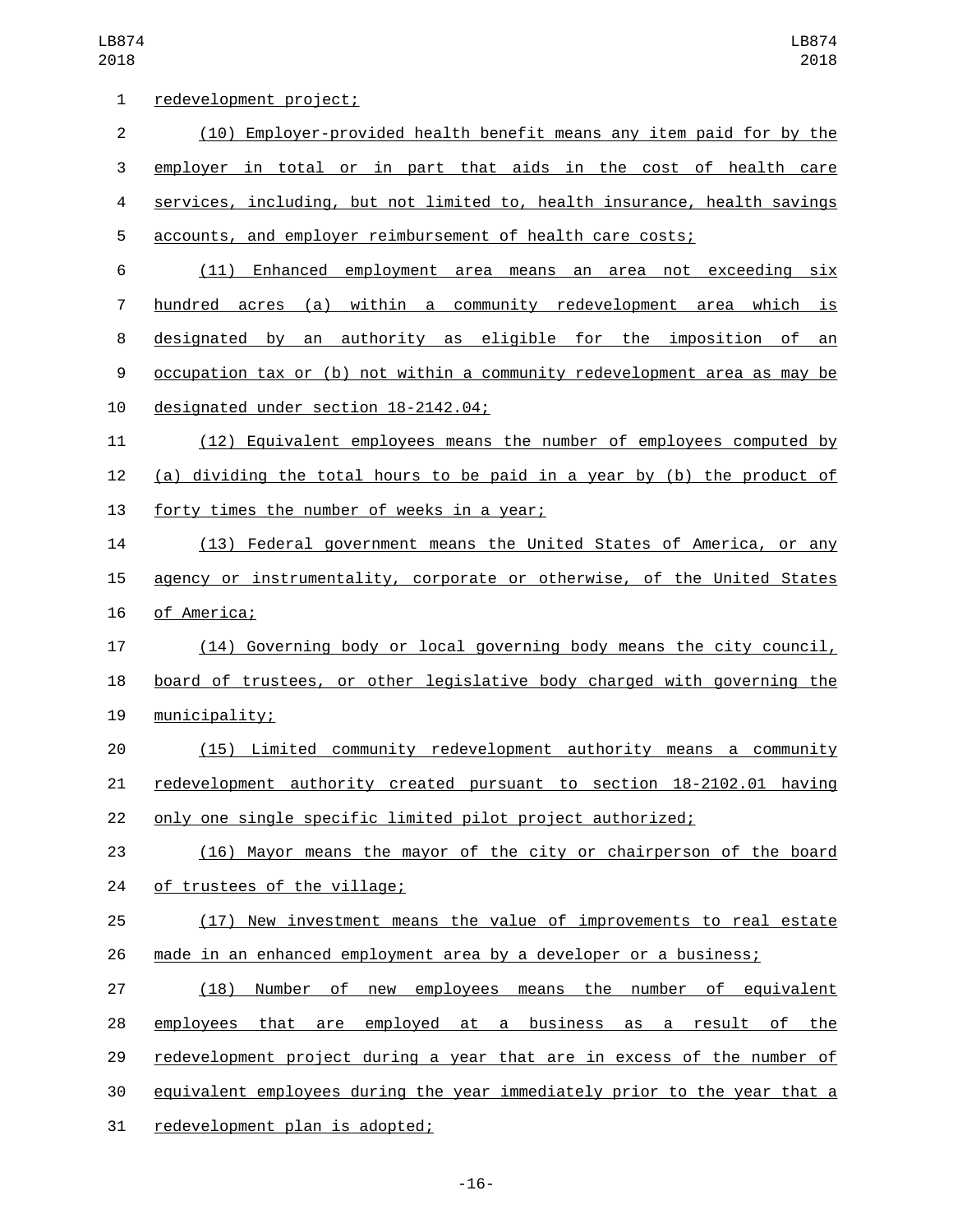| (19) Obligee means any bondholder, agent, or trustee for any              |
|---------------------------------------------------------------------------|
|                                                                           |
| bondholder, or lessor demising to any authority, established pursuant to  |
| section 18-2102.01, property used in connection with a redevelopment      |
| project, or any assignee or assignees of such lessor's interest or any    |
| part thereof, and the federal government when it is a party to any        |
| contract with such authority;                                             |
| (20) Occupation tax means a tax imposed under section 18-2142.02;         |
| (21) Person means any individual, firm, partnership, limited              |
| liability company, corporation, company, association, joint-stock         |
| association, or body politic and includes any trustee, receiver,          |
| assignee, or other similar representative thereof;                        |
| (22) Public body means the state or any municipality, county,             |
| township, board, commission, authority, district, or other political      |
| subdivision or public body of the state;                                  |
| (23) Real property means all lands, including improvements and            |
| fixtures thereon, and property of any nature appurtenant thereto, or used |
| in connection therewith, and every estate, interest and right, legal or   |
| equitable, therein, including terms for years and liens by way of         |
| judgment, mortgage, or otherwise, and the indebtedness secured by such    |
| liens;                                                                    |
| (24) Redeveloper means any person, partnership, or public or private      |
| corporation or agency which enters or proposes to enter into a            |
| redevelopment contract;                                                   |
| (25) Redevelopment contract means a contract entered into between an      |
| authority and a redeveloper for the redevelopment of an area in           |
| conformity with a redevelopment plan;                                     |
| (26) Redevelopment plan means a plan, as it exists from time to time      |
| for one or more community redevelopment areas, or for a redevelopment     |
| project, which (a) conforms to the general plan for the municipality as a |
| whole and (b) is sufficiently complete to indicate such land acquisition, |
|                                                                           |

demolition and removal of structures, redevelopment, improvements, and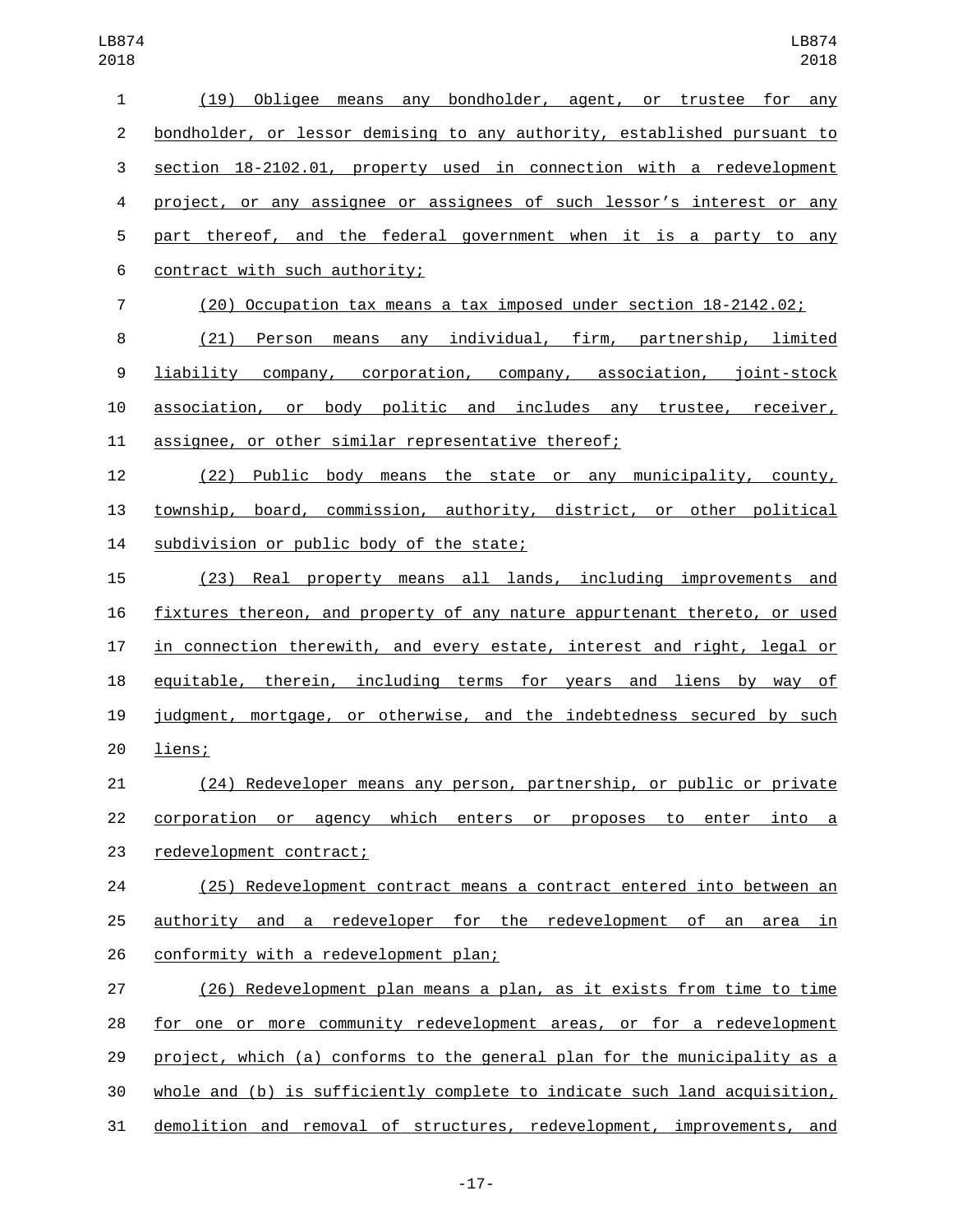rehabilitation as may be proposed to be carried out in the community redevelopment area, zoning and planning changes, if any, land uses, 3 maximum densities, and building requirements; (1) An authority means any community redevelopment authority created pursuant to section 18-2102.01 and a city or village which has created a community development agency pursuant to the provisions of section 18-2101.01 and does not include a limited community redevelopment 8 authority; (2) Limited community redevelopment authority means a community redevelopment authority created pursuant to section 18-2102.01 having only one single specific limited pilot project authorized; (3) City means any city or incorporated village in the state; (4) Public body means the state or any municipality, county, township, board, commission, authority, district, or other political 15 subdivision or public body of the state; (5) Governing body or local governing body means the city council, board of trustees, or other legislative body charged with governing the 18 municipality; (6) Mayor means the mayor of the city or chairperson of the board of 20 trustees of the village; (7) Clerk means the clerk of the city or village; (8) Federal government means the United States of America, or any agency or instrumentality, corporate or otherwise, of the United States 24 of America; (9) Area of operation means and includes the area within the corporate limits of the city and such land outside the city as may come within the purview of sections 18-2123 and 18-2123.01; (10) Substandard areas means an area in which there is a predominance of buildings or improvements, whether nonresidential or residential in character, which, by reason of dilapidation, deterioration, age or obsolescence, inadequate provision for ventilation,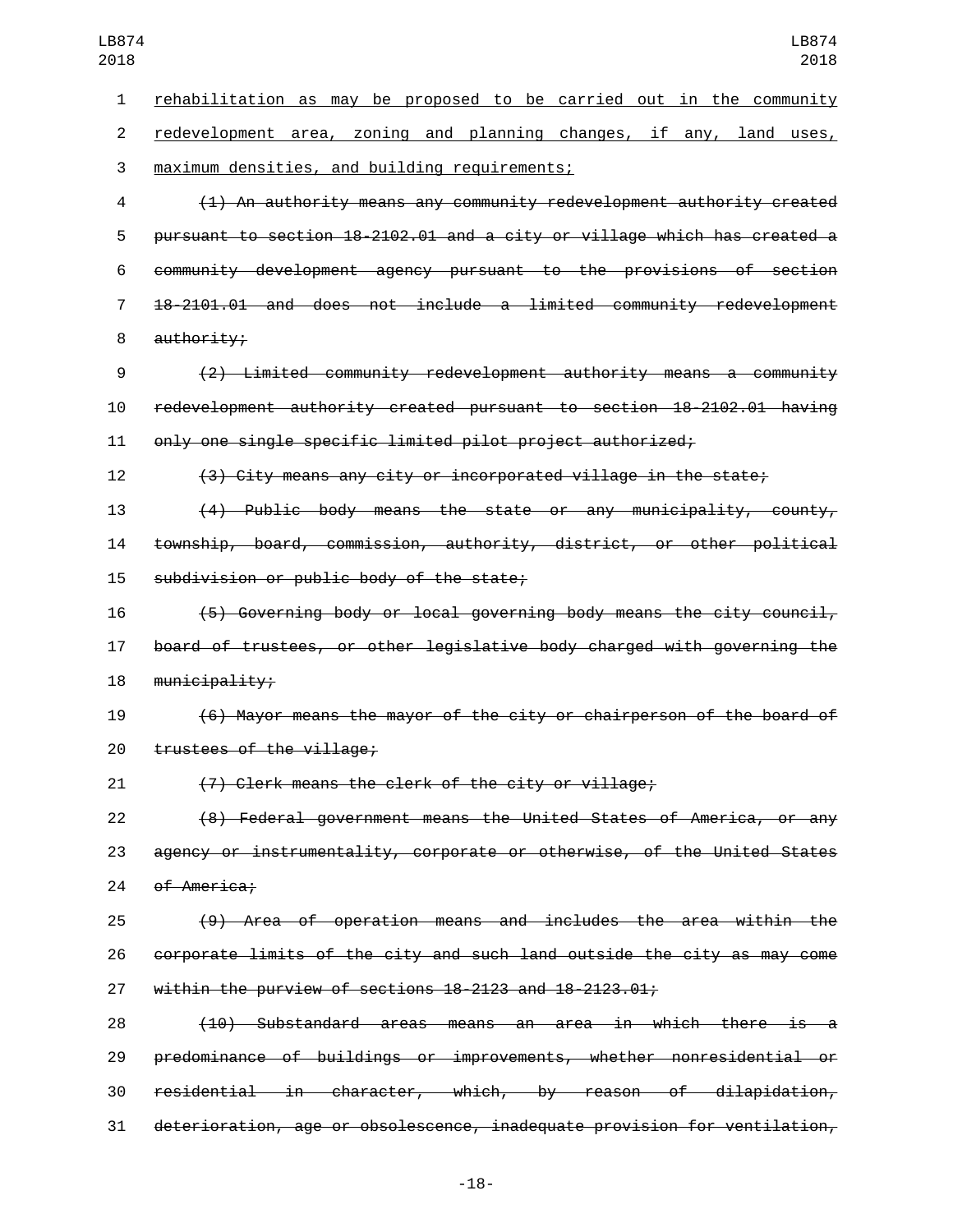light, air, sanitation, or open spaces, high density of population and overcrowding, or the existence of conditions which endanger life or property by fire and other causes, or any combination of such factors, is conducive to ill health, transmission of disease, infant mortality, juvenile delinquency, and crime, (which cannot be remedied through construction of prisons), and is detrimental to the public health, 7 safety, morals, or welfare;

 (11) Blighted area means an area, which (a) by reason of the presence of a substantial number of deteriorated or deteriorating structures, existence of defective or inadequate street layout, faulty lot layout in relation to size, adequacy, accessibility, or usefulness, insanitary or unsafe conditions, deterioration of site or other improvements, diversity of ownership, tax or special assessment delinquency exceeding the fair value of the land, defective or unusual conditions of title, improper subdivision or obsolete platting, or the existence of conditions which endanger life or property by fire and other causes, or any combination of such factors, substantially impairs or arrests the sound growth of the community, retards the provision of housing accommodations, or constitutes an economic or social liability and is detrimental to the public health, safety, morals, or welfare in its present condition and use and (b) in which there is at least one of the following conditions: (i) Unemployment in the designated area is at least one hundred twenty percent of the state or national average; (ii) the average age of the residential or commercial units in the area is at least forty years; (iii) more than half of the plotted and subdivided property in an area is unimproved land that has been within the city for forty years and has remained unimproved during that time; (iv) the per capita income of the area is lower than the average per capita income of 29 the city or  $v$ illage in which the area is designated; or  $(v)$  the area has had either stable or decreasing population based on the last two decennial censuses. In no event shall a city of the metropolitan,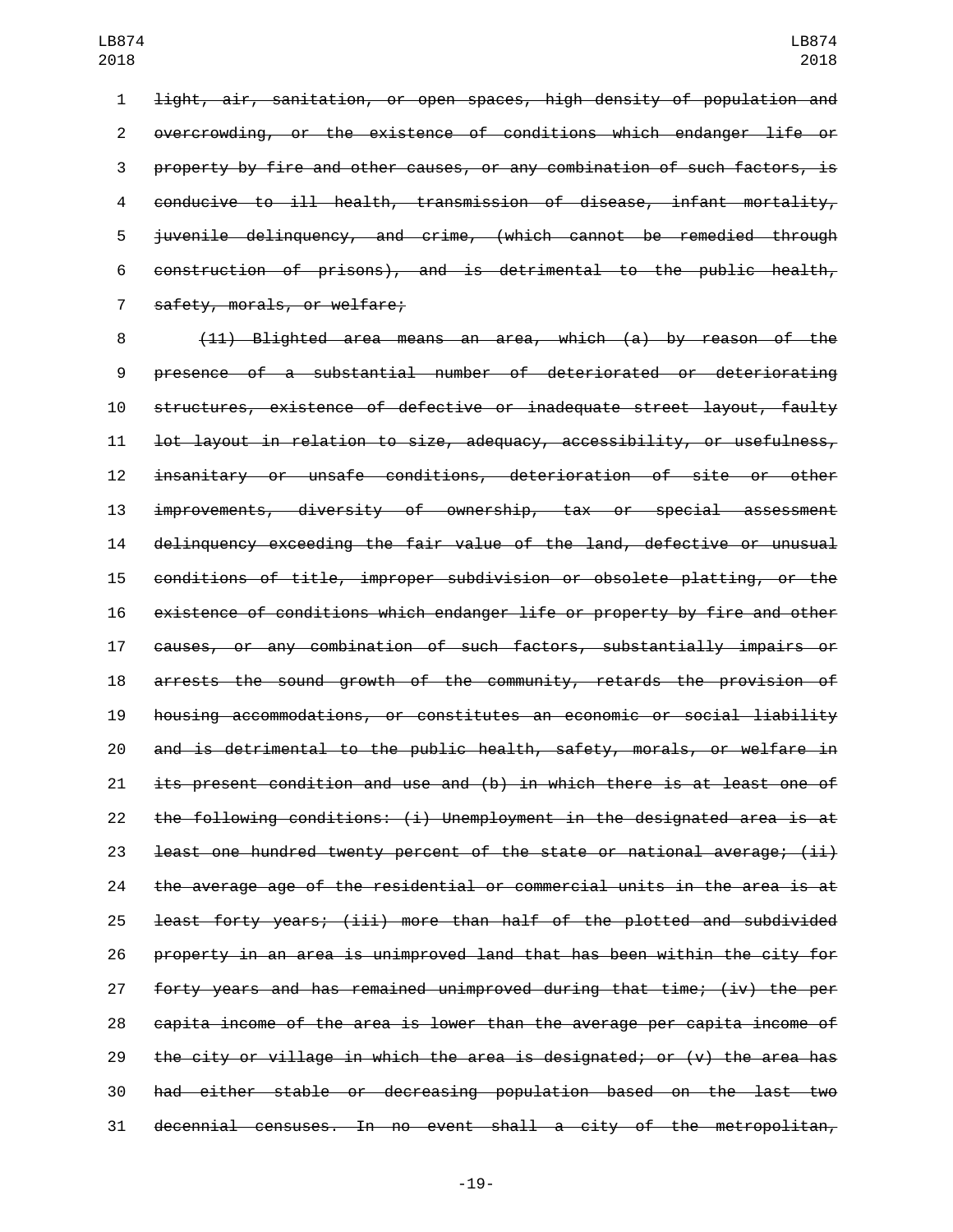primary, or first class designate more than thirty-five percent of the city as blighted, a city of the second class shall not designate an area larger than fifty percent of the city as blighted, and a village shall not designate an area larger than one hundred percent of the village as blighted. A redevelopment project involving a formerly used defense site as authorized under section 18-2123.01 shall not count towards the percentage limitations contained in this subdivision;

8 (27) (12) Redevelopment project means any work or undertaking in one or more community redevelopment areas: (a) To acquire substandard and blighted areas or portions thereof, including lands, structures, or improvements the acquisition of which is necessary or incidental to the proper clearance, development, or redevelopment of such substandard and blighted areas; (b) to clear any such areas by demolition or removal of existing buildings, structures, streets, utilities, or other improvements thereon and to install, construct, or reconstruct streets, utilities, parks, playgrounds, public spaces, public parking facilities, sidewalks or moving sidewalks, convention and civic centers, bus stop shelters, lighting, benches or other similar furniture, trash receptacles, shelters, skywalks and pedestrian and vehicular overpasses and underpasses, enhancements to structures in the redevelopment plan area which exceed minimum building and design standards in the community and prevent the recurrence of substandard and blighted conditions, and any other necessary public improvements essential to the preparation of sites for uses in accordance with a redevelopment plan; (c) to sell, lease, or otherwise make available land in such areas for residential, recreational, commercial, industrial, or other uses, including parking or other facilities functionally related or subordinate to such uses, or for public use or to retain such land for public use, in accordance with a redevelopment plan; and may also include the preparation of the redevelopment plan, the planning, survey, and other work incident to a redevelopment project and the preparation of all plans and arrangements

-20-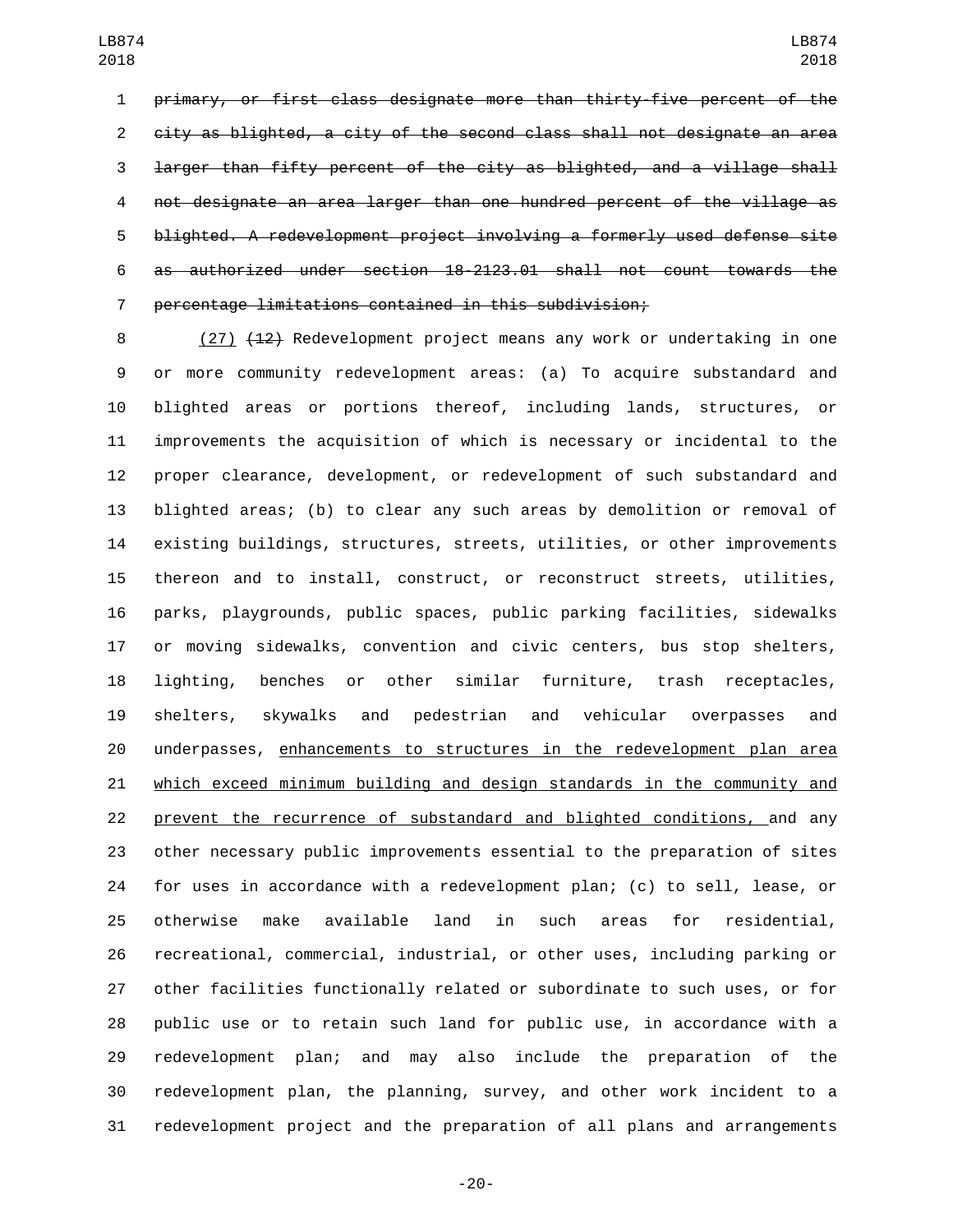for carrying out a redevelopment project; (d) to dispose of all real and personal property or any interest in such property, or assets, cash, or other funds held or used in connection with residential, recreational, commercial, industrial, or other uses, including parking or other facilities functionally related or subordinate to such uses, or any public use specified in a redevelopment plan or project, except that such disposition shall be at its fair value for uses in accordance with the redevelopment plan; (e) to acquire real property in a community redevelopment area which, under the redevelopment plan, is to be repaired or rehabilitated for dwelling use or related facilities, repair or rehabilitate the structures, and resell the property; and (f) to carry out plans for a program of voluntary or compulsory repair, rehabilitation, or demolition of buildings or other improvements in 14 accordance with the redevelopment plan;

 (28) Redevelopment project valuation means the valuation for assessment of the taxable real property in a redevelopment project last certified for the year prior to the effective date of the provision 18 authorized in section 18-2147; and

 (29) Substandard area means an area in which there is a predominance 20 of buildings or improvements, whether nonresidential or residential in character, which, by reason of dilapidation, deterioration, age or obsolescence, inadequate provision for ventilation, light, air, sanitation, or open spaces, high density of population and overcrowding, 24 or the existence of conditions which endanger life or property by fire and other causes, or any combination of such factors, is conducive to ill health, transmission of disease, infant mortality, juvenile delinquency, and crime, (which cannot be remedied through construction of prisons), and is detrimental to the public health, safety, morals, or welfare.

 (13) Redevelopment plan means a plan, as it exists from time to time for one or more community redevelopment areas, or for a redevelopment project, which (a) conforms to the general plan for the municipality as a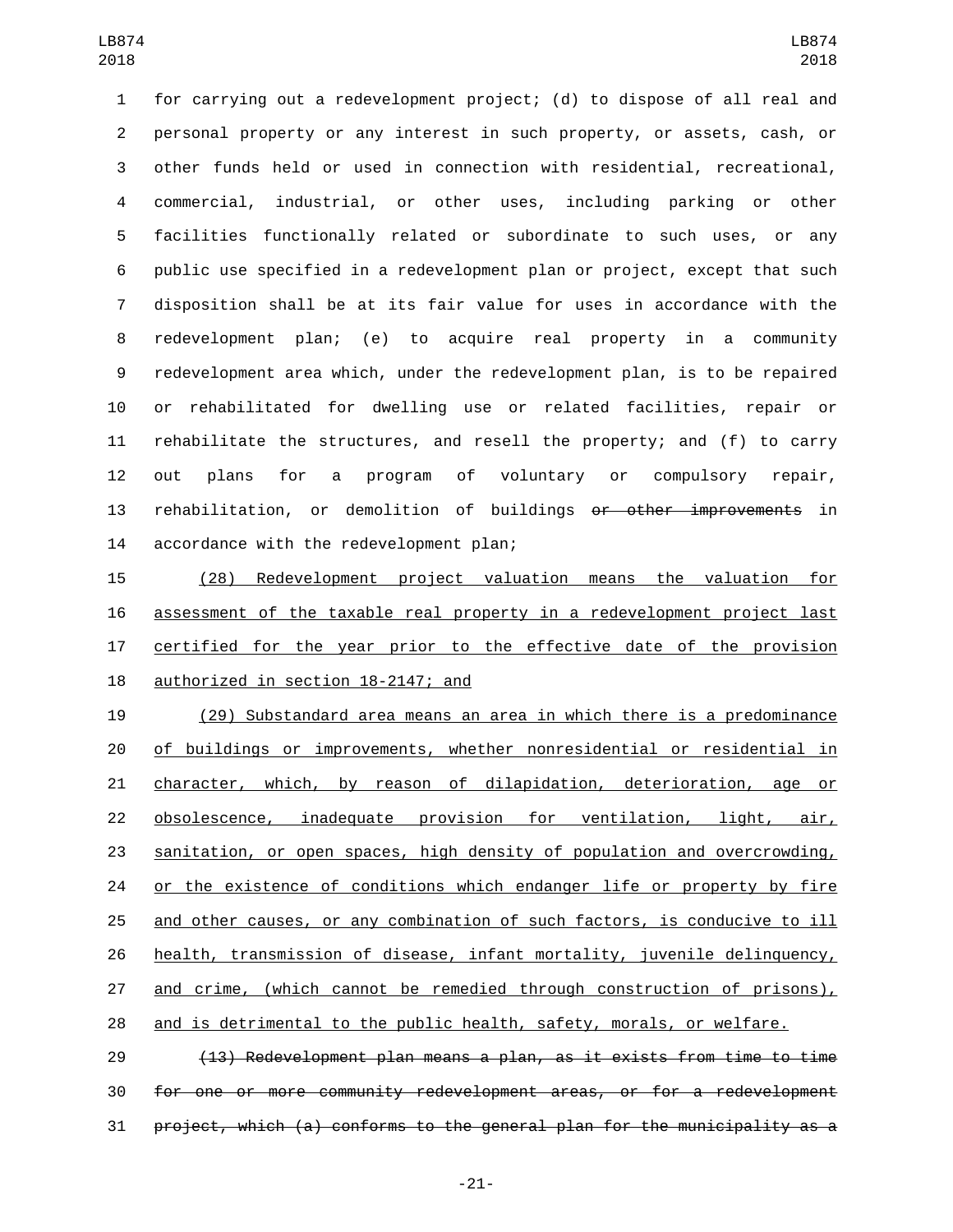whole and (b) is sufficiently complete to indicate such land acquisition, demolition and removal of structures, redevelopment, improvements, and rehabilitation as may be proposed to be carried out in the community redevelopment area, zoning and planning changes, if any, land uses, 5 maximum densities, and building requirements;

 (14) Redeveloper means any person, partnership, or public or private corporation or agency which enters or proposes to enter into a 8 redevelopment contract;

 (15) Redevelopment contract means a contract entered into between an authority and a redeveloper for the redevelopment of an area in 11 conformity with a redevelopment plan;

 (16) Real property means all lands, including improvements and fixtures thereon, and property of any nature appurtenant thereto, or used in connection therewith, and every estate, interest and right, legal or equitable, therein, including terms for years and liens by way of judgment, mortgage, or otherwise, and the indebtedness secured by such 17 <del>liens;</del>

 (17) Bonds means any bonds, including refunding bonds, notes, interim certificates, debentures, or other obligations issued pursuant to the Community Development Law except for bonds issued pursuant to section  $21 \quad 18 - 2142.04;$ 

 (18) Obligee means any bondholder, agent, or trustee for any bondholder, or lessor demising to any authority, established pursuant to section 18-2102.01, property used in connection with a redevelopment project, or any assignee or assignees of such lessor's interest or any part thereof, and the federal government when it is a party to any contract with such authority;

 (19) Person means any individual, firm, partnership, limited liability company, corporation, company, association, joint-stock association, or body politic and includes any trustee, receiver, assignee, or other similar representative thereof;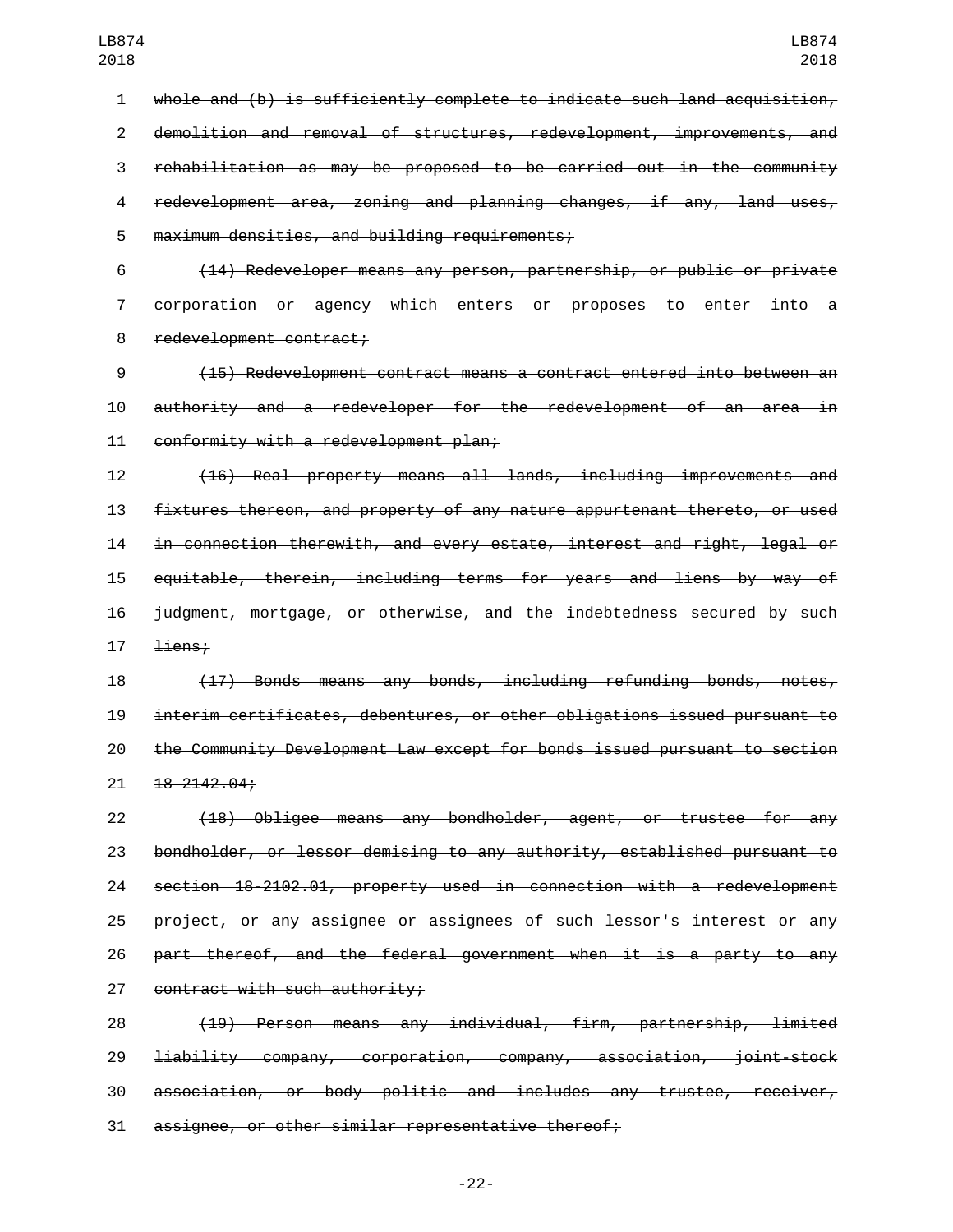(20) Community redevelopment area means a substandard and blighted area which the community redevelopment authority designates as 3 appropriate for a renewal project; (21) Redevelopment project valuation means the valuation for assessment of the taxable real property in a redevelopment project last certified for the year prior to the effective date of the provision 7 authorized in section 18-2147; (22) Enhanced employment area means an area not exceeding six hundred acres (a) within a community redevelopment area which is designated by an authority as eligible for the imposition of an occupation tax or (b) not within a community redevelopment area as may be 12 designated under section 18-2142.04; (23) Employee means a person employed at a business as a result of a 14 redevelopment project; (24) Employer-provided health benefit means any item paid for by the employer in total or in part that aids in the cost of health care services, including, but not limited to, health insurance, health savings accounts, and employer reimbursement of health care costs; (25) Equivalent employees means the number of employees computed by  $(a)$  dividing the total hours to be paid in a year by (b) the product of 21 forty times the number of weeks in a year; (26) Business means any private business located in an enhanced 23 employment area; (27) New investment means the value of improvements to real estate made in an enhanced employment area by a developer or a business; (28) Number of new employees means the number of equivalent employees that are employed at a business as a result of the redevelopment project during a year that are in excess of the number of equivalent employees during the year immediately prior to the year that a 30 redevelopment plan is adopted; and (29) Occupation tax means a tax imposed under section 18-2142.02.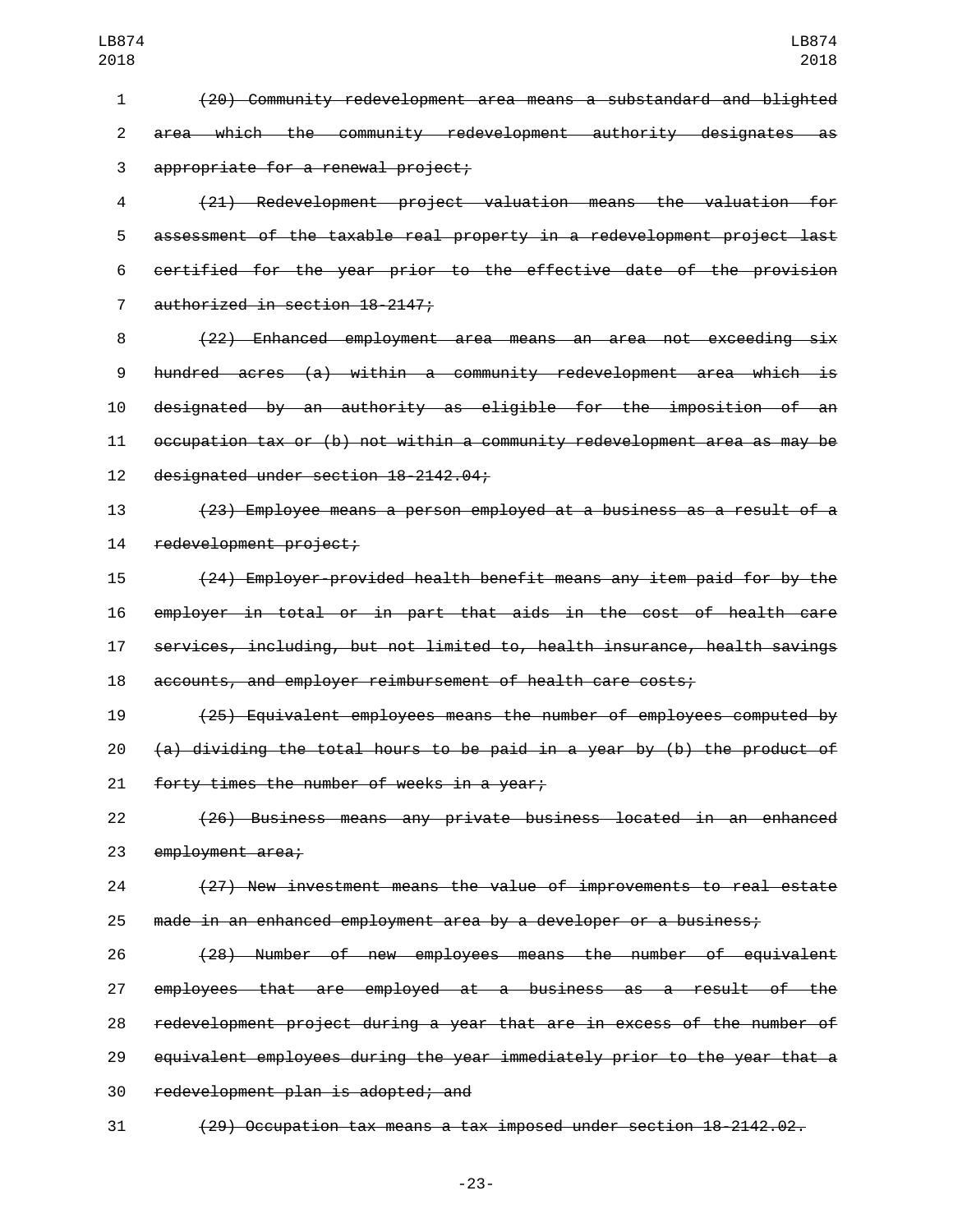Sec. 8. Section 18-2104, Reissue Revised Statutes of Nebraska, is 2 amended to read:

 18-2104 The governing body of a city, to the greatest extent it deems to be feasible in carrying out the provisions of the Community 5 Development Law sections 18-2101 to 18-2144, shall afford maximum opportunity, consistent with the sound needs of the city as a whole, to the rehabilitation or redevelopment of the community redevelopment area by private enterprises. The governing body of a city shall give consideration to this objective in exercising its powers under the Community Development Law sections 18-2101 to 18-2144, including the formulation of a workable program, the approval of community redevelopment plans consistent with the general plan for the development of the city, the exercise of its zoning powers, the enforcement of other laws, codes, and regulations, relating to the use of land and the use and occupancy of buildings and improvements, the disposition of any property acquired, and the providing of necessary public improvements.

 Sec. 9. Section 18-2107, Reissue Revised Statutes of Nebraska, is 18 amended to read:

 18-2107 An authority shall constitute a public body corporate and politic, exercising public and essential governmental functions and having all the powers necessary or convenient to carry out and effectuate 22 the purposes and provisions of the Community Development Law and sections  $18-2147$  to  $18-2151$ , including the power:

 (1) To sue and to be sued; to have a seal and to alter the same at pleasure; to have perpetual succession; to make and execute contracts and other instruments necessary or convenient to the exercise of the powers of the authority; and to make and from time to time amend and repeal bylaws, rules, and regulations not inconsistent with the Community 29 Development Law;

 (2) To prepare or cause to be prepared and recommend redevelopment plans to the governing body of the city and to undertake and carry out

-24-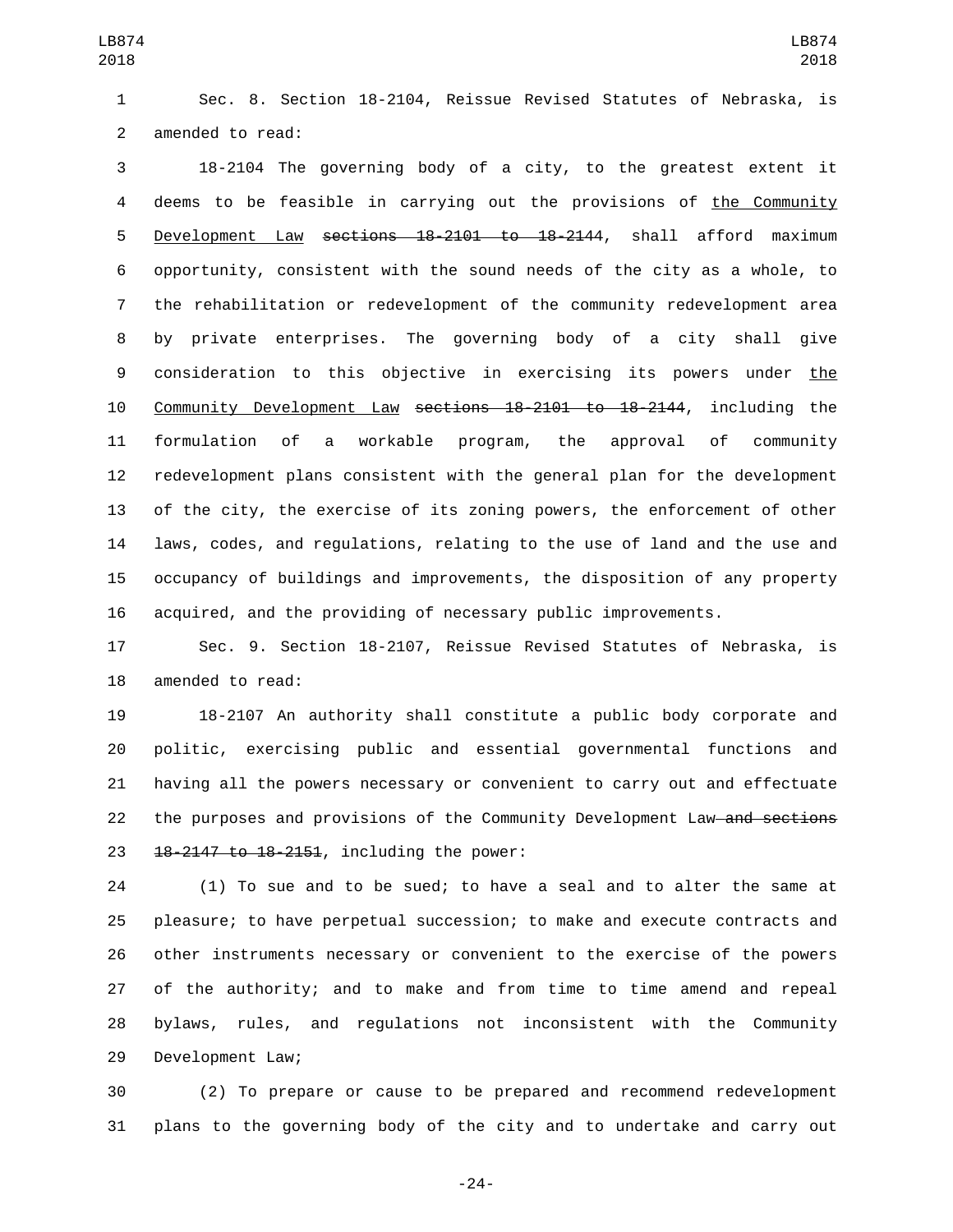redevelopment projects within its area of operation;

 (3) To arrange or contract for the furnishing or repair, by any person or agency, public or private, of services, privileges, works, streets, roads, public utilities, or other facilities for or in connection with a redevelopment project; and, notwithstanding anything to the contrary contained in the Community Development Law or any other provision of law, to agree to any conditions that it may deem reasonable and appropriate attached to federal financial assistance and imposed pursuant to federal law relating to the determination of prevailing salaries or wages or compliance with labor standards, in the undertaking or carrying out of a redevelopment project, and to include in any contract let in connection with such a project provisions to fulfill such federally imposed conditions as it may deem reasonable and appropriate;

 (4) Within its area of operation, to purchase, lease, obtain options upon, or acquire by gift, grant, bequest, devise, eminent domain, or otherwise any real or personal property or any interest therein, together with any improvements thereon, necessary or incidental to a redevelopment project; to hold, improve, clear, or prepare for redevelopment any such property; to sell, lease for a term not exceeding ninety-nine years, exchange, transfer, assign, subdivide, retain for its own use, mortgage, pledge, hypothecate, or otherwise encumber or dispose of any real or personal property or any interest therein; to enter into contracts with redevelopers of property containing covenants, restrictions, and conditions regarding the use of such property for residential, commercial, industrial, or recreational purposes or for public purposes in accordance with the redevelopment plan and such other covenants, restrictions, and conditions as the authority may deem necessary to prevent a recurrence of substandard and blighted areas or to effectuate the purposes of the Community Development Law; to make any of the covenants, restrictions, or conditions of the foregoing contracts covenants running with the land and to provide appropriate remedies for

-25-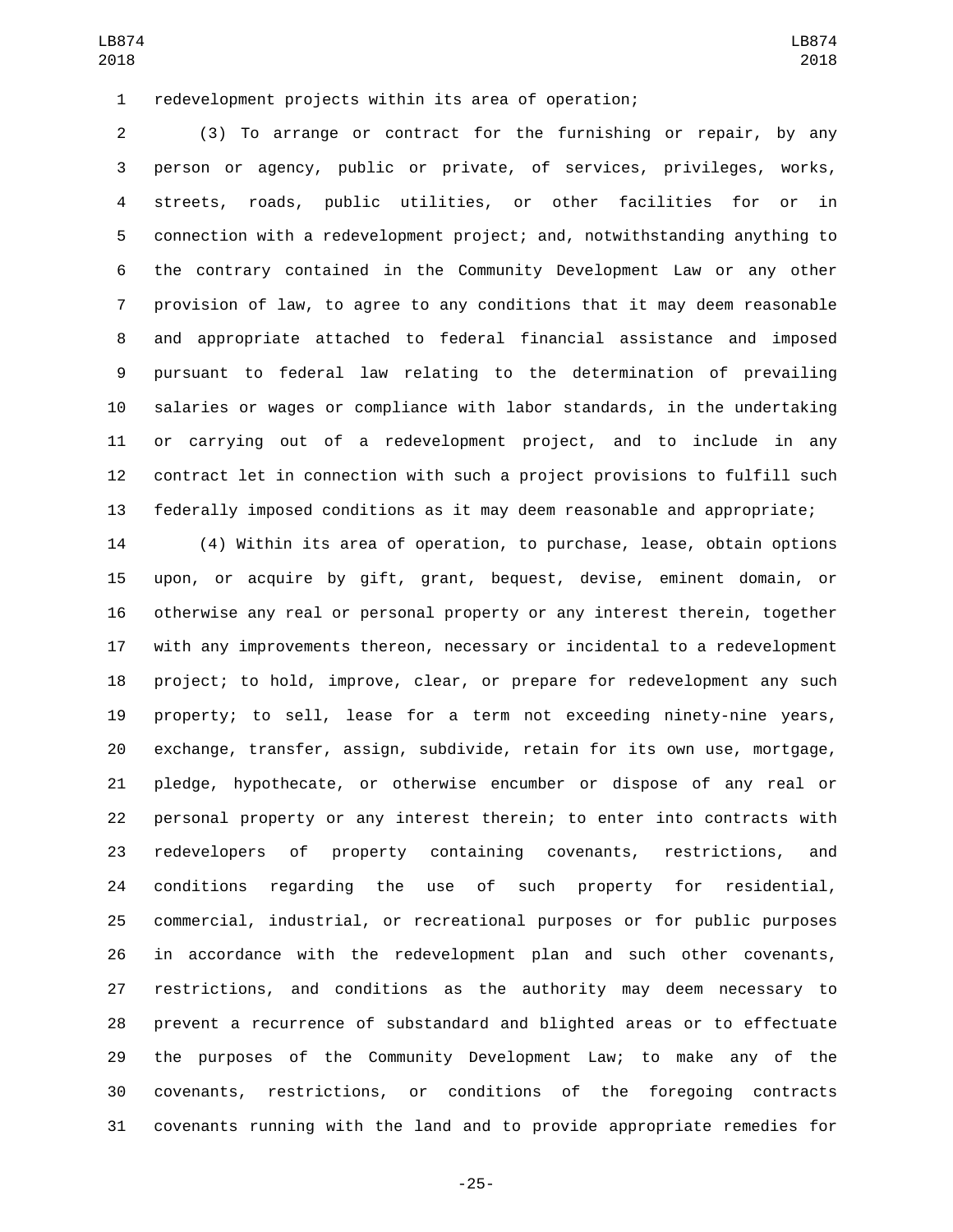any breach of any such covenants or conditions, including the right in the authority to terminate such contracts and any interest in the property created pursuant thereto; to borrow money, issue bonds, and provide security for loans or bonds; to establish a revolving loan fund; to insure or provide for the insurance of any real or personal property or the operation of the authority against any risks or hazards, including the power to pay premiums on any such insurance; to enter into any contracts necessary to effectuate the purposes of the Community Development Law; and to provide grants, loans, or other means of financing to public or private parties in order to accomplish the rehabilitation or redevelopment in accordance with a redevelopment plan, except that the proceeds from indebtedness incurred for the purpose of financing a redevelopment project that includes the division of taxes as provided in section 18-2147 shall not be used to establish a revolving loan fund. No statutory provision with respect to the acquisition, clearance, or disposition of property by other public bodies shall restrict an authority exercising powers hereunder, in such functions, unless the Legislature shall specifically so state;

 (5) To invest any funds held in reserves or sinking funds or any funds not required for immediate disbursement in property or securities in which savings banks or other banks may legally invest funds subject to their control; and to redeem its bonds at the redemption price established therein or to purchase its bonds at less than redemption price, and such bonds redeemed or purchased shall be canceled;

 (6) To borrow money and to apply for and accept advances, loans, grants, contributions, and any other form of financial assistance from the federal government, from the state, county, municipality, or other public body, or from any sources, public or private, including charitable funds, foundations, corporations, trusts, or bequests, for purposes of the Community Development Law, to give such security as may be required, and to enter into and carry out contracts in connection therewith; and

-26-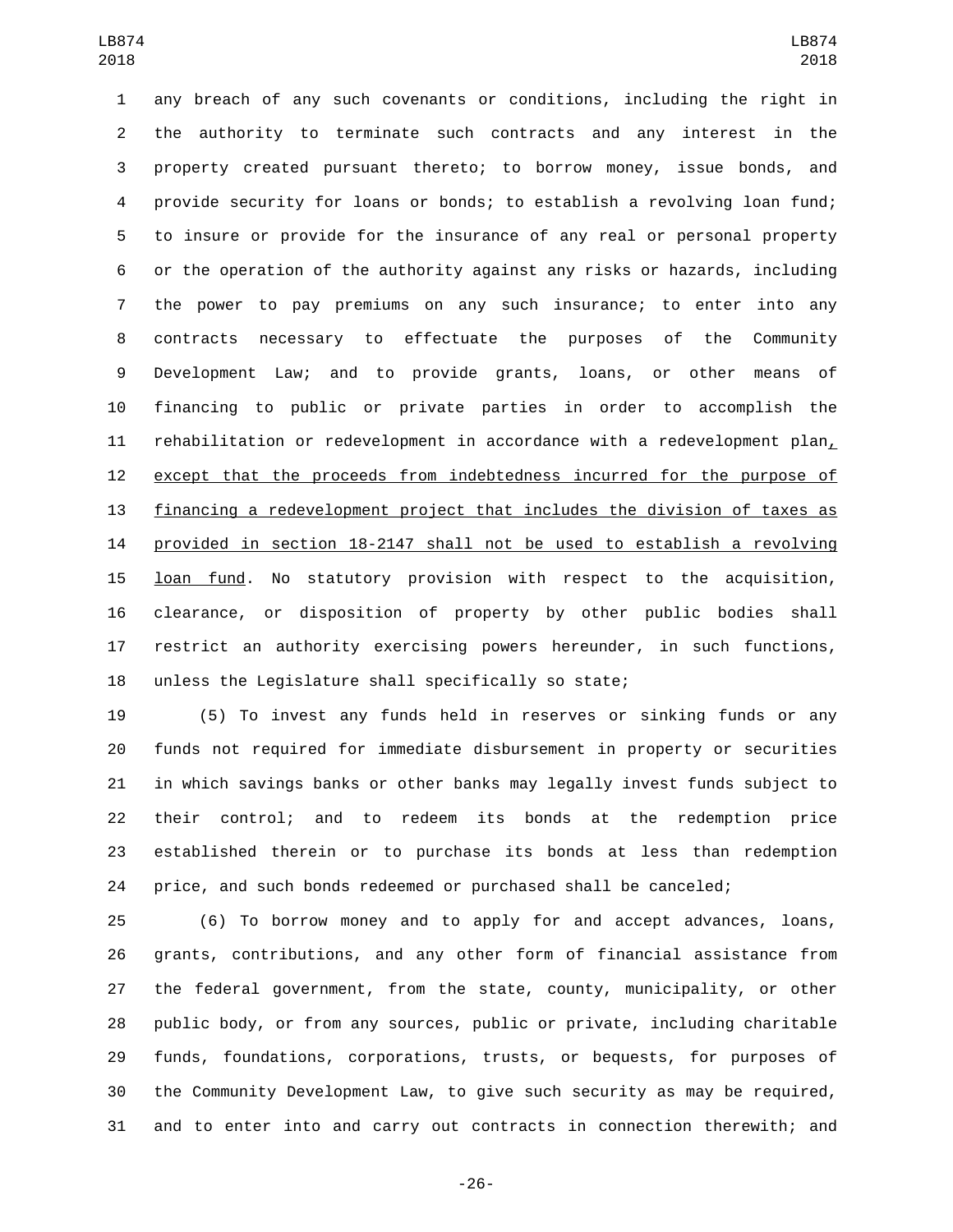notwithstanding any other provision of law, to include in any contract for financial assistance with the federal government for a redevelopment project such conditions imposed pursuant to federal law as the authority may deem reasonable and appropriate and which are not inconsistent with 5 the purposes of the Community Development Law;

 (7) Acting through one or more members of an authority or other persons designated by the authority, to conduct examinations and investigations and to hear testimony and take proof under oath at public or private hearings on any matter material for its information; to administer oaths and to issue commissions for the examination of witnesses who are outside of the state or unable to attend before the authority or excused from attendance; and to make available to appropriate agencies or public officials, including those charged with the duty of abating or requiring the correction of nuisances or like conditions, demolishing unsafe or insanitary structures, or eliminating conditions of blight within its area of operation, its findings and recommendations with regard to any building or property where conditions exist which are dangerous to the public health, safety, morals, or 19 welfare;

 (8) Within its area of operation, to make or have made all surveys, appraisals, studies, and plans, but not including the preparation of a general plan for the community, necessary to the carrying out of the purposes of the Community Development Law and to contract or cooperate with any and all persons or agencies, public or private, in the making and carrying out of such surveys, appraisals, studies, and plans;

 (9) To prepare plans and provide reasonable assistance for the relocation of families, business concerns, and others displaced from a redevelopment project area to permit the carrying out of the redevelopment project to the extent essential for acquiring possession of and clearing such area or parts thereof; and to make relocation payments to or with respect to such persons for moving expenses and losses of

-27-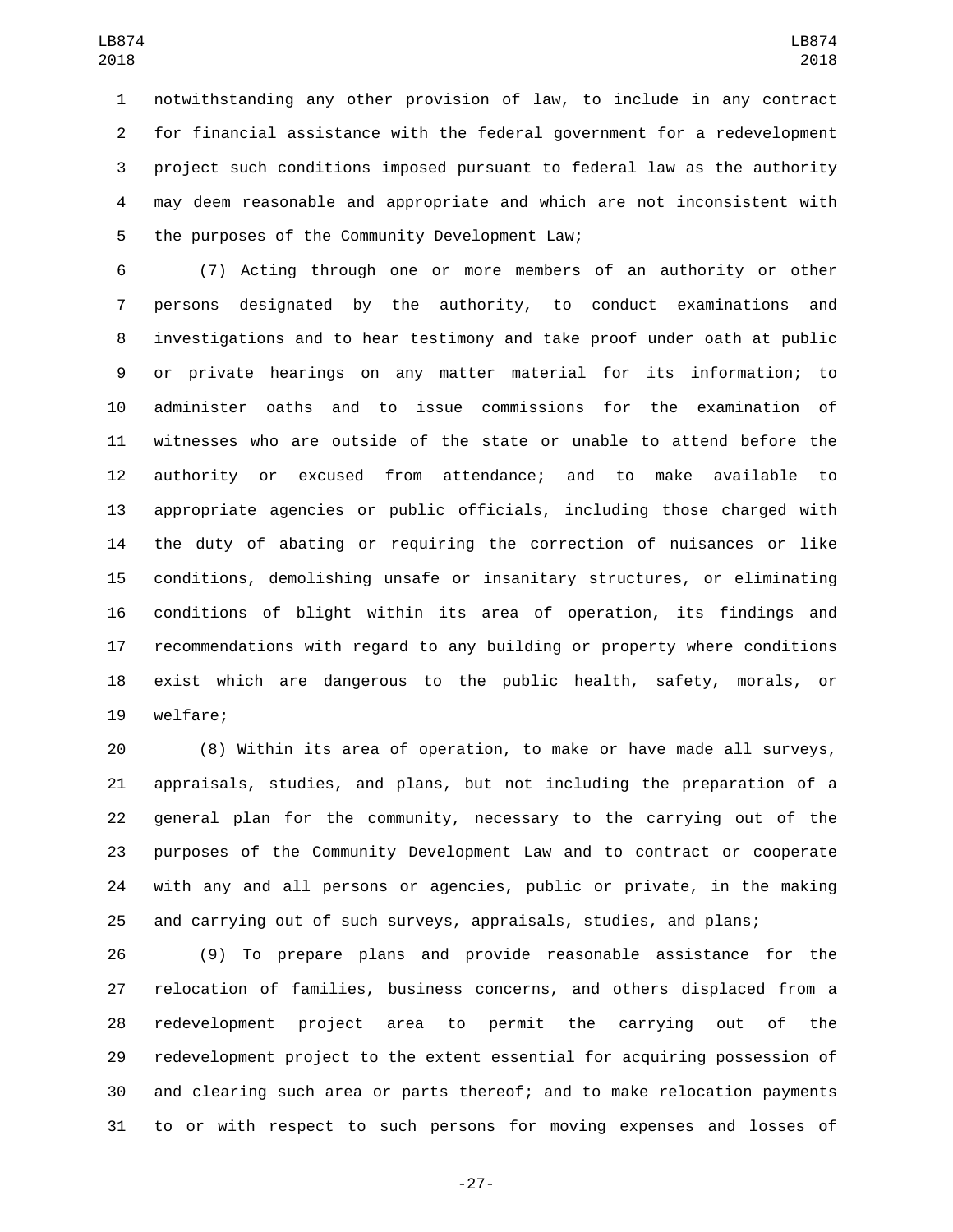property for which reimbursement or compensation is not otherwise made, including the making of such payments financed by the federal government;

 (10) To make such expenditures as may be necessary to carry out the purposes of the Community Development Law; and to make expenditures from funds obtained from the federal government without regard to any other laws pertaining to the making and approval of appropriations and 7 expenditures;

 (11) To certify on or before September 20 of each year to the governing body of the city the amount of tax to be levied for the succeeding fiscal year for community redevelopment purposes, not to exceed two and six-tenths cents on each one hundred dollars upon the taxable value of the taxable property in such city, which levy is subject to allocation under section 77-3443 on and after July 1, 1998. The governing body shall levy and collect the taxes so certified at the same time and in the same manner as other city taxes are levied and collected, and the proceeds of such taxes, when due and as collected, shall be set aside and deposited in the special account or accounts in which other revenue of the authority is deposited. Such proceeds shall be employed to assist in the defraying of any expenses of redevelopment plans and projects, including the payment of principal and interest on any bonds issued to pay the costs of any such plans and projects;

 (12) To exercise all or any part or combination of powers granted in 23 this section;

 (13) To plan, undertake, and carry out neighborhood development programs consisting of redevelopment project undertakings and activities in one or more community redevelopment areas which are planned and carried out on the basis of annual increments in accordance with the Community Development Law and sections 18-2145 and 18-2146 for planning 29 and carrying out redevelopment projects;

 (14) To agree with the governing body of the city for the imposition of an occupation tax for an enhanced employment area; and

-28-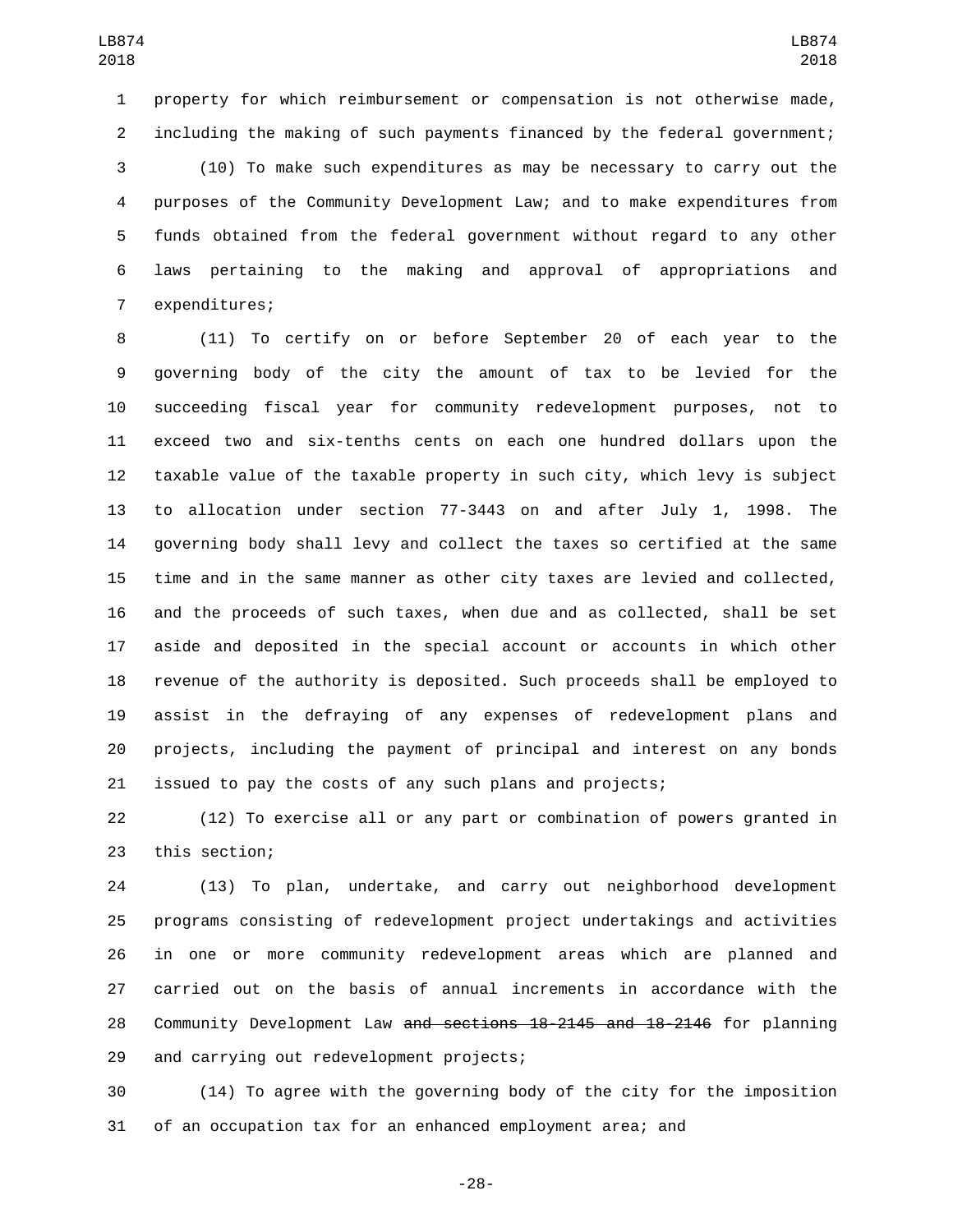(15) To demolish any structure determined by the governing body of the city to be unsafe or unfit for human occupancy in accordance with 3 section 18-1722.01.

 Sec. 10. Section 18-2109, Reissue Revised Statutes of Nebraska, is 5 amended to read:

 18-2109 (1) An authority shall not prepare a redevelopment plan for a redevelopment project area unless the governing body of the city in which such area is located has, by resolution adopted after the public hearings required under this section a public hearing with notice provided as specified in section 18-2115, declared such area to be a substandard and blighted area in need of redevelopment.

 (2) Prior to making such declaration, the The governing body of the city shall conduct or cause to be conducted a study or an analysis on whether the area is substandard and blighted and shall submit the question of whether such an area is substandard and blighted to the planning commission or board of the city for its review and 17 recommendation-prior to making its declaration. The planning commission or board shall hold a public hearing on the question after giving notice of the hearing as provided in section 13 of this act. Such notice shall include a map of sufficient size to show the area to be declared substandard and blighted or information on where to find such map and shall provide information on where to find copies of the substandard and blighted study or analysis conducted pursuant to this subsection. The planning commission or board shall submit its written recommendations to the governing body of the city within thirty days after the public hearing receipt of the request. Upon receipt of the recommendations or after thirty days if no recommendation is received, the governing body 28 may make its declaration.

 (3) Upon receipt of the recommendations of the planning commission or board, or if no recommendations are received within thirty days after the public hearing required under subsection (2) of this section, the

-29-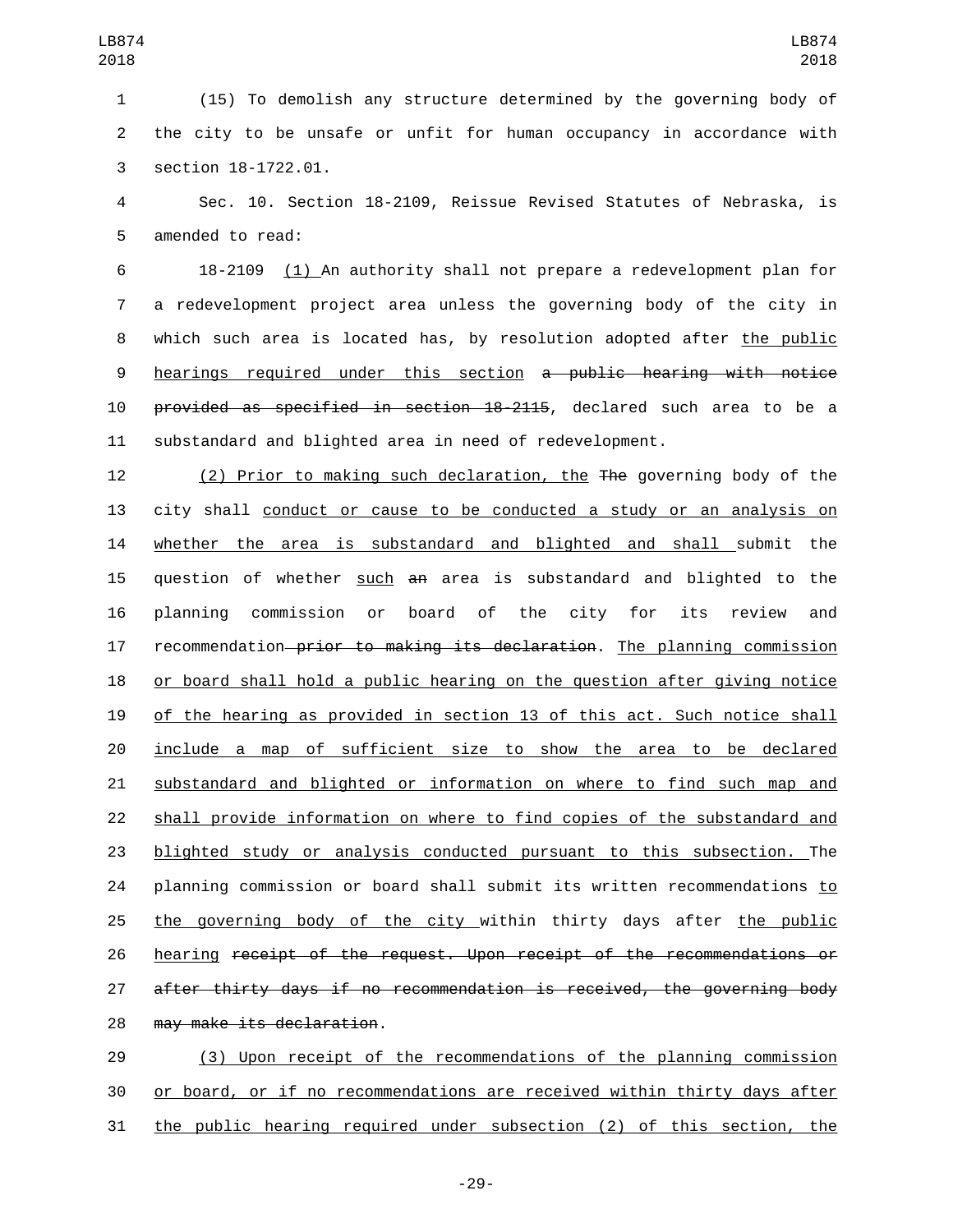governing body shall hold a public hearing on the question of whether the area is substandard and blighted after giving notice of the hearing as provided in section 13 of this act. Such notice shall include a map of sufficient size to show the area to be declared substandard and blighted or information on where to find such map and shall provide information on where to find copies of the substandard and blighted study or analysis conducted pursuant to subsection (2) of this section. At the public hearing, all interested parties shall be afforded a reasonable opportunity to express their views respecting the proposed declaration. After such hearing, the governing body of the city may make its 11 declaration. (4) Copies of each substandard and blighted study or analysis

 conducted pursuant to subsection (2) of this section shall be posted on the city's public web site or made available for public inspection at a 15 location designated by the city.

 Sec. 11. Section 18-2113, Reissue Revised Statutes of Nebraska, is 17 amended to read:

 18-2113 (1) Prior to recommending a redevelopment plan to the governing body for approval, an authority shall consider whether the proposed land uses and building requirements in the redevelopment project area are designed with the general purpose of accomplishing, in conformance with the general plan, a coordinated, adjusted, and harmonious development of the city and its environs which will, in accordance with present and future needs, promote health, safety, morals, order, convenience, prosperity, and the general welfare, as well as efficiency and economy in the process of development, including, among other things, adequate provision for traffic, vehicular parking, the promotion of safety from fire, panic, and other dangers, adequate provision for light and air, the promotion of the healthful and convenient distribution of population, the provision of adequate transportation, water, sewerage, and other public utilities, schools,

-30-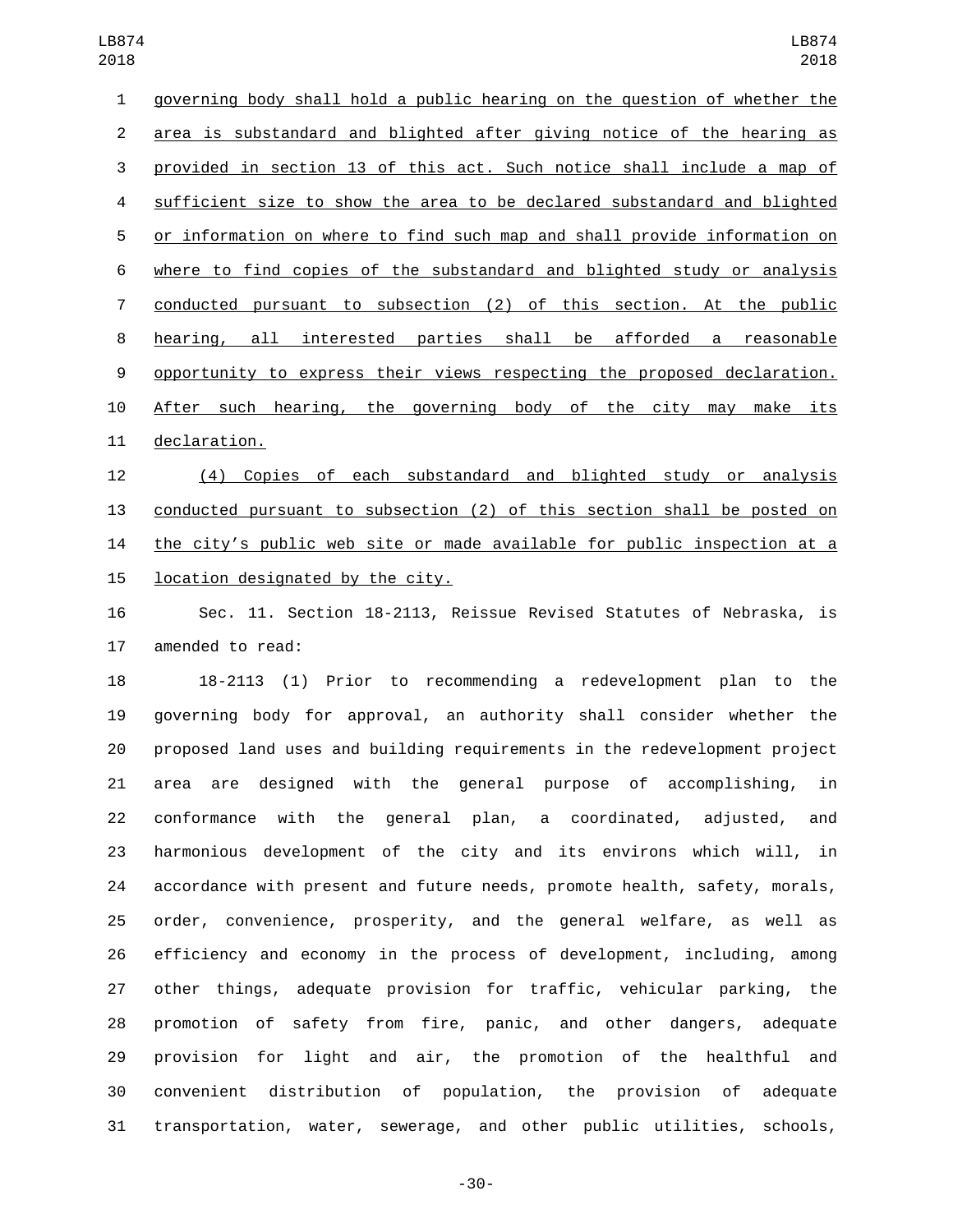parks, recreational and community facilities, and other public requirements, the promotion of sound design and arrangement, the wise and efficient expenditure of public funds, and the prevention of the recurrence of insanitary or unsafe dwelling accommodations or conditions 5 of blight.

 (2) The authority shall conduct a cost-benefit analysis for each redevelopment project whose redevelopment plan includes the division of 8 taxes as provided in use of funds authorized by section 18-2147. In conducting the cost-benefit analysis, the authority shall use a cost- benefit model developed for use by local projects. Any cost-benefit model used by the authority shall consider and analyze the following factors:

 (a) Tax shifts resulting from the division of taxes as provided in approval of the use of funds pursuant to section 18-2147;

 (b) Public infrastructure and community public service needs impacts and local tax impacts arising from the approval of the redevelopment 16 project;

 (c) Impacts on employers and employees of firms locating or expanding within the boundaries of the area of the redevelopment project; (d) Impacts on other employers and employees within the city or village and the immediate area that are located outside of the boundaries 21 of the area of the redevelopment project; and

 (e) Impacts on the student populations of school districts within 23 the city or village; and

24 (f)  $\left\{e\right\}$  Any other impacts determined by the authority to be relevant to the consideration of costs and benefits arising from the redevelopment 26 project.

 (3) Copies of each cost-benefit analysis conducted pursuant to subsection (2) of this section shall be posted on the city's public web site or made available for public inspection at a location designated by 30 the city.

Sec. 12. Section 18-2115, Revised Statutes Cumulative Supplement,

-31-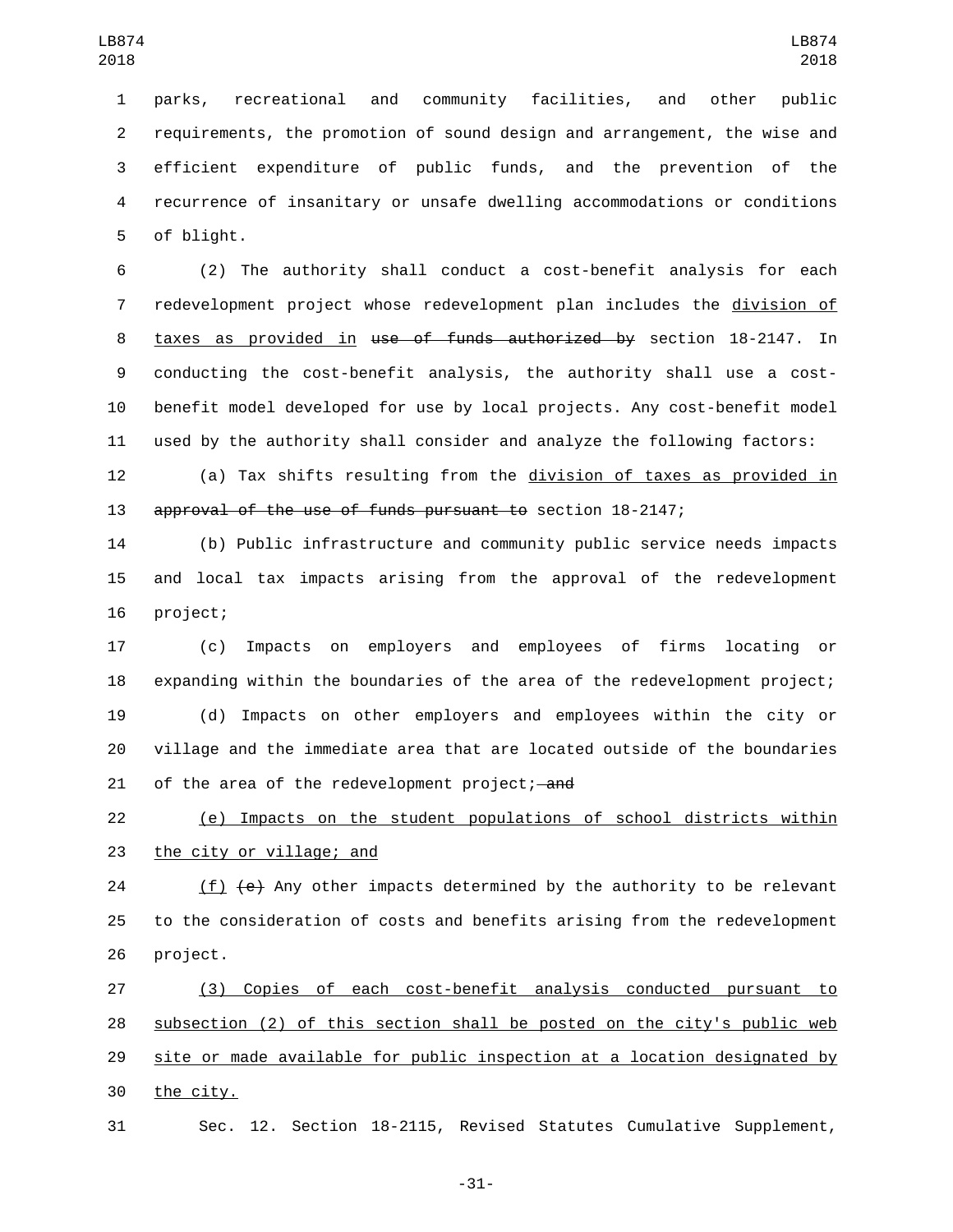1 2016, is amended to read:

 18-2115 (1) The planning commission or board of the city shall hold a public hearing on any redevelopment plan or substantial modification thereof after giving notice of the hearing as provided in section 13 of this act. Such notice shall specifically identify the area to be redeveloped under the plan, shall include a map of sufficient size to show the area to be redeveloped or information on where to find such map, and shall provide information on where to find copies of any cost-benefit 9 analysis conducted pursuant to section 18-2113.

 (2) After the hearing required under subsection (1) of this section, 11 the  $(1)$  The governing body of the city shall hold a public hearing on any 12 redevelopment plan or substantial modification thereof recommended by the 13 authority, after giving reasonable public notice of the hearing as 14 provided in section 13 of this act. Such notice thereof by publication at least once a week for two consecutive weeks in a legal newspaper of general circulation in the community, the time of the hearing to be at least ten days from the last publication. The notice shall describe the time, date, place, and purpose of the hearing and shall specifically 19 identify the area to be redeveloped under the plan,  $-.$  All interested parties shall be afforded at such public hearing a reasonable opportunity to express their views respecting the proposed redevelopment plan.(2) Except as provided in subsection (3) of this section, the governing body of the city or such other division of the city or person as the governing body shall designate shall, at least ten days prior to the public hearing required by subsection (1) of this section, provide notice of the hearing to each registered neighborhood association whose area of representation is located in whole or in part within a one-mile radius of the area to be redeveloped in the manner requested by the association and mail notice of the hearing by first-class United States mail, postage prepaid, or by certified mail to the president or chairperson of the governing body of each county, school district, community college, educational service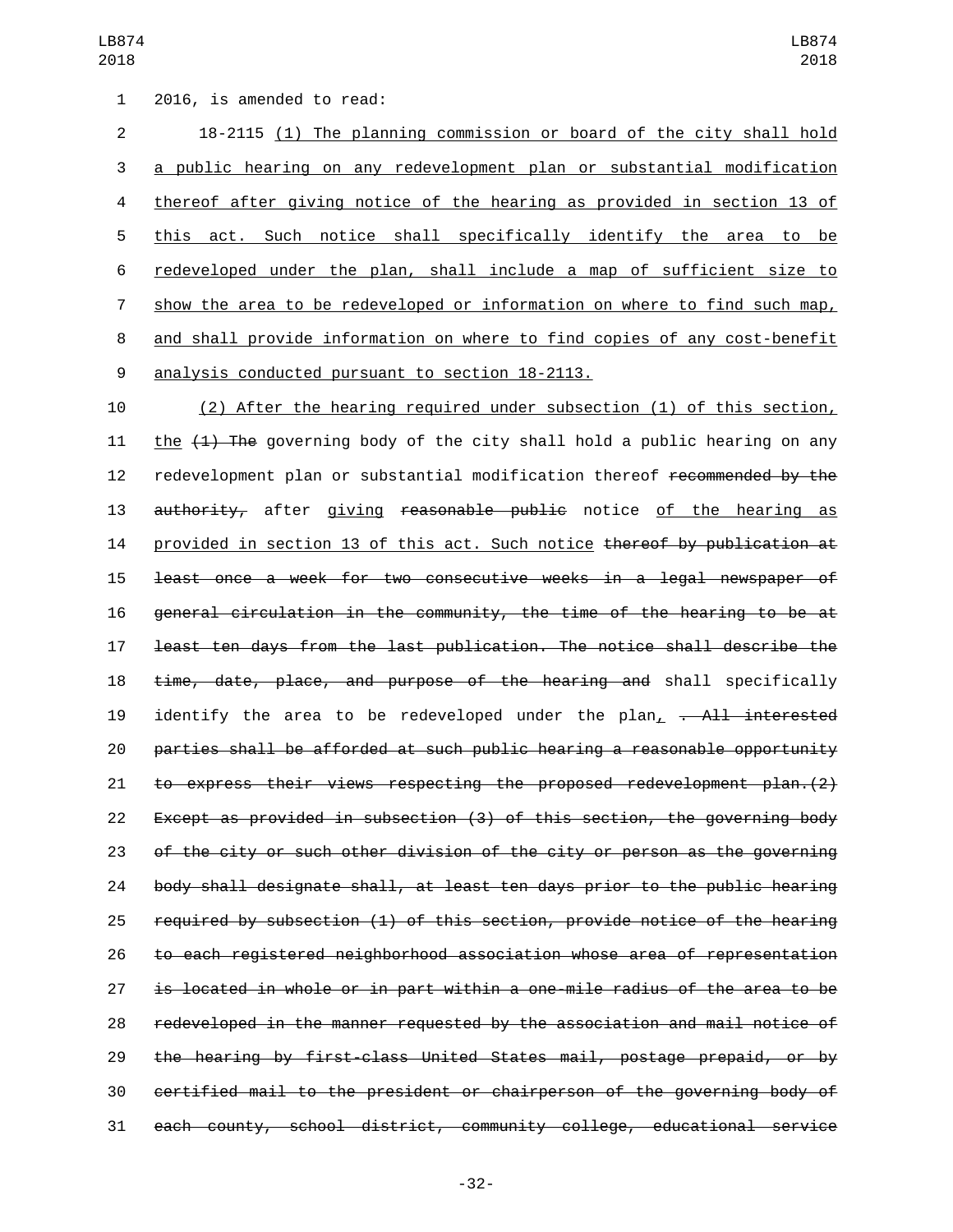unit, and natural resources district in which the real property subject to such plan or major modification is located and whose property tax receipts would be directly affected. The notice shall set out the time, date, place, and purpose of the hearing and shall include a map of sufficient size to show the area to be redeveloped or information on where to find such map, and shall provide information on where to find copies of any cost-benefit analysis conducted pursuant to section 18-2113. At the public hearing, all interested parties shall be afforded a reasonable opportunity to express their views respecting the proposed 10 redevelopment plan.

 (3) If the planning board or planning commission of the city will conduct a public hearing on the redevelopment plan or substantial modification thereof, the governing body of the city or such other division of the city or person as the governing body shall designate shall, at least ten days prior to the public hearing, provide notice of the hearing to each registered neighborhood association whose area of representation is located in whole or in part within a one-mile radius of the area to be redeveloped in the manner requested by the association and mail notice of the hearing by first-class United States mail, postage prepaid, or by certified mail to the president or chairperson of the governing body of each county, school district, community college, educational service unit, and natural resources district in which the real property subject to such plan or major modification is located and whose property tax receipts would be directly affected. The notice shall 25 set out the time, date, place, and purpose of the hearing and shall include a map of sufficient size to show the area to be redeveloped. If the registered neighborhood association has been given notice of the public hearing to be held by the planning board or planning commission in conformity with the provisions of this subsection, the governing body or its designee shall not be required to comply with the notice requirements 31 of subsection (2) of this section.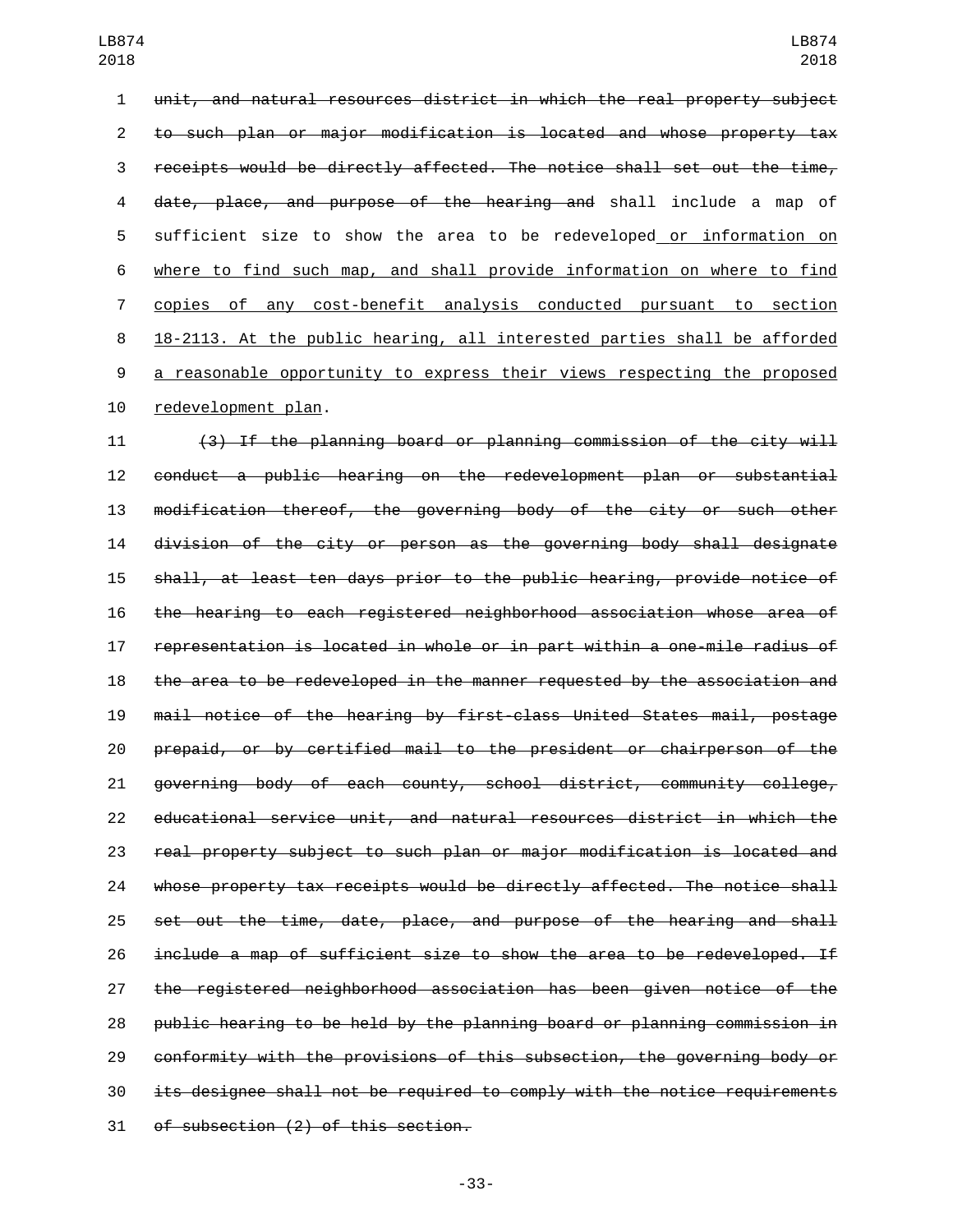(4) Each neighborhood association desiring to receive notice of any hearing as provided in this section shall register with the city's planning department or, if there is no planning department, with the city clerk. The registration shall include a description of the area of representation of the association, the name of and contact information for the individual designated by the association to receive the notice on its behalf, and the requested manner of service, whether by email or regular, certified, or registered mail. Registration of the neighborhood association for the purposes of this section shall be accomplished in accordance with such other rules and regulations as may be adopted and 11 promulgated by the city. Sec. 13. (1) Public notice of any hearing required under section

 18-2109 or 18-2115 shall be given by publication at least once a week for two consecutive weeks in a legal newspaper in or of general circulation in the community. The time of the hearing shall be at least ten days from 16 the last publication.

 (2)(a) Notice of any hearing required under section 18-2109 or 18-2115 shall be given to neighborhood associations that have registered 19 under subsection (5) of this section as follows:

 (i) For a hearing under section 18-2109, notice shall be given to each registered neighborhood association whose area of representation is located in whole or in part within a one-mile radius of the area to be 23 declared substandard and blighted; and

 (ii) For a hearing under section 18-2115, notice shall be given to each registered neighborhood association whose area of representation is located in whole or in part within a one-mile radius of the area to be 27 redeveloped.

 (b) Notice under this subsection shall be given at least ten days prior to the hearing in the manner requested by the neighborhood association. The notice shall be deemed given on the date it is sent.

(3)(a) Notice of any hearing required under section 18-2109 or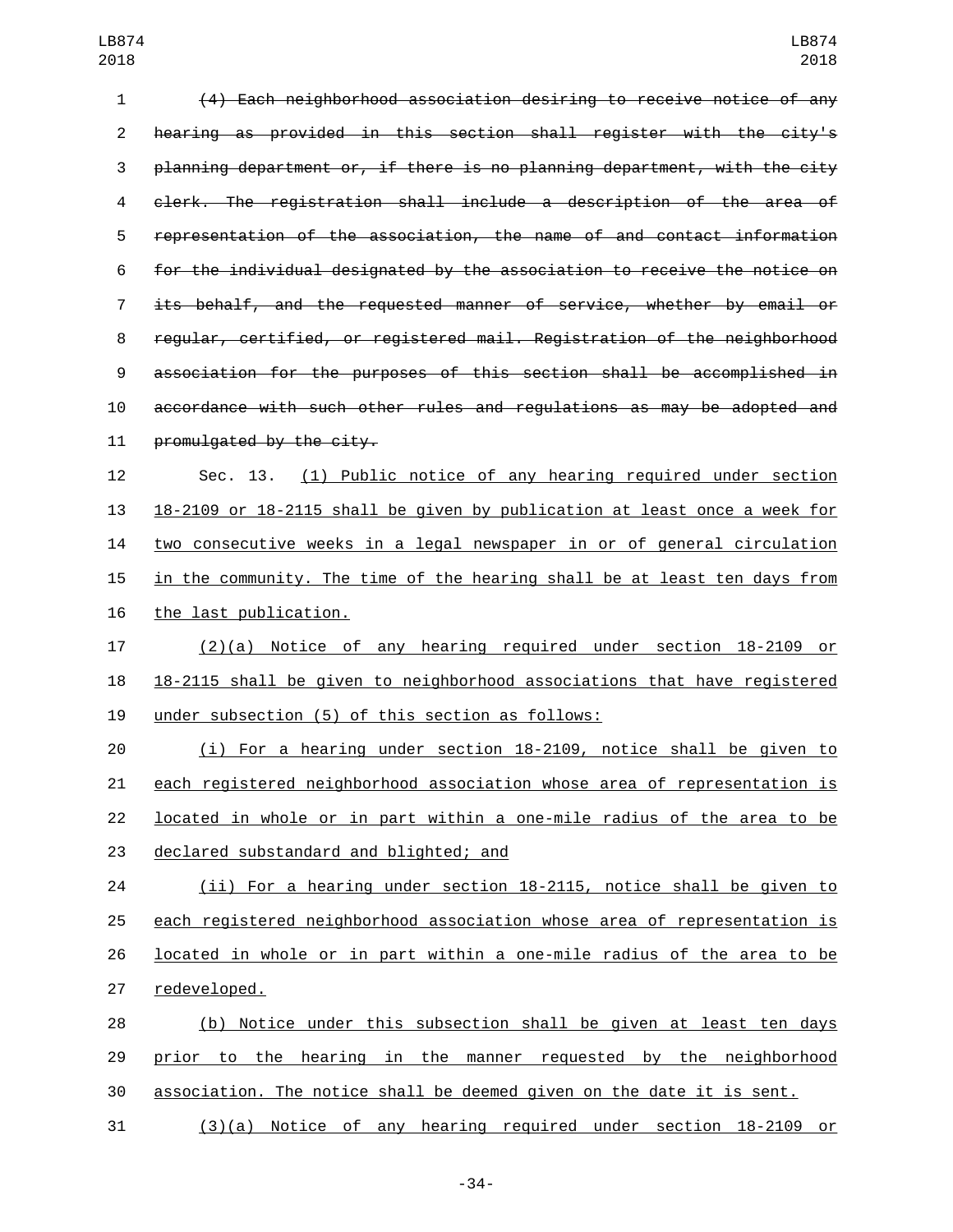18-2115 shall be given to political subdivisions as follows: (i) For a hearing under section 18-2109, notice shall be given to the president or chairperson of the governing body of each county, school district, community college area, educational service unit, and natural resources district in which the real property to be declared substandard and blighted is located; and6 (ii) For a hearing under section 18-2115, notice shall be given to the president or chairperson of the governing body of each county, school district, community college area, educational service unit, and natural resources district in which the real property subject to the redevelopment plan or substantial modification thereof is located. (b) Notice under this subsection shall be given at least ten days prior to the hearing by certified mail, return receipt requested. The notice shall be deemed given on the date it is mailed by certified mail. (4) All notices given under this section shall describe the time, 16 date, place, and purpose of the hearing. (5) Each neighborhood association desiring to receive notice of any hearing required under section 18-2109 or 18-2115 shall register with the city's planning department or, if there is no planning department, with the city clerk. The registration shall include a description of the area of representation of the association, the name of and contact information for the individual designated by the association to receive the notice on its behalf, and the requested manner of service, whether by email, first- class mail, or certified mail. Registration of the neighborhood association for purposes of this section shall be accomplished in accordance with such other rules and regulations as may be adopted and 27 promulgated by the city. Sec. 14. Section 18-2116, Reissue Revised Statutes of Nebraska, is

29 amended to read:

 18-2116 (1) Following the public hearings required under section 18-2115 such hearing, the governing body may approve a redevelopment plan

-35-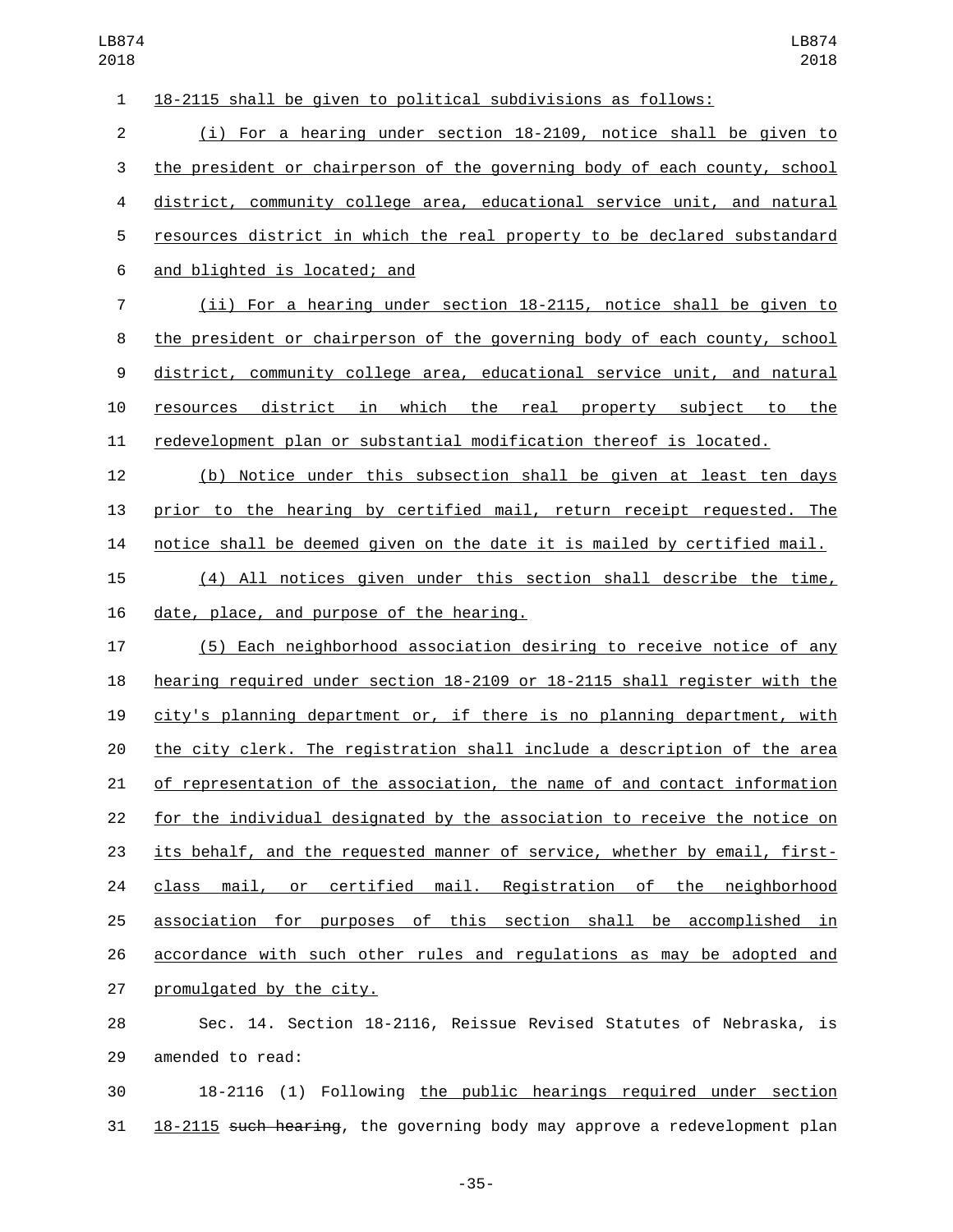if (a) it finds and documents in writing that the plan is feasible and in conformity with the general plan for the development of the city as a whole and the plan is in conformity with the legislative declarations and determinations set forth in the Community Development Law and (b) it finds and documents in writing that, if the plan uses funds authorized in section 18-2147, (i) the redevelopment project in the plan would not be economically feasible without the use of tax-increment financing, (ii) the redevelopment project would not occur in the community redevelopment area without the use of tax-increment financing, and (iii) the costs and benefits of the redevelopment project, including costs and benefits to other affected political subdivisions, the economy of the community, and the demand for public and private services have been analyzed by the governing body and have been found to be in the long-term best interest of the community impacted by the redevelopment project.

 (2) In connection with the approval of any redevelopment plan which includes the designation of an enhanced employment area, the governing body may approve the redevelopment plan if it determines that any new investment within such enhanced employment area will result in at least (a) two new employees and new investment of one hundred twenty-five thousand dollars in counties with fewer than fifteen thousand inhabitants, (b) five new employees and new investment of two hundred fifty thousand dollars in counties with at least fifteen thousand inhabitants but fewer than twenty-five thousand inhabitants, (c) ten new employees and new investment of five hundred thousand dollars in counties with at least twenty-five thousand inhabitants but fewer than fifty thousand inhabitants, (d) fifteen new employees and new investment of one million dollars in counties with at least fifty thousand inhabitants but fewer than one hundred thousand inhabitants, (e) twenty new employees and new investment of one million five hundred thousand dollars in counties with at least one hundred thousand inhabitants but fewer than two hundred thousand inhabitants, (f) twenty-five new employees and new investment of

-36-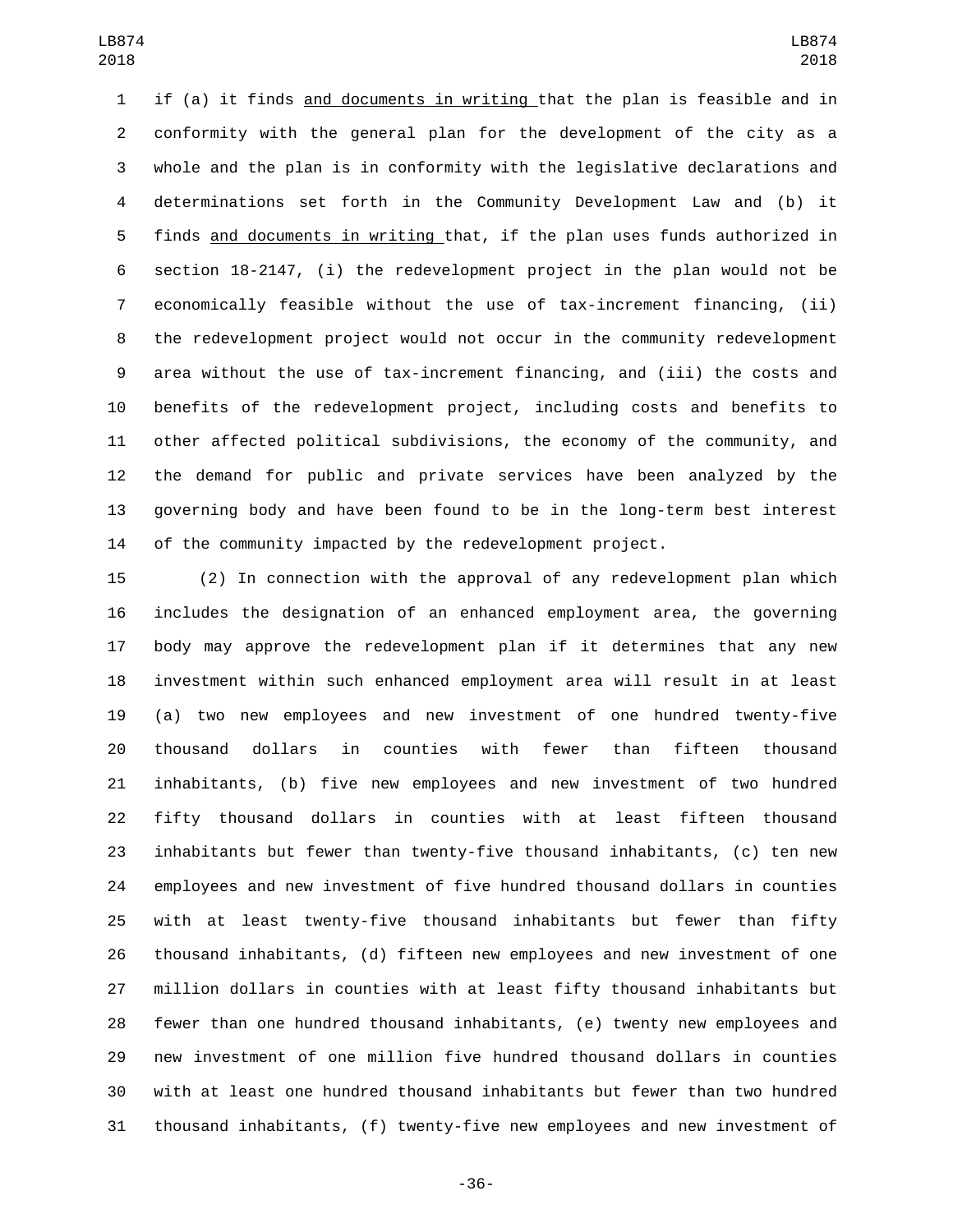two million dollars in counties with at least two hundred thousand inhabitants but fewer than four hundred thousand inhabitants, or (g) thirty new employees and new investment of three million dollars in counties with at least four hundred thousand inhabitants. Any business that has one hundred thirty-five thousand square feet or more and annual gross sales of ten million dollars or more shall provide an employer- provided health benefit of at least three thousand dollars annually to all new employees who are working thirty hours per week or more on average and have been employed at least six months. In making such determination, the governing body may rely upon written undertakings provided by any redeveloper in connection with application for approval 12 of the redevelopment plan.

 Sec. 15. Section 18-2117.01, Reissue Revised Statutes of Nebraska, 14 is amended to read:

 18-2117.01 (1) On or before December 1 each year, each city which has approved one or more redevelopment plans which are financed in whole 17 or in part through the division of taxes use of tax-increment financing as provided in section 18-2147 shall provide a report to the Property Tax Administrator on each such redevelopment plan which includes the 20 following information:

21 (a) A copy of the redevelopment plan and any amendments thereto $-i$ f 22 they have not been previously filed, including the date upon which the redevelopment plan was approved, the effective date for dividing the ad valorem tax as provided to the county assessor pursuant to subsection (4) 25  $(3)$  of section 18-2147, and the location and boundaries of the property 26 in the redevelopment project; and

 (b) A short narrative description of the type of development undertaken by the city or village with the financing and the type of business or commercial activity locating within the redevelopment project 30 area as a result of the redevelopment project.

(2) The report required under subsection (1) of this section must be

-37-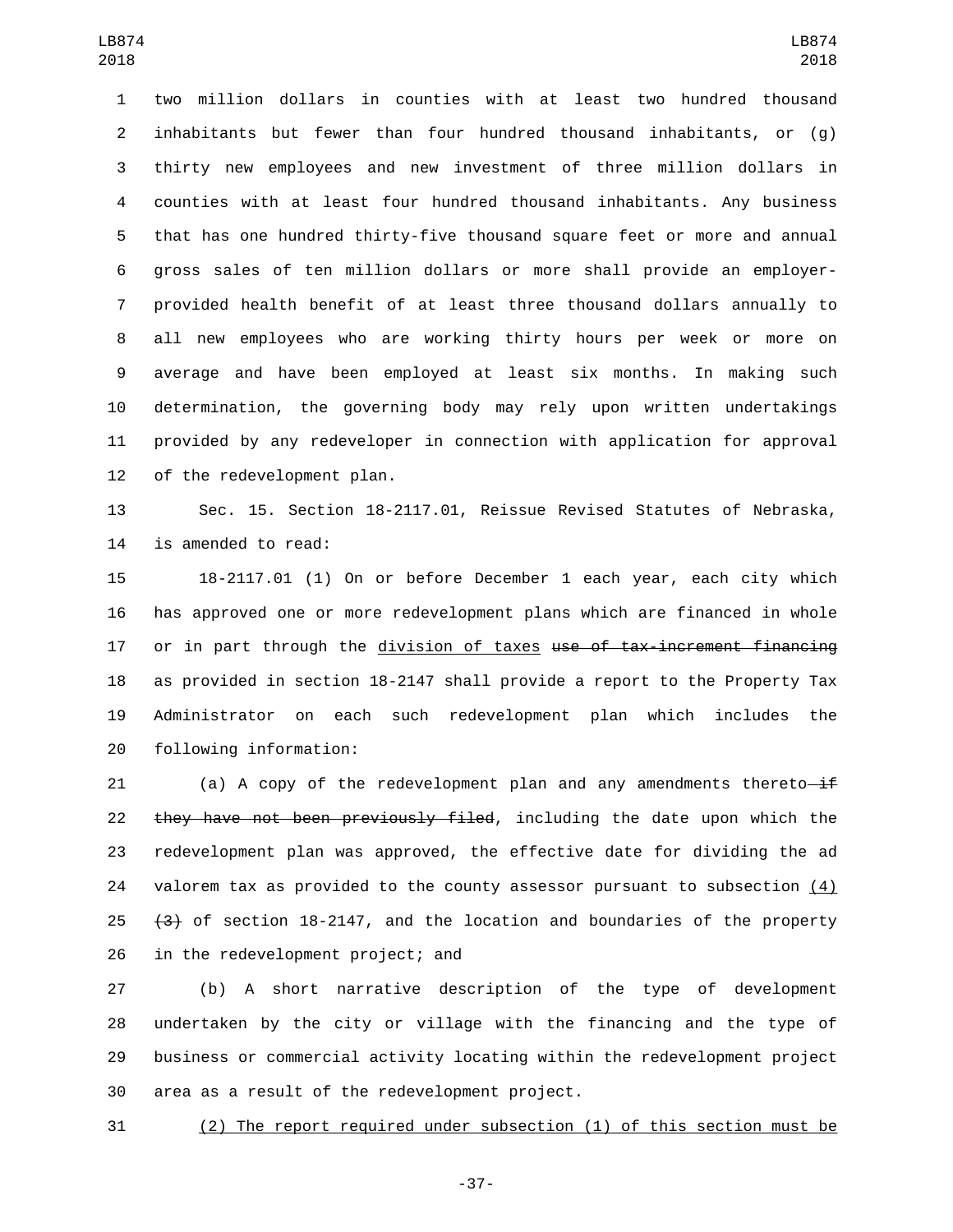filed each year, regardless of whether the information in the report has changed, except that a city is not required to refile a copy of the redevelopment plan or an amendment thereto if such copy or amendment has previously been filed.4

 (3) (2) The Property Tax Administrator shall compile a report for each active redevelopment project, based upon information provided by the cities pursuant to subsection (1) of this section and information reported by the county assessor or county clerk on the certificate of taxes levied pursuant to section 77-1613.01. Each report shall be electronically transmitted to the Clerk of the Legislature not later than March 1 each year. The report may include any recommendations of the Property Tax Administrator as to what other information should be included in the report from the cities so as to facilitate analysis of the uses, purposes, and effectiveness of tax-increment financing and the process for its implementation or to streamline the reporting process provided for in this section to eliminate unnecessary paperwork.

 Sec. 16. On or before May 1 of each year, each authority, or such other division or department of the city as designated by the governing body, shall compile information regarding the approval and progress of redevelopment projects that are financed in whole or in part through the division of taxes as provided in section 18-2147 and report such information to the governing body of the city and to the governing body of each county, school district, community college area, educational service unit, and natural resources district whose property taxes are affected by such division of taxes. The report shall include, but not be 26 limited to, the following information:

 (1) The total number of redevelopment projects within the city that have been financed in whole or in part through the division of taxes as 29 provided in section 18-2147;

 (2) The total estimated project costs for all such redevelopment 31 projects;

-38-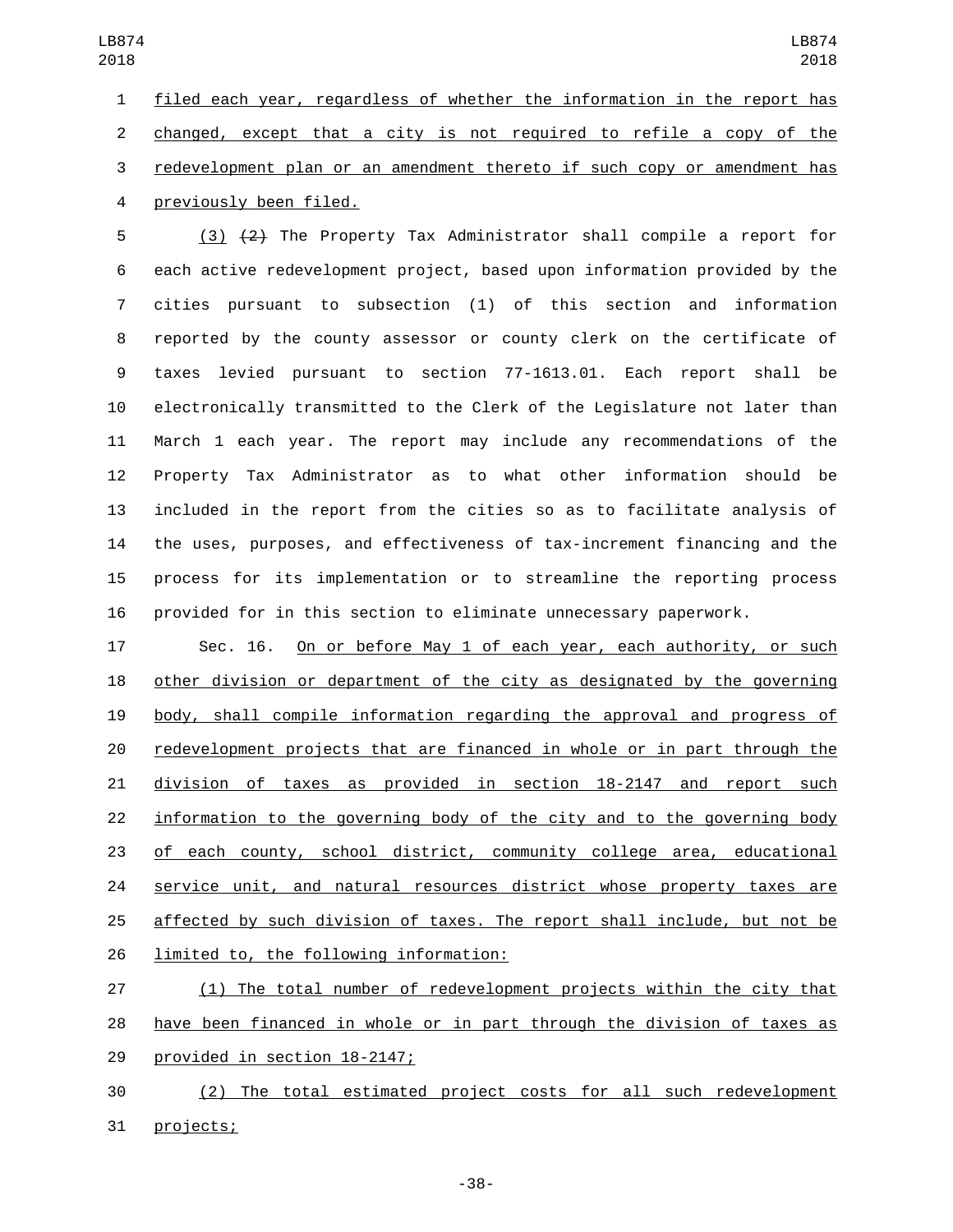| 1              | (3) A comparison between the initial projected valuation of property      |
|----------------|---------------------------------------------------------------------------|
| $\overline{c}$ | included in each such redevelopment project as described in the           |
| 3              | redevelopment contract and the assessed value of the property included in |
| 4              | each such redevelopment project as of January 1 of the year of the        |
| 5              | report;                                                                   |
| 6              | (4) The number of such redevelopment projects for which financing         |
| 7              | has been paid in full during the previous calendar year and for which     |
| 8              | taxes are no longer being divided pursuant to section 18-2147;            |
| 9              | The number of such redevelopment projects approved<br>(5)<br>by the       |
| 10             | governing body in the previous calendar year;                             |
| 11             | (6) Information specific to each such redevelopment project approved      |
| 12             | by the governing body in the previous calendar year, including the        |
| 13             | project area, project type, amount of financing approved, and total       |
| 14             | estimated project costs; and                                              |
| 15             | (7) The percentage of the city that has been designated as blighted.      |
| 16             | A redevelopment project that includes the division of<br>Sec. 17.         |
| 17             | taxes as provided in section 18-2147 shall not provide for the            |
| 18             | reimbursement of costs incurred prior to approval of the redevelopment    |
| 19             | project, except for costs relating to:                                    |
| 20             | (1) The preparation of materials and applications related to the          |
| 21             | redevelopment project;                                                    |
| 22             | (2) The preparation of a cost-benefit analysis conducted pursuant to      |
| 23             | section 18-2113;                                                          |
| 24             | (3) The preparation of a redevelopment contract;                          |
| 25             | (4) The preparation of bond and other financing instruments;              |
| 26             | (5) Land acquisition and related due diligence activities,                |
| 27             | including, but not limited to, surveys and environmental studies; and     |
| 28             | (6) Site demolition and preparation.                                      |
| 29             | (1) On and after October 1, 2018, each city that has<br>Sec. 18.          |
| 30             | approved one or more redevelopment plans or redevelopment projects that   |
| 31             | are financed in whole or in part through the division of taxes as         |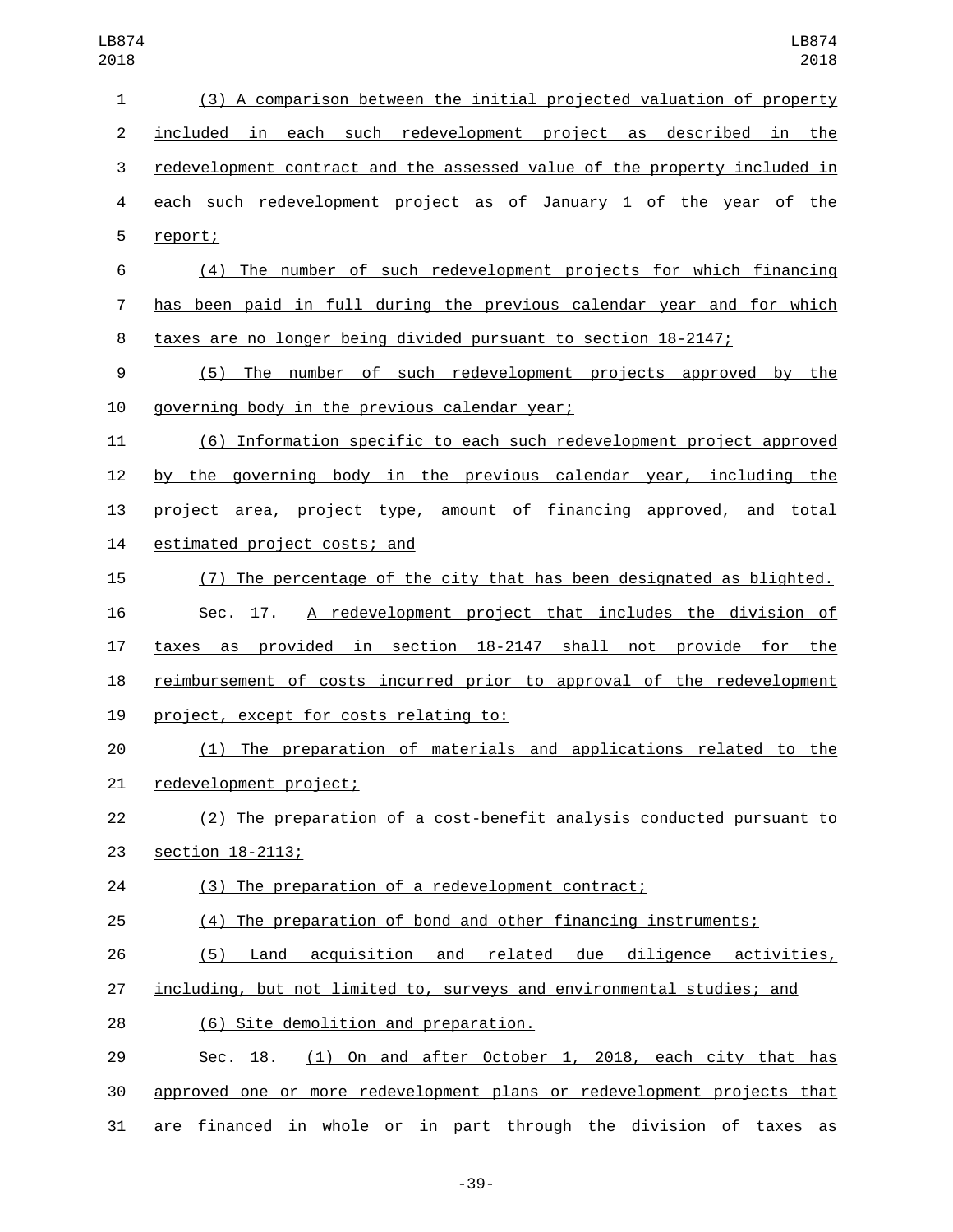provided in section 18-2147 shall retain copies of (a) all such redevelopment plans and (b) all supporting documents associated with the redevelopment plans or redevelopment projects and with any related substandard and blighted declaration under section 18-2109 that are 5 received or generated by the city.

 (2) The city shall retain the redevelopment plans and supporting documents described in subsection (1) of this section for the period of time required under any applicable records retention schedule adopted under the Records Management Act or for three years following the end of the last fiscal year in which ad valorem taxes are divided, whichever 11 period is longer.

 (3) For purposes of this section, supporting document includes any substandard and blighted study or analysis conducted pursuant to section 18-2109, any cost-benefit analysis conducted pursuant to section 18-2113, and any invoice, receipt, claim, or contract received or generated by the city that provides support for receipts or payments associated with the 17 redevelopment plan or redevelopment project.

 Sec. 19. Section 18-2119, Revised Statutes Cumulative Supplement, 19 2016, is amended to read:

 18-2119 (1) An authority shall, by public notice by publication once each week for two consecutive weeks in a legal newspaper having a general circulation in the city, prior to the consideration of any redevelopment contract proposal relating to real estate owned or to be owned by the authority, invite proposals from, and make available all pertinent information to, private redevelopers or any persons interested in undertaking the redevelopment of an area, or any part thereof, which the governing body has declared to be in need of redevelopment. Such notice shall identify the area, and shall state that such further information as is available may be obtained at the office of the authority. The authority shall consider all redevelopment proposals and the financial and legal ability of the prospective redevelopers to carry out their

-40-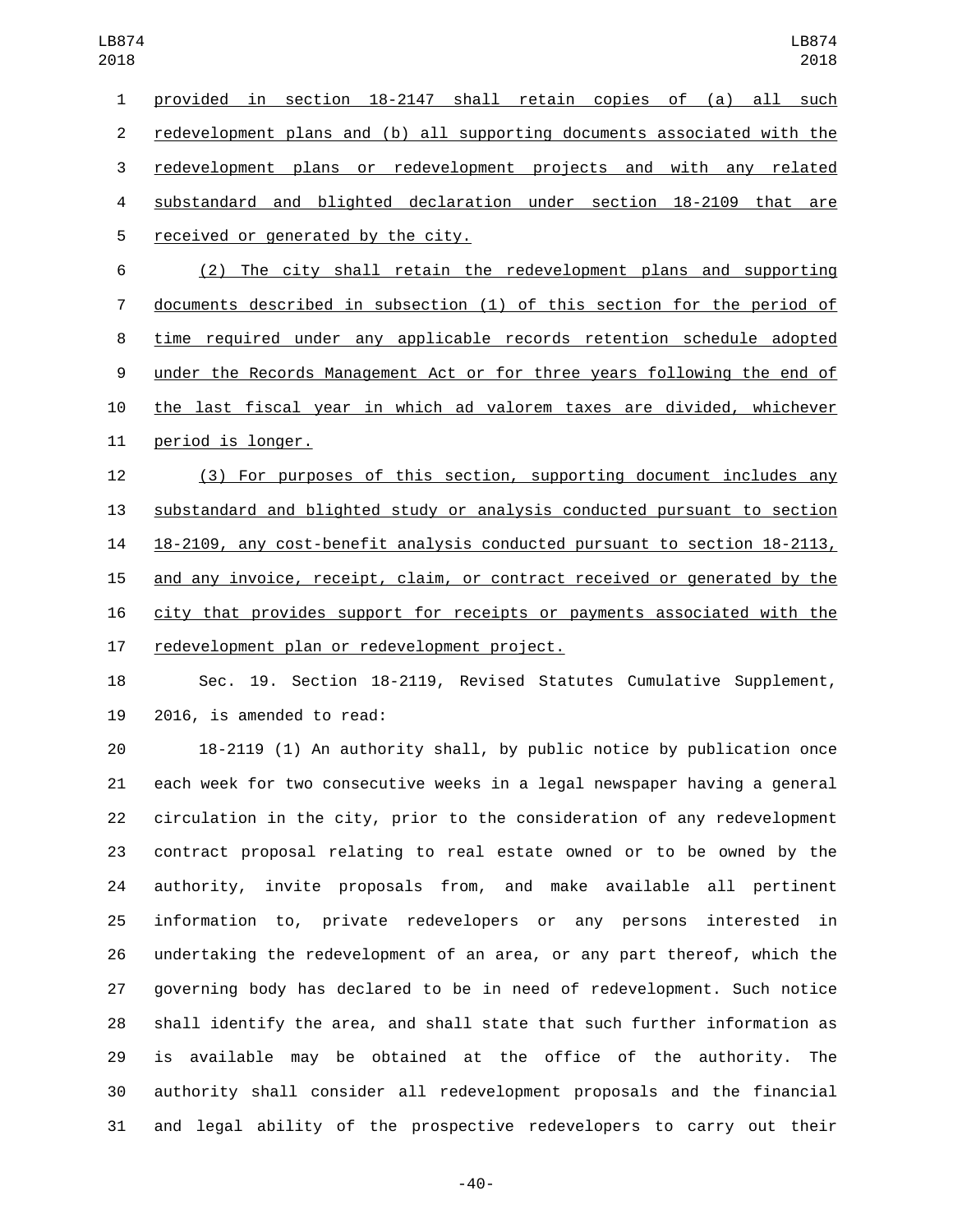proposals and may negotiate with any redevelopers for proposals for the purchase or lease of any real property in the redevelopment project area. The authority may accept such redevelopment contract proposal as it deems to be in the public interest and in furtherance of the purposes of the Community Development Law if the authority has, not less than thirty days prior thereto, notified the governing body in writing of its intention to accept such redevelopment contract proposal. Thereafter, the authority may execute such redevelopment contract in accordance with the provisions of section 18-2118 and deliver deeds, leases, and other instruments and take all steps necessary to effectuate such redevelopment contract. In its discretion, the authority may, without regard to the foregoing provisions of this section, dispose of real property in a redevelopment project area to private redevelopers for redevelopment under such reasonable competitive bidding procedures as it shall prescribe, subject 15 to the provisions of section 18-2118.

 (2) In the case of any real estate owned by a redeveloper, the authority may enter into a redevelopment contract providing for such undertakings as the authority shall determine appropriate. Any such redevelopment contract relating to real estate within an enhanced employment area shall include a statement of the redeveloper's consent with respect to the designation of the area as an enhanced employment area, shall be recorded with respect to the real estate owned by the redeveloper, and shall be binding upon all future owners of such real 24 estate.

 (3)(a) Prior to entering into a redevelopment contract pursuant to this section for a redevelopment plan that includes the division of taxes use of tax-increment financing as provided in section 18-2147, the authority shall require the redeveloper to certify the following to the 29 authority:

 (i) Whether the redeveloper has filed or intends to file an application with the Department of Revenue to receive tax incentives

-41-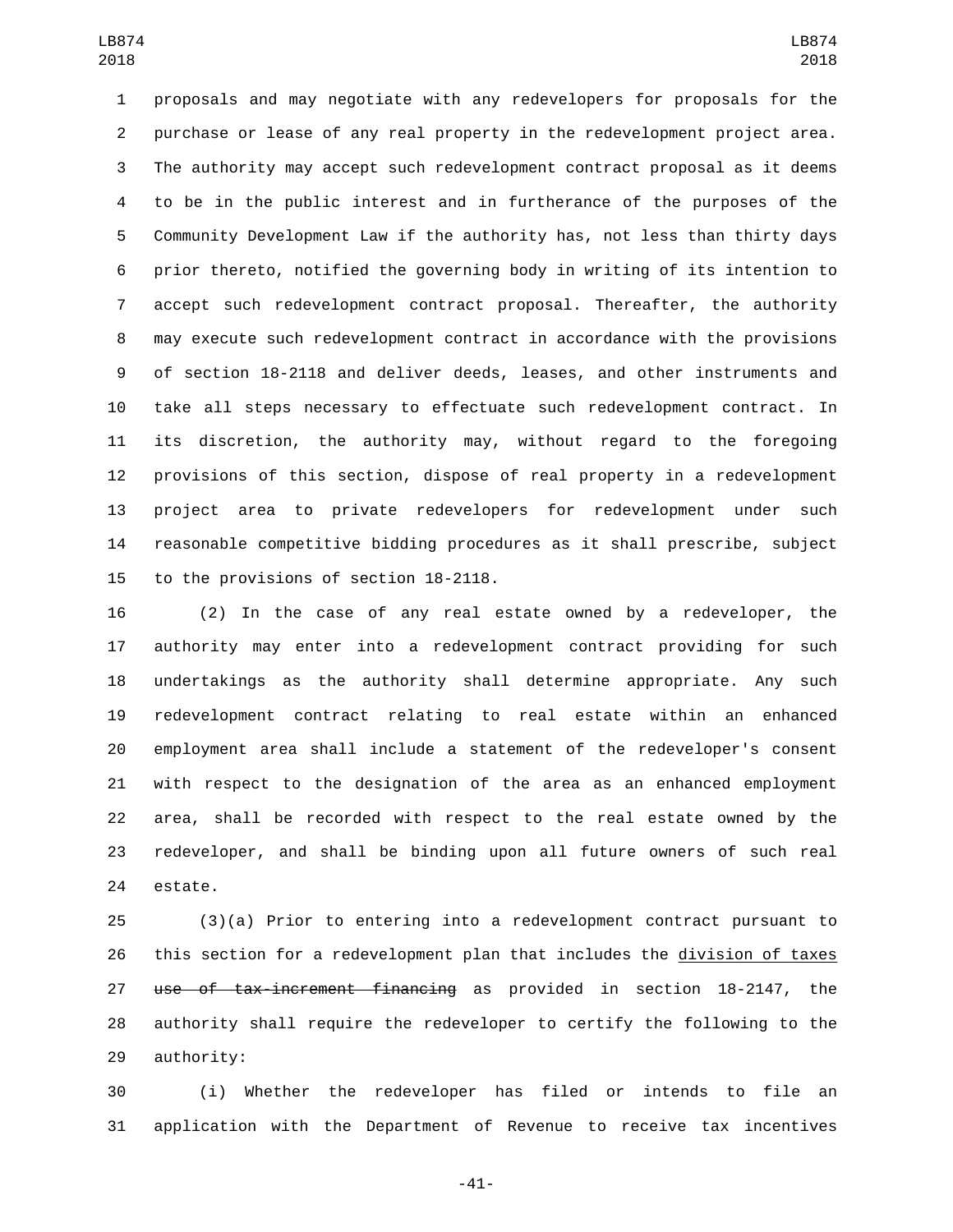under the Nebraska Advantage Act for a project located or to be located 2 within the redevelopment project area;

 (ii) Whether such application includes or will include, as one of the tax incentives, a refund of the city's local option sales tax 5 revenue; and

 (iii) Whether such application has been approved under the Nebraska 7 Advantage Act.

 (b) The authority may consider the information provided under subdivision (3)(a) of this section in determining whether to enter into 10 the redevelopment contract.

 (4) A redevelopment contract for a redevelopment plan or redevelopment project that includes the division of taxes as provided in section 18-2147 shall include a provision requiring that the redeveloper retain copies of all supporting documents that are associated with the redevelopment plan or redevelopment project and that are received or generated by the redeveloper for three years following the end of the last fiscal year in which ad valorem taxes are divided and provide such 18 copies to the city as needed to comply with the city's retention requirements under section 18 of this act. For purposes of this subsection, supporting document includes any cost-benefit analysis conducted pursuant to section 18-2113 and any invoice, receipt, claim, or contract received or generated by the redeveloper that provides support for receipts or payments associated with the division of taxes.

 (5) A redevelopment contract for a redevelopment plan that includes the division of taxes as provided in section 18-2147 may include a provision requiring that all ad valorem taxes levied upon real property in a redevelopment project be paid before the taxes become delinquent in order for such redevelopment project to receive funds from such division 29 of taxes.

 Sec. 20. Section 18-2122, Reissue Revised Statutes of Nebraska, is 31 amended to read:

-42-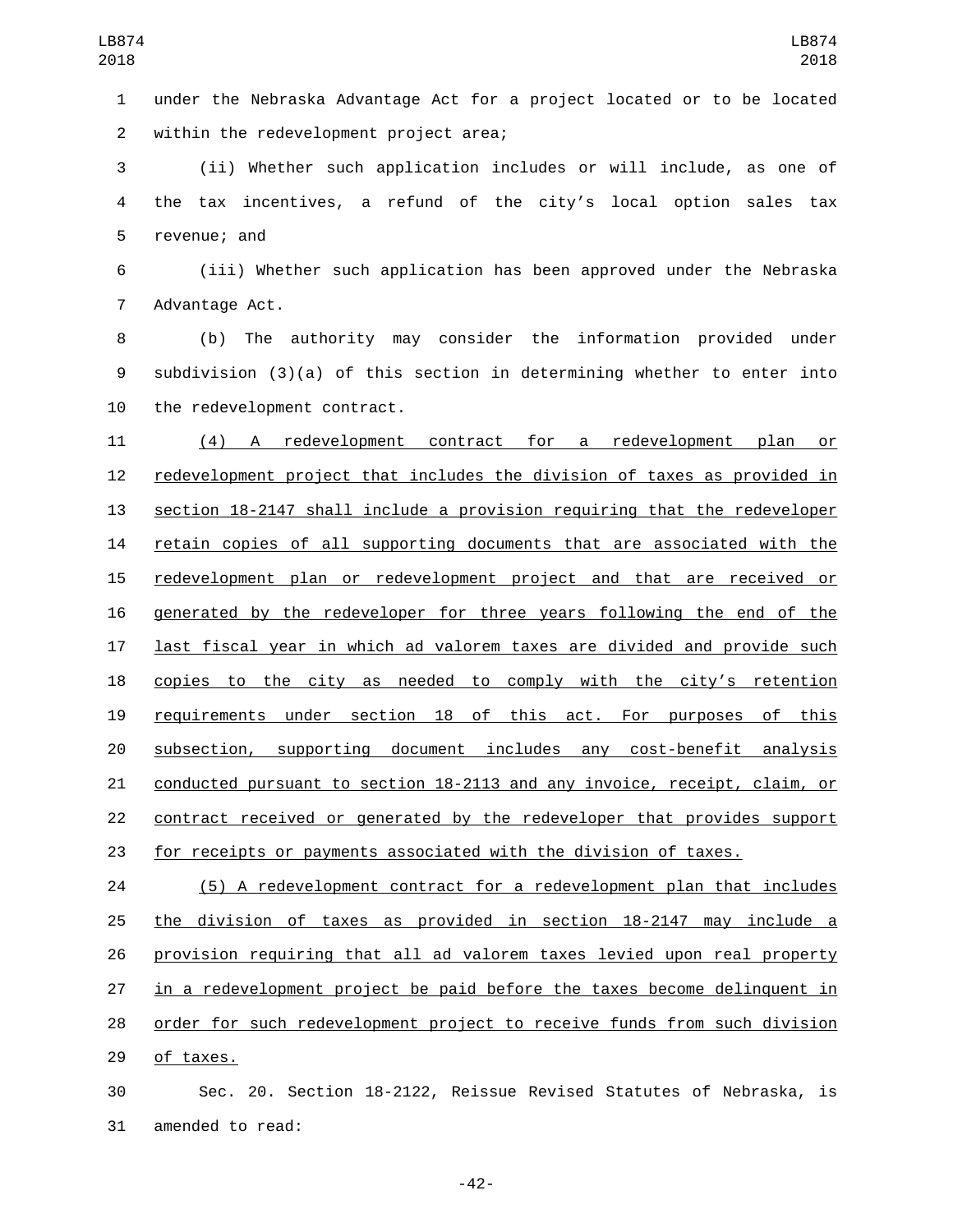18-2122 An authority shall have the right to acquire by the exercise of the power of eminent domain any real property which it may deem necessary for a redevelopment project or for its purposes under the Community Development Law provisions of sections 18-2101 to 18-2144 after the adoption by it of a resolution declaring that the acquisition of the real property described therein is necessary for such purposes. The procedure to condemn property shall be exercised in the manner set forth 8 in sections 76-704 to 76-724.

 When an authority has found and determined by resolution that certain real property described therein is necessary for a redevelopment 11 project or for its purposes under the Community Development Law provisions of sections 18-2101 to 18-2144, the resolution shall be conclusive evidence that the acquisition of such real property is 14 necessary for the purposes described therein.

 Sec. 21. Section 18-2125, Reissue Revised Statutes of Nebraska, is 16 amended to read:

 18-2125 Neither the members of an authority nor any person executing the bonds shall be liable personally on the bonds by reason of the issuance thereof. The bonds and other obligations of the authority, and such bonds and obligations shall so state on their face, shall not be a debt of the city and the city shall not be liable on such bonds, except to the extent authorized by sections 18-2147 to 18-2150, nor in any event shall such bonds or obligations be payable out of any funds or properties other than those of said authority acquired for the purposes of the Community Development Law sections 18-2101 to 18-2144, except to the extent authorized by sections 18-2147 to 18-2150. Except to the extent otherwise authorized, the bonds shall not constitute an indebtedness within the meaning of any constitutional or statutory debt limitation or restriction. Bonds of an authority are declared to be issued for an essential public and governmental purpose and to be public instrumentalities and, together with interest thereon and income

-43-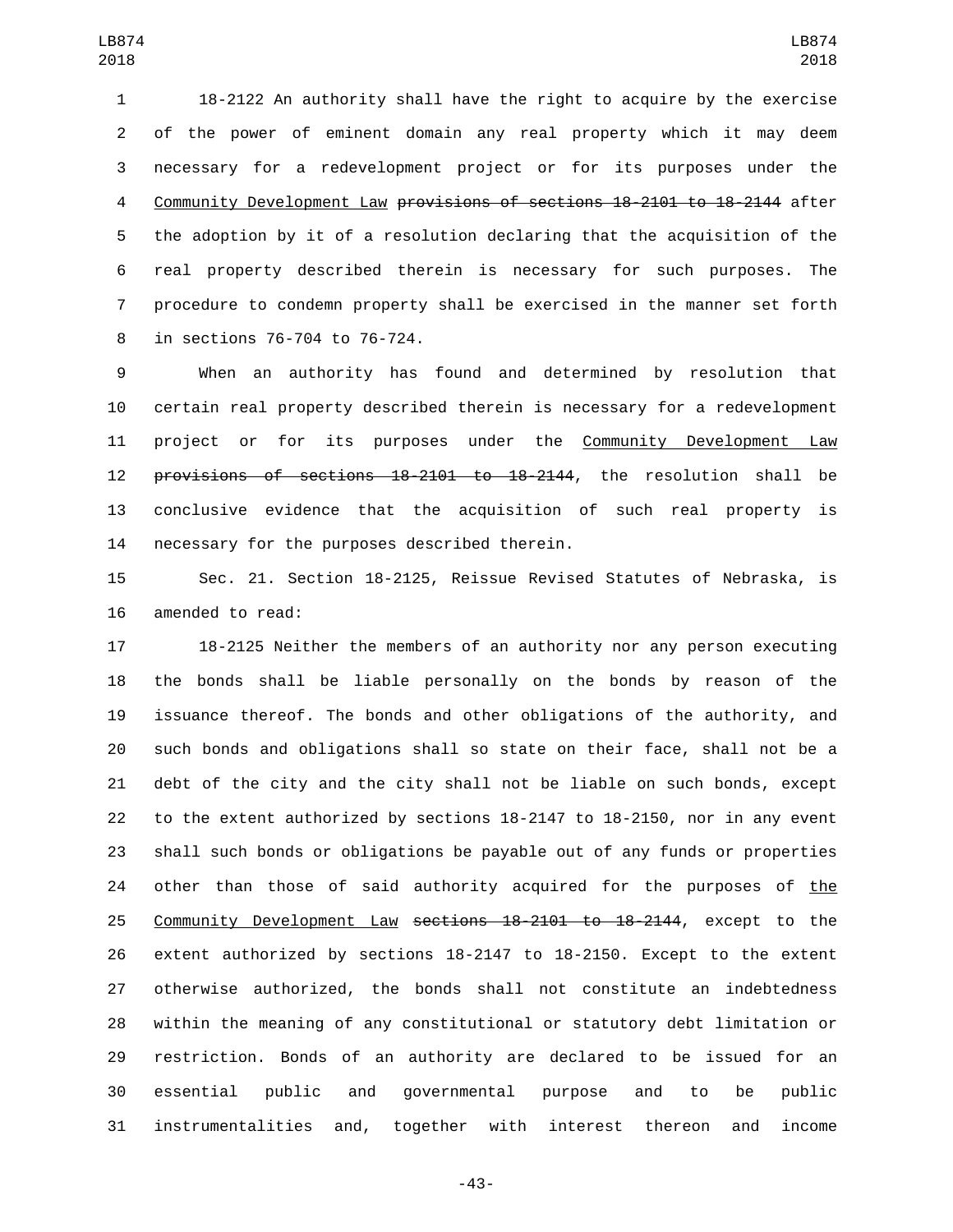therefrom, shall be exempt from all taxes. All bonds shall be general obligations of the authority issuing same and shall be payable out of any revenue, income, receipts, proceeds, or other money of the authority, except as may be otherwise provided in the instruments themselves.

 An authority shall have power from time to time to issue bond anticipation notes, referred to as notes herein, and from time to time to issue renewal notes, such notes in any case to mature not later than thirty months from the date of incurring the indebtedness represented thereby in an amount not exceeding in the aggregate at any time outstanding the amount of bonds then or theretofore authorized. Payment of such notes shall be made from any money or revenue which the authority may have available for such purpose or from the proceeds of the sale of bonds of the authority, or such notes may be exchanged for a like amount of such bonds. The authority may pledge such money or revenue of the authority, subject to prior pledges thereof, if any, for the payment of such notes, and may in addition secure the notes in the same manner as herein provided for bonds. All notes shall be issued and sold in the same manner as bonds, and any authority shall have power to make contracts for the future sale from time to time of notes on terms and conditions stated in such contracts, and the authority shall have power to pay such consideration as it shall deem proper for any commitments to purchase notes and bonds in the future. Such notes shall also be collaterally secured by pledges and deposits with a bank or trust company, in trust for the payment of such notes, of bonds in an aggregate amount at least equal to the amount of such notes and, in any event, in an amount deemed by the issuing authority sufficient to provide for the payment of the notes in full at the maturity thereof. The authority may provide in the collateral agreement that the notes may be exchanged for bonds held as collateral security for the notes, or that the trustee may sell the bonds if the notes are not otherwise paid at maturity, and apply the proceeds of such sale to the payment of the notes. Such notes shall bear interest

-44-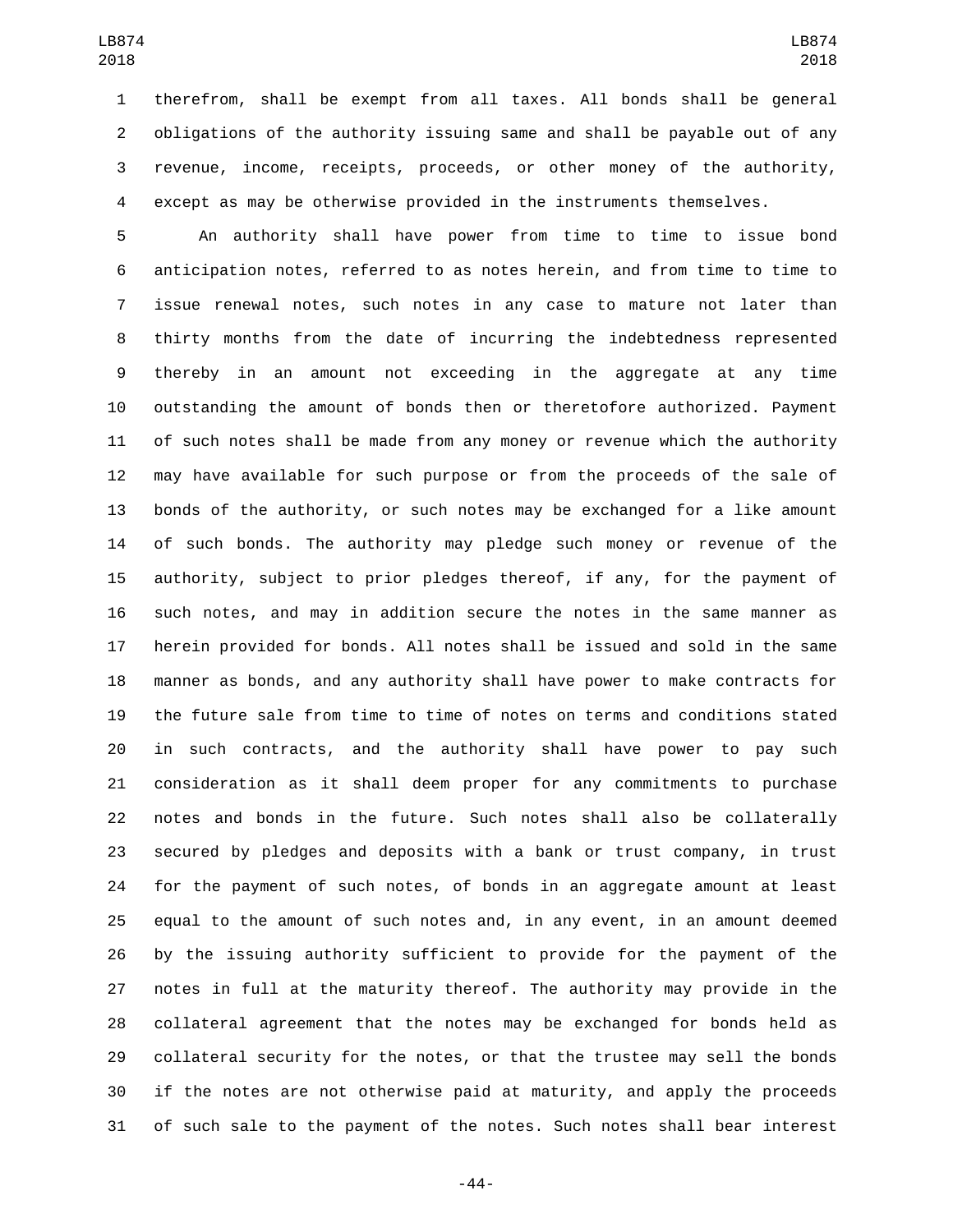at a rate set by the authority, and shall be sold at such price as shall cause an interest cost thereon not to exceed such rate.

 It is the intention hereof that any pledge of revenue, income, receipts, proceeds, or other money made by an authority for the payment of bonds or notes shall be valid and binding from the time such pledge is made; that the revenue, income, receipts, proceeds, and other money so pledged and thereafter received by the authority shall immediately be subject to the lien of such pledge without the physical delivery thereof or further act, and that the lien of any such pledge shall be valid and binding as against all parties having claims of any kind in tort, contract, or otherwise against the authority irrespective of whether such parties have notice thereof. Neither the resolution nor any other instrument by which a pledge is created need be recorded.

 Sec. 22. Section 18-2127, Reissue Revised Statutes of Nebraska, is 15 amended to read:

 18-2127 The bonds may be sold by the authority in such manner and for such price as the authority may determine, at par or above par, at private sale or at public sale after notice published prior to such sale in a legal newspaper having general circulation in the municipality, or in such other medium of publication as the authority may deem appropriate, or may be exchanged by the authority for other bonds issued by it under the Community Development Law sections 18-2101 to 18-2144 and 23 <del>18-2147 to 18-2151</del>. Bonds which are issued under this section may be sold by the authority to the federal government at private sale at par or above par, and, in the event that less than all of the authorized principal amount of such bonds is sold by the authority to the federal government, the balance or any portion of the balance may be sold by the 28 authority at private sale at par or above par.

 Sec. 23. Section 18-2129, Reissue Revised Statutes of Nebraska, is 30 amended to read:

18-2129 In any suit, action, or proceedings involving the validity

-45-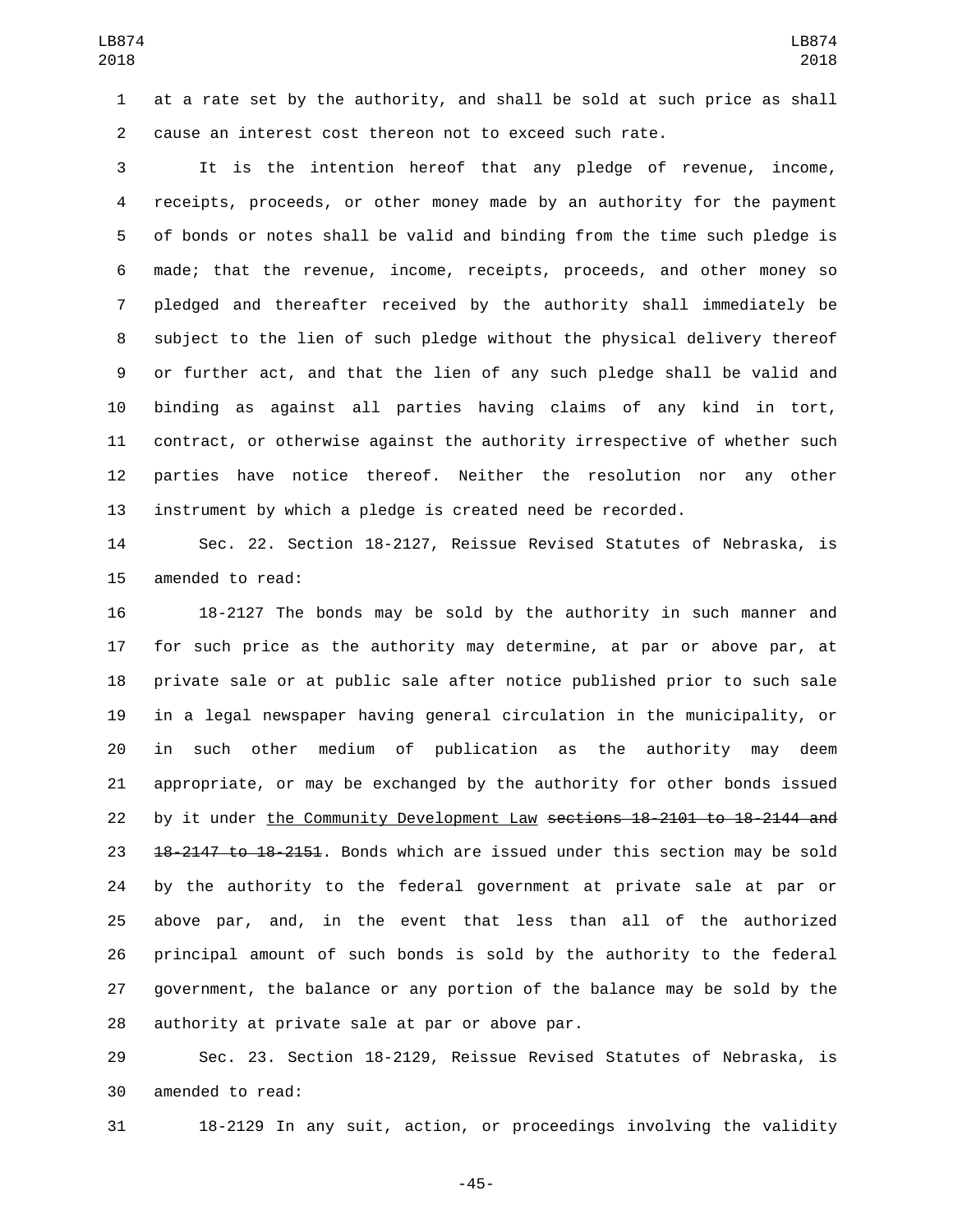or enforceability of any bond of an authority or the security therefor, any such bond reciting in substance that it has been issued by the authority to aid in financing a redevelopment project, as herein defined, shall be conclusively deemed to have been issued for such purpose and such project shall be conclusively deemed to have been planned, located, and carried out in accordance with the purposes and provisions of the Community Development Law sections 18-2101 to 18-2144.

 Sec. 24. Section 18-2133, Reissue Revised Statutes of Nebraska, is 9 amended to read:

 18-2133 An obligee of an authority shall have the right in addition to all other rights which may be conferred upon such obligee, subject only to any contractual restrictions binding upon such obligee:

 (1) By mandamus, suit, action, or proceeding at law or in equity to compel said authority and the members, officers, agents, or employees thereof to perform each and every term, provision, and covenant contained in any contract of said authority with or for the benefit of such obligee, and to require the carrying out of any or all such covenants and agreements to the authority and the fulfillment of all duties imposed 19 upon the authority by the Community Development Law provisions of 20 sections 18-2101 to 18-2144; and

 (2) By suit, action, or proceeding in equity to enjoin any acts or things which may be unlawful, or the violation of any of the rights of 23 such obligee of the authority.

 Sec. 25. Section 18-2134, Reissue Revised Statutes of Nebraska, is 25 amended to read:

 18-2134 All public officers, municipal corporations, political subdivisions, and public bodies; all banks, trust companies, bankers, savings banks and institutions, building and loan associations, savings 29 and loan associations, investment companies, and other persons carrying on a banking business; all insurance companies, insurance associations, and other persons carrying on an insurance business; and all executors,

-46-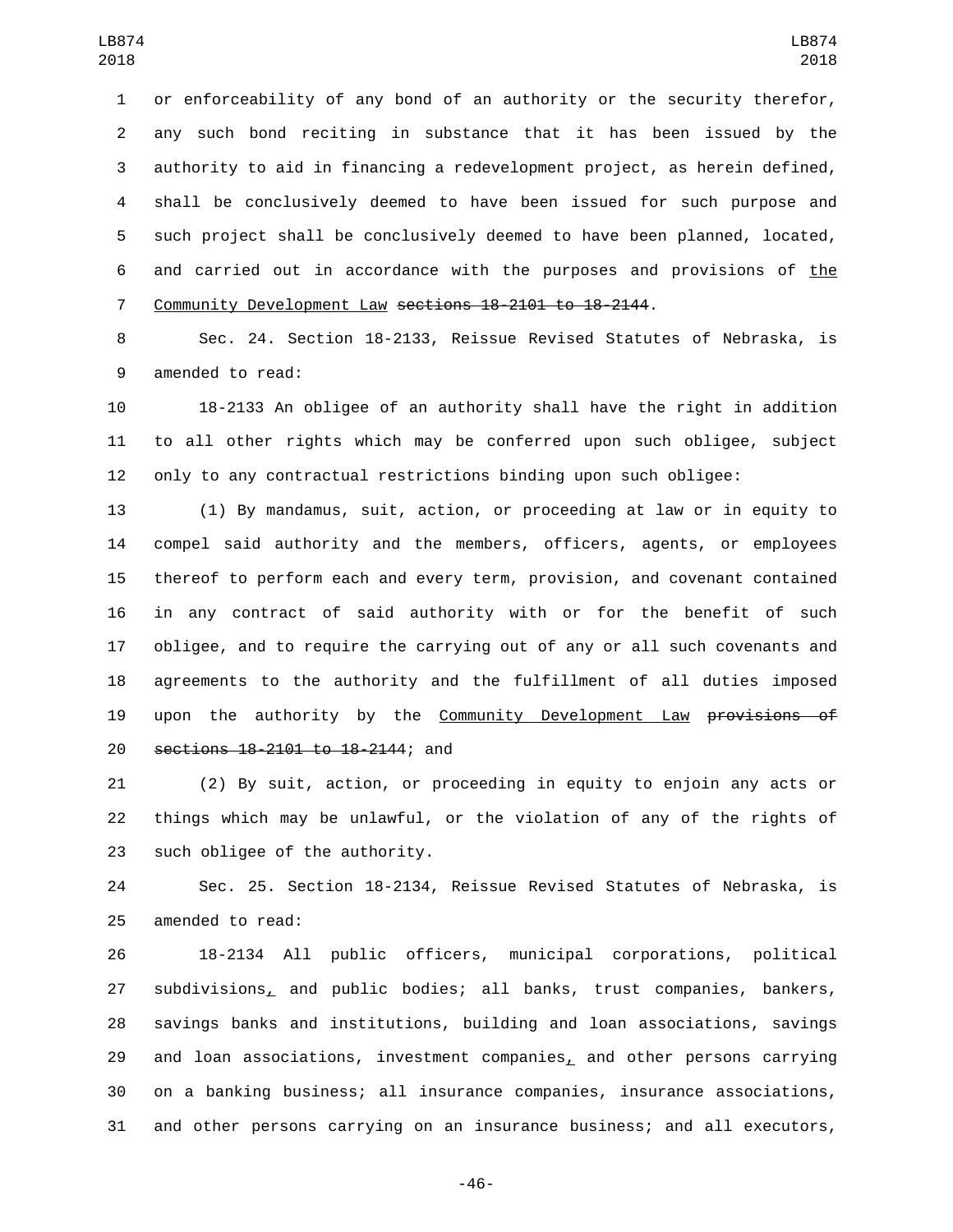administrators, curators, trustees, and other fiduciaries may legally invest any sinking funds, money, or other funds belonging to them or within their control in any bonds or other obligations issued by an 4 authority pursuant to the Community Development Law sections 18-2101 to 18-2144 or by any public housing or redevelopment authority or commission, or agency or any other public body in the United States for redevelopment purposes, when such bonds and other obligations are secured by an agreement between the issuing agency and the federal government in which the issuing agency agrees to borrow from the federal government and the federal government agrees to lend to the issuing agency, prior to the maturity of such bonds or other obligations, money in an amount which, together with any other money irrevocably committed to the payment of interest on such bonds or other obligations, will suffice to pay the principal of such bonds or other obligations with interest to maturity thereon, which money under the terms of the agreement is required to be used for the purpose of paying the principal of and the interest on such bonds or other obligations at their maturity, and such bonds and other obligations shall be authorized security for all public deposits. It is the purpose of this section to authorize any persons, political subdivisions, and officers, public or private, to use any funds owned or controlled by them for the purchase of any such bonds or other obligations. However, nothing contained in this section with regard to legal investments shall be construed as relieving any person of any duty of exercising reasonable care in the selection of securities.

 Sec. 26. Section 18-2137, Reissue Revised Statutes of Nebraska, is 26 amended to read:

 18-2137 The property of an authority is declared to be public property used for essential public and governmental purposes and shall be exempt from all taxes. Whenever such authority shall purchase or acquire real property pursuant to the Community Development Law sections 18-2101  $t_0$  18-2144, the authority shall annually, so long as it shall continue to

-47-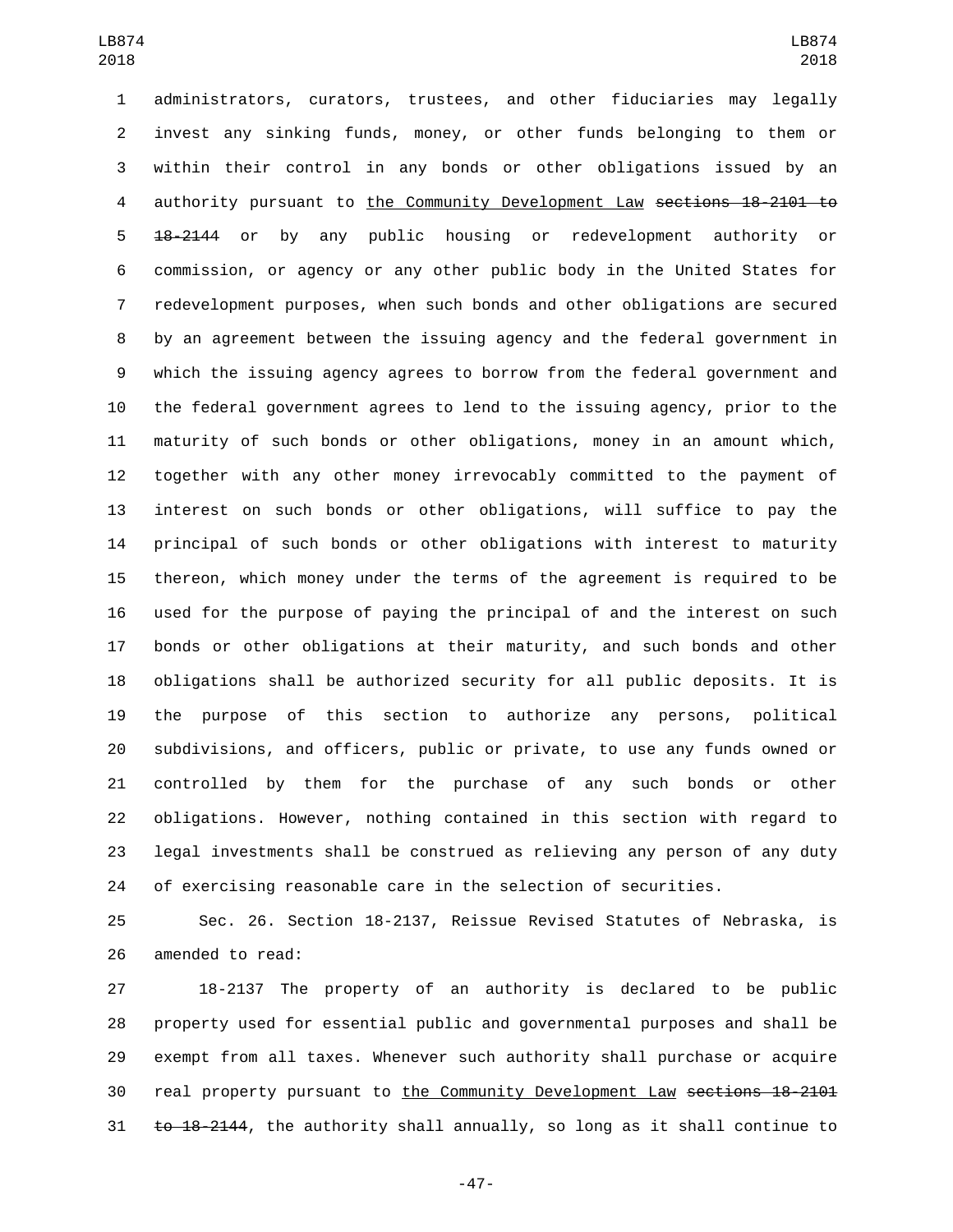own such property, pay out of its revenue to the State of Nebraska, county, city, township, school district, or other taxing subdivision in which such real property is located, in lieu of taxes, a sum equal to the amount which such state, county, city, township, school district or other taxing subdivision received from taxation from such real property during the year immediately preceding the purchase or acquisition of such real property by the authority. The county board of equalization may, in any year subsequent to the purchase or acquisition of such property by the authority, determine the amount that said authority shall pay out of its revenue to the State of Nebraska and its several governmental subdivisions in lieu of taxes, which sum shall be as justice and equity may require, notwithstanding the amount which the state and its governmental subdivisions may have received from taxation during the year immediately preceding the purchase or acquisition of such property. 15 With ; Provided, that with respect to any property in a redevelopment project, the tax exemption provided herein shall terminate when the authority sells, leases, or otherwise disposes of such property to a redeveloper for redevelopment. The members of the authority shall not incur any personal liability by reason of the making of such payments.

 Sec. 27. Section 18-2138, Reissue Revised Statutes of Nebraska, is 21 amended to read:

 18-2138 In addition to any other provisions governing any public 23 body set forth in the Community Development Law sections 18-2101 to 18-2144 and 18-2147 to 18-2151, for the purpose of aiding and cooperating in the planning, undertaking, or carrying out of a redevelopment project located within the area in which it is authorized to act, any public body may, upon such terms, with or without consideration, as it may determine: (1) Dedicate, sell, convey, or lease any of its interest in any property, or grant easements, licenses, or any other rights or privileges therein to an authority; (2) cause parks, playgrounds, recreational, community, educational, water, sewer or drainage facilities, or any other works

-48-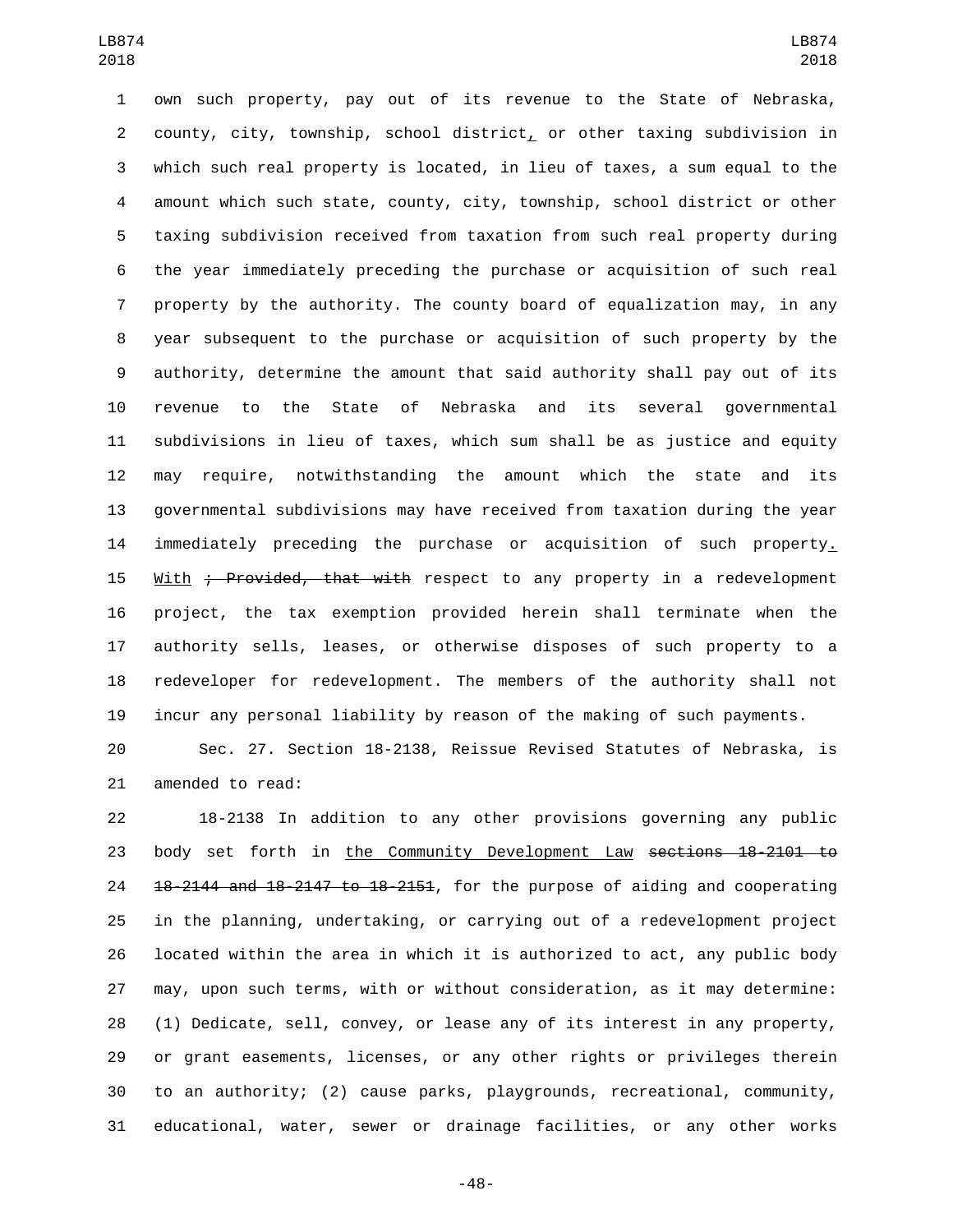which it is otherwise empowered to undertake, to be furnished in connection with a redevelopment project; (3) furnish, dedicate, close, vacate, pave, install, grade, regrade, plan, or replan streets, roads, sidewalks, ways, or other places, which it is otherwise empowered to undertake; (4) plan or replan, zone or rezone any part of the public body, or make exceptions from building regulations and ordinances if such functions are of the character which the public body is otherwise empowered to perform; (5) cause administrative and other services to be furnished to the authority of the character which the public body is otherwise empowered to undertake or furnish for the same or other purposes; (6) incur the entire expense of any public improvements made by such public body in exercising the powers granted in this section; (7) do any and all things necessary or convenient to aid and cooperate in the planning or carrying out of a redevelopment plan; (8) lend, grant, or contribute funds to an authority; (9) employ any funds belonging to or within the control of such public body, including funds derived from the sale or furnishing of property, service, or facilities to an authority, in the purchase of the bonds or other obligations of an authority and, as the holder of such bonds or other obligations, exercise the rights connected therewith; and (10) enter into agreements, which may extend over any period, notwithstanding any provision or rule of law to the contrary, with an authority respecting action to be taken by such public body pursuant to any of the powers granted by the Community Development Law provisions of sections 18-2101 to 18-2144. If at any time title to, or possession of, any redevelopment project is held by any public body or governmental agency, other than the authority, authorized by law to engage in the undertaking, carrying out or administration of redevelopment projects, including any agency or instrumentality of the United States of America, the provisions of such agreements shall inure to the benefit of and may be enforced by such public body or governmental 31 agency.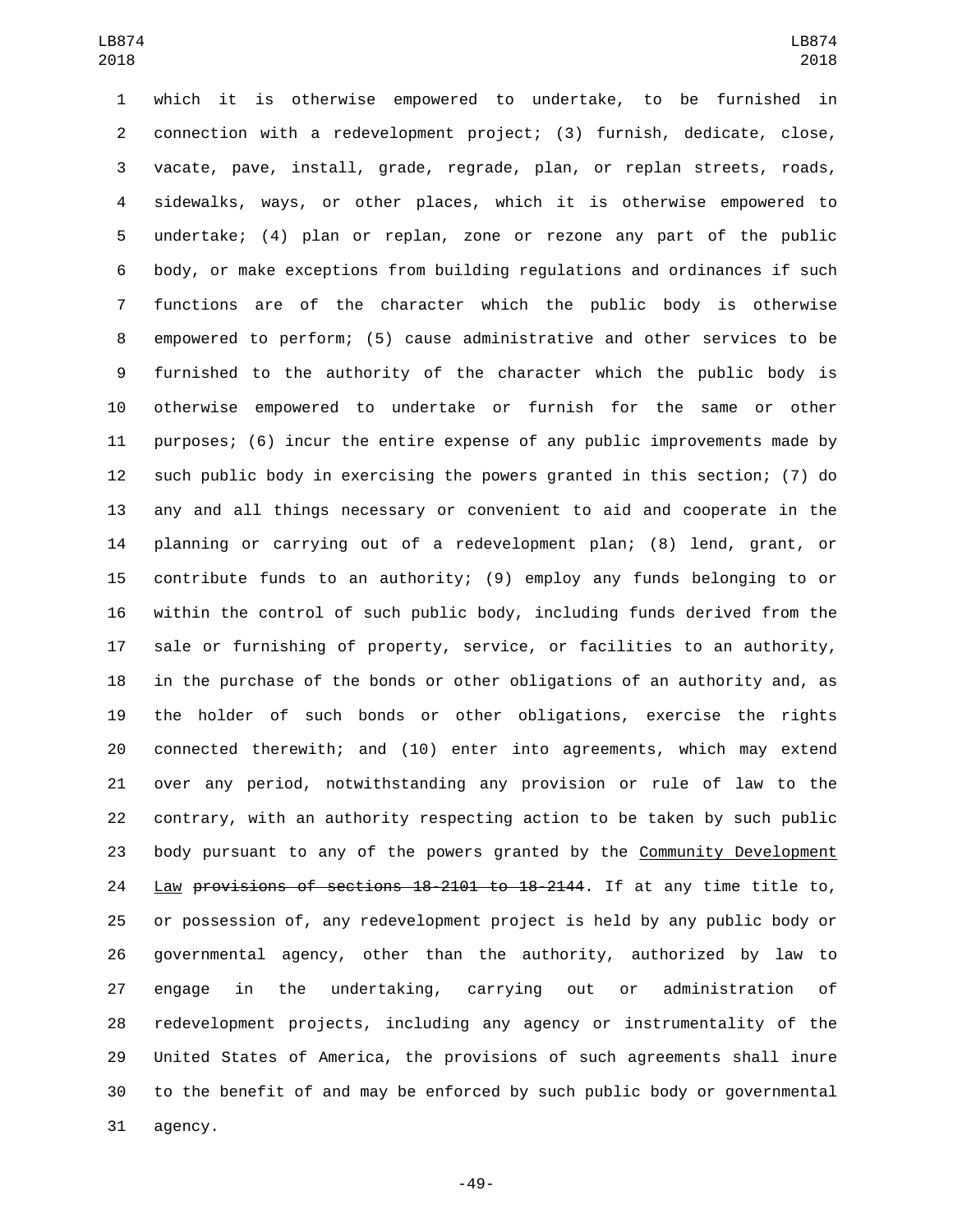Sec. 28. Section 18-2140, Reissue Revised Statutes of Nebraska, is 2 amended to read:

 18-2140 An authority may, at such time as it may deem necessary, file with the governing body an estimate of the amounts necessary to be appropriated by the governing body to defray the expense of the authority. The governing body of such city is hereby authorized, in its discretion, to appropriate from its general fund and to place at the disposal of the authority an amount sufficient to assist in defraying such expense. Any city located within the area of operation of an authority may grant funds to an authority for the purpose of aiding such authority in carrying out any of its powers and functions under the Community Development Law provisions of sections 18-2101 to 18-2144. To obtain funds for this purpose, the city may levy taxes and may issue and sell its bonds. Any bonds to be issued by the city pursuant to the provisions of this section shall be issued in the manner and within the limitations, except as otherwise provided by the Community Development Law sections 18-2101 to 18-2144, prescribed by the laws of this state for the issuance and authorization of bonds by a city for any public purpose. Sec. 29. Section 18-2141, Reissue Revised Statutes of Nebraska, is

20 amended to read:

 18-2141 Any instrument executed by an authority and purporting to 22 convey any right, title, or interest in any property under the Community 23 Development Law sections 18-2101 to 18-2144 shall be conclusive evidence 24 of compliance with the Community Development Law provisions of sections 25 <del>18-2101 to 18-2144</del> insofar as title or other interest of any bona fide purchasers, lessees, or other transferees of such property is concerned.

 Sec. 30. Section 18-2142.01, Reissue Revised Statutes of Nebraska, 28 is amended to read:

 18-2142.01 (1) In any suit, action, or proceeding involving the validity or enforceability of any bond of a city, village, or authority or the security therefor brought after the lapse of thirty days after the

-50-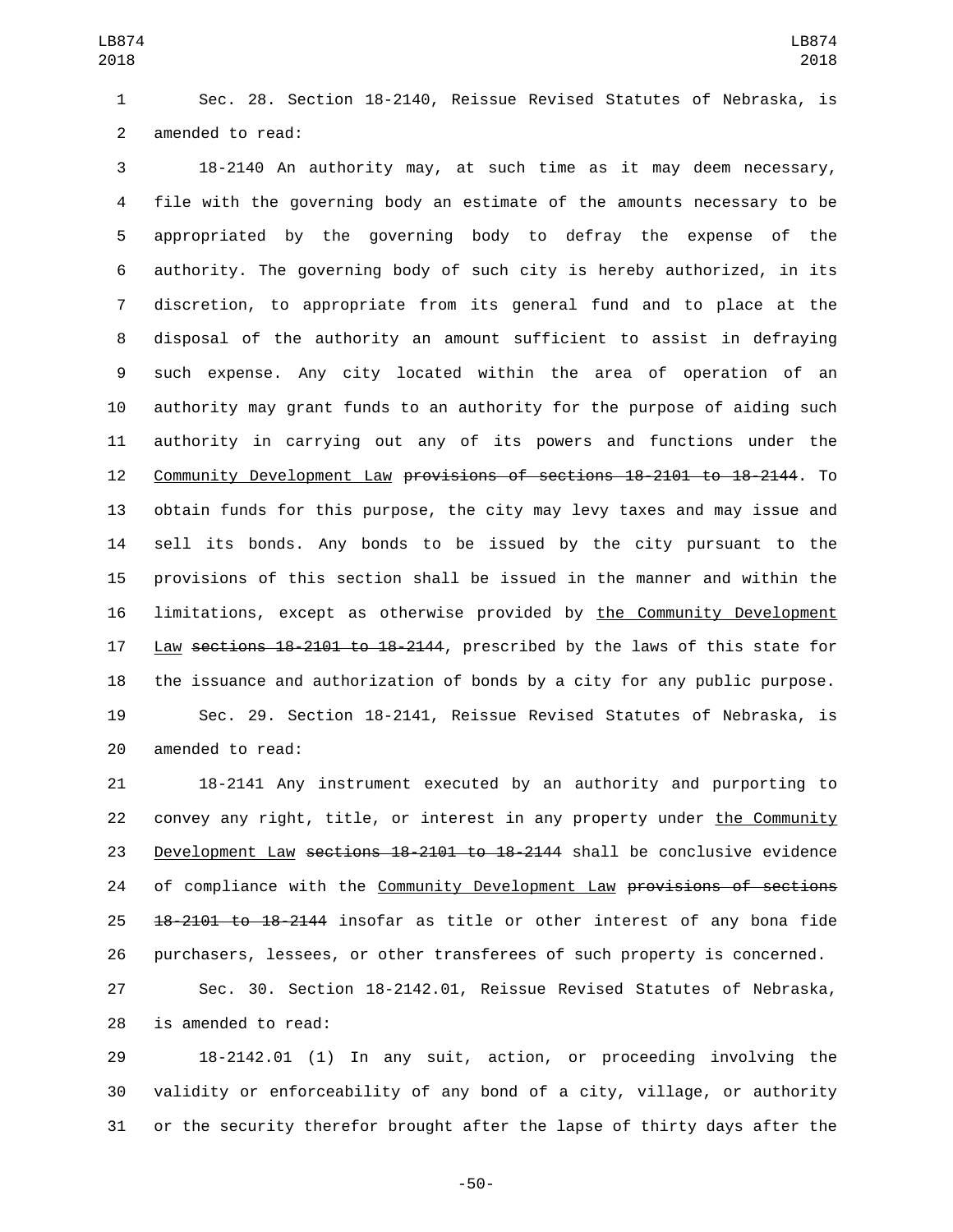issuance of such bonds has been authorized, any such bond reciting in substance that it has been authorized by the city, village, or authority to aid in financing a redevelopment project shall be conclusively deemed to have been authorized for such purpose and such redevelopment project shall be conclusively deemed to have been planned, located, and carried out in accordance with the purposes and provisions of the Community 7 Development Law and sections 18-2145 to 18-2154.

 (2) In any suit, action, or proceeding involving the validity or enforceability of any agreement of a city, village, or authority brought after the lapse of thirty days after the agreement has been formally entered into, any such agreement reciting in substance that it has been entered into by the city, village, or authority to provide financing for an approved redevelopment project shall be conclusively deemed to have been entered into for such purpose and such project shall be conclusively deemed to have been planned, located, and carried out in accordance with 16 the purposes and provisions of the Community Development Law and sections 17 18-2145 to 18-2154.

 Sec. 31. Section 18-2143, Reissue Revised Statutes of Nebraska, is 19 amended to read:

20 18-2143 The powers conferred by the Community Development Law sections 18-2101 to 18-2144 shall be in addition and supplemental to the powers conferred by any other law and shall be independent of and in addition to any other provision of the laws of the State of Nebraska with 24 reference to the matters covered in the Community Development Law hereby and shall be considered as a complete and independent act and not as amendatory of or limited by any other provision of the laws of the State of Nebraska. Notwithstanding any other evidence of legislative intent, it is hereby declared to be the controlling legislative intent that if any 29 provision of the Community Development Law sections 18-2101 to 18-2144, or the application thereof to any person or circumstances is held unconstitutional or invalid, it shall not affect the other provisions of

-51-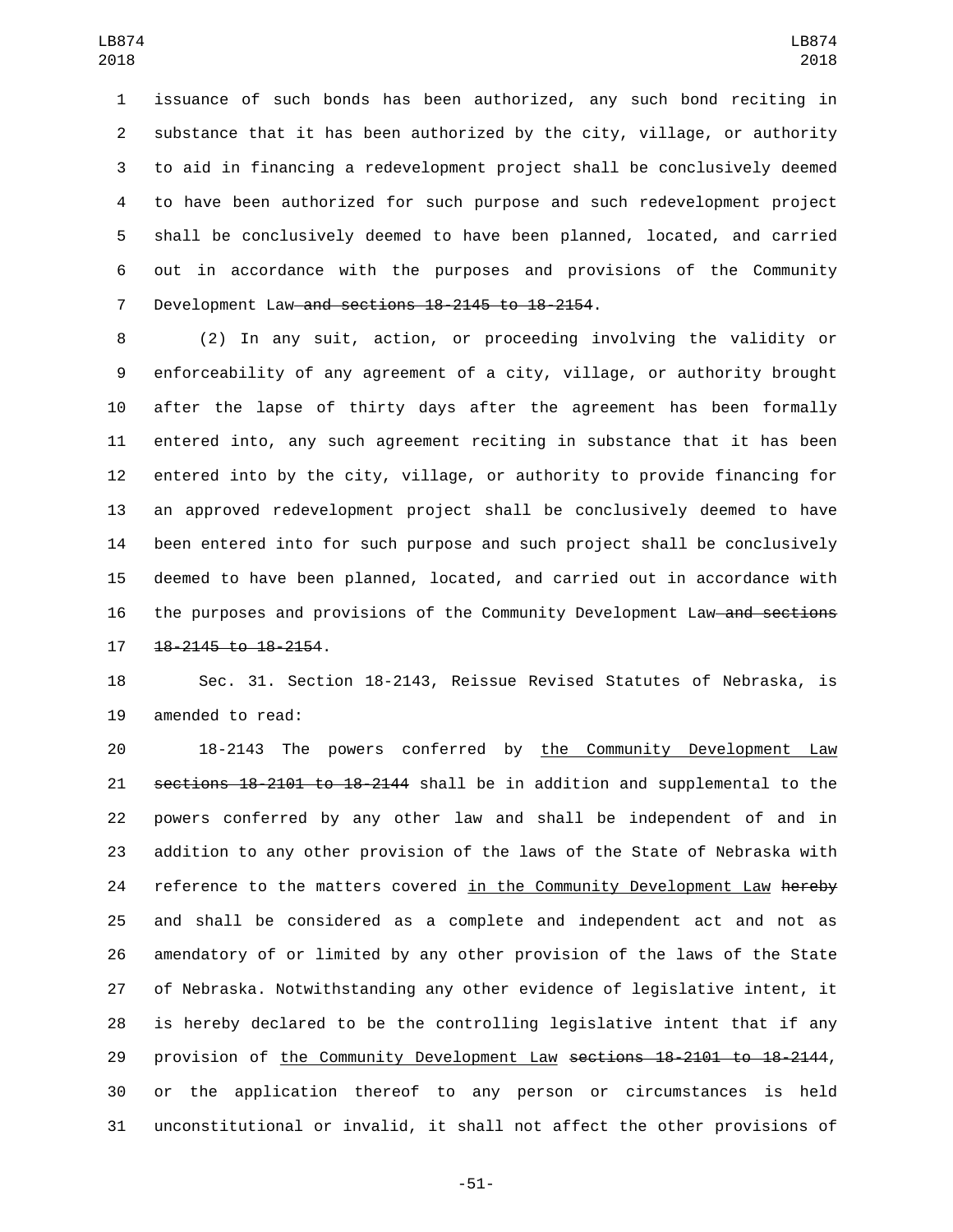the Community Development Law sections 18-2101 to 18-2144 or the application of such provision to other persons or circumstances. The Community Development Law provisions of sections 18-2101 to 18-2144 and 4 all grants of power, authority, rights, or discretion herein made to a 5 city and to an authority created under the Community Development Law provisions hereof shall be liberally construed, and all incidental powers 7 necessary to carry into effect the Community Development Law provisions 8 of such sections are hereby expressly granted to and conferred upon a city or an authority created pursuant thereto hereto.

 Sec. 32. Section 18-2144, Reissue Revised Statutes of Nebraska, is 11 amended to read:

 18-2144 The Community Development Law Sections 18-2101 to 18-2144 shall be full authority for the creation of a community redevelopment authority by a city or village, and for the exercise of the powers therein granted to a city or village and to such authority, and shall also be full authority for the creation of a community development agency by a city or village, and for the exercise of the powers therein granted to a city or village for such purpose, and no action, proceeding, or election shall be required prior to the creation of a community 20 redevelopment authority or community development agency hereunder or to authorize the exercise of any of the powers granted in the Community 22 Development Law such sections, except as specifically provided in the 23 Community Development Law such sections, any provision of law or of any city charter or village law to the contrary notwithstanding.

 No proceedings for the issuance of bonds of an authority or of a city or village for its community development agency shall be required 27 other than those required by the Community Development Law provisions of sections 18-2101 to 18-2144; and the provisions of all other laws and city charters, if any, relative to the terms and conditions for the issuance, payment, redemption, registration, sale or delivery of bonds of public bodies, corporations, or political subdivisions of this state

-52-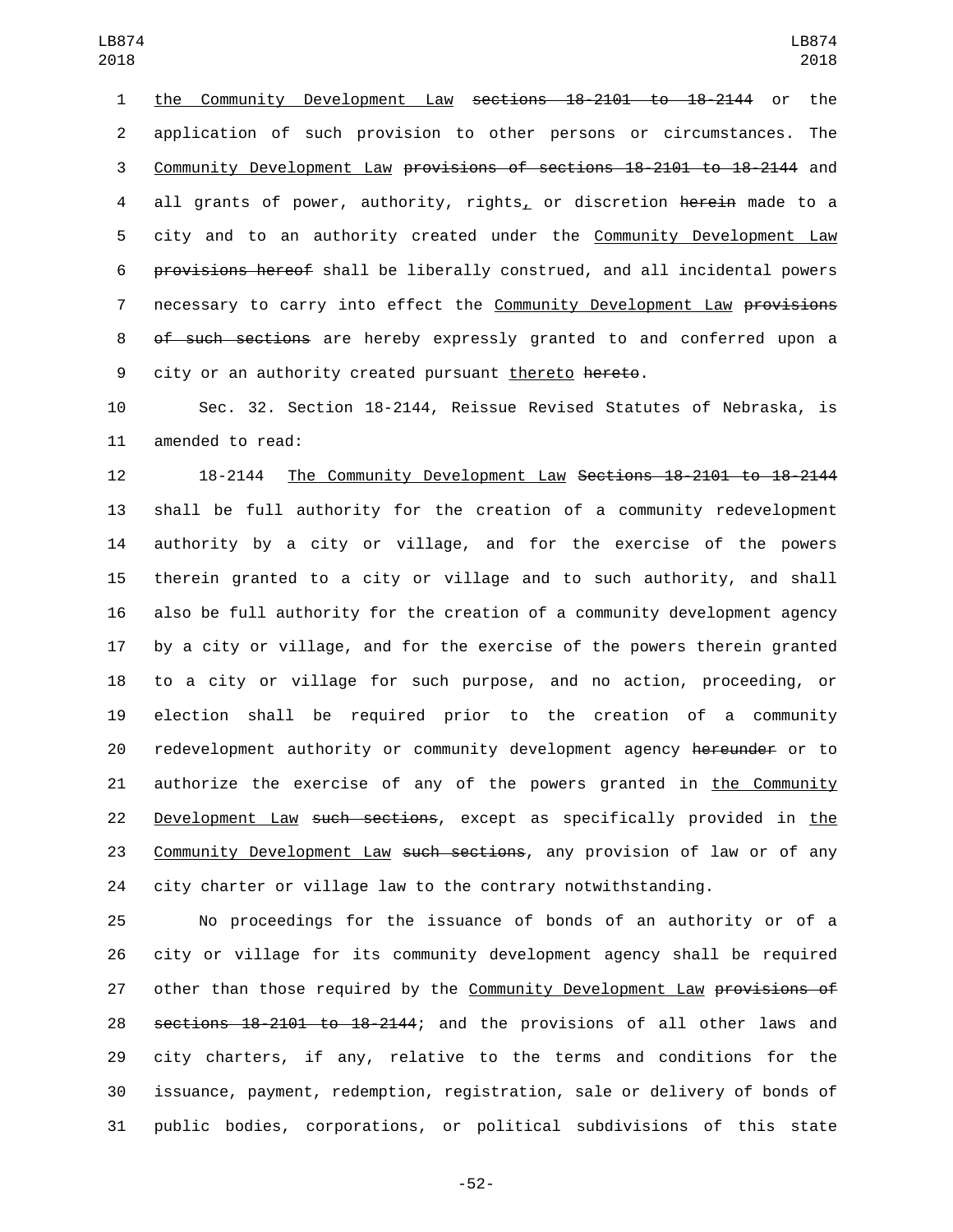shall not be applicable to bonds issued by an authority pursuant to the Community Development Law sections 18-2101 to 18-2144.

 Insofar as the provisions of the Community Development Law sections 18-2101 to 18-2144 are inconsistent with the provisions of any other law or of any city charter, if any, the provisions of the Community Development Law sections 18-2101 to 18-2144 shall be controlling.

 Sec. 33. Section 18-2145, Reissue Revised Statutes of Nebraska, is 8 amended to read:

 18-2145 The provisions of the Community Development Law that are sections 18-2101 to 18-2144 not in conflict with the provisions relating 11 to limited community redevelopment authorities and that are sections 18-2102.01, 18-2103, 18-2107, 18-2145, and 18-2146 and necessary or convenient to carry out the powers expressly conferred upon limited 14 community redevelopment authorities or the intent and purpose of sections 18-2102.01, 18-2103, 18-2107, 18-2145, and 18-2146 shall apply to the limited community redevelopment authorities authority hereby authorized.

 Sec. 34. Section 18-2147, Revised Statutes Cumulative Supplement, 2016, is amended to read:

 18-2147 (1) Any redevelopment plan as originally approved or as later modified pursuant to section 18-2117 may contain a provision that any ad valorem tax levied upon real property, or any portion thereof, in a redevelopment project for the benefit of any public body shall be divided, for a period not to exceed fifteen years after the effective date as identified in the project redevelopment contract or in the resolution of the authority authorizing the issuance of bonds pursuant to section  $18-2124$ , as follows:

 (a) That portion of the ad valorem tax which is produced by the levy at the rate fixed each year by or for each such public body upon the redevelopment project valuation shall be paid into the funds of each such public body in the same proportion as are all other taxes collected by or for the body. When there is not a redevelopment project valuation on a

-53-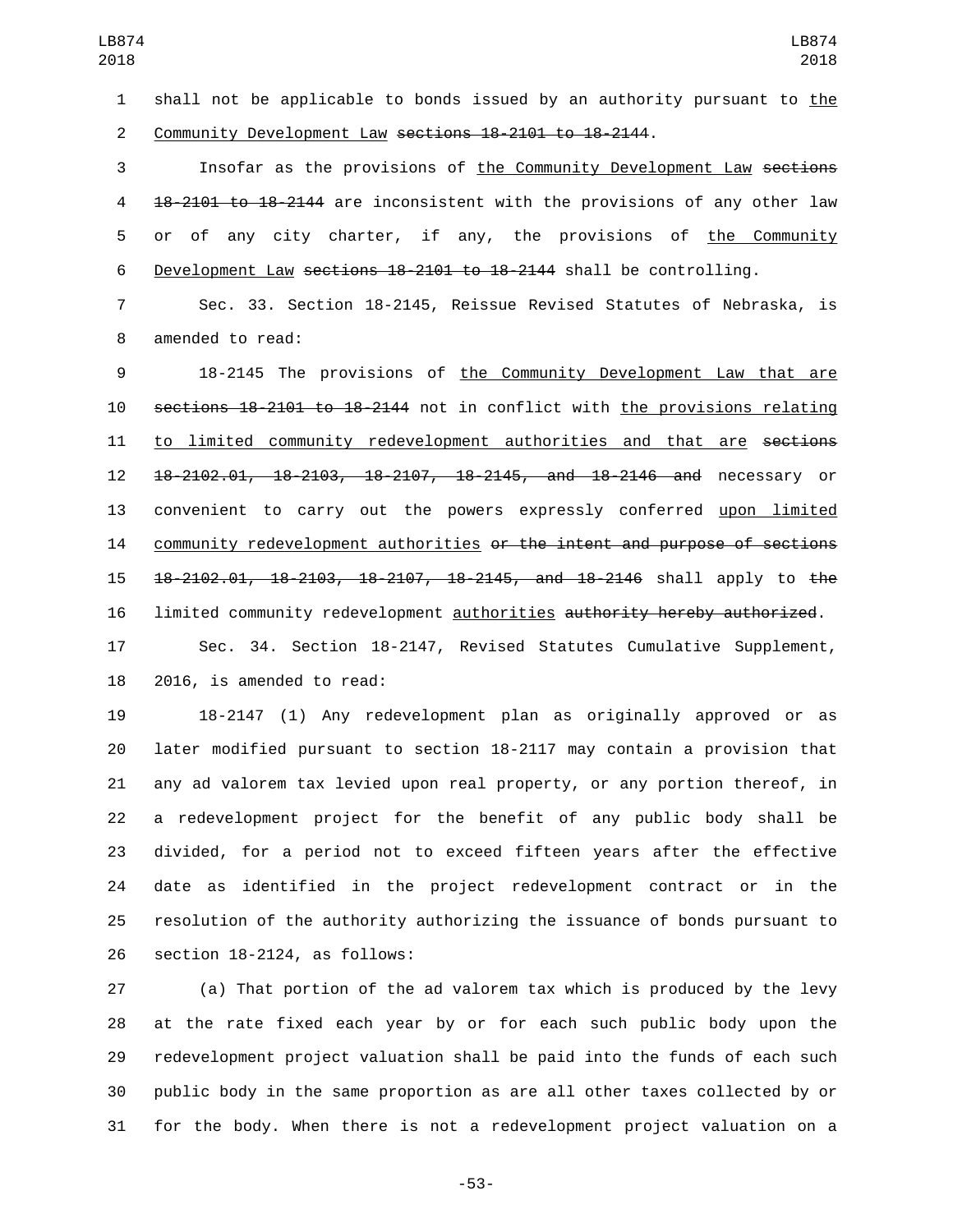parcel or parcels, the county assessor shall determine the redevelopment project valuation based upon the fair market valuation of the parcel or parcels as of January 1 of the year prior to the year that the ad valorem taxes are to be divided. The county assessor shall provide written notice of the redevelopment project valuation to the authority as defined in section 18-2103 and the owner. The authority or owner may protest the valuation to the county board of equalization within thirty days after the date of the valuation notice. All provisions of section 77-1502 except dates for filing of a protest, the period for hearing protests, and the date for mailing notice of the county board of equalization's decision are applicable to any protest filed pursuant to this section. The county board of equalization shall decide any protest filed pursuant to this section within thirty days after the filing of the protest. The county clerk shall mail a copy of the decision made by the county board of equalization on protests pursuant to this section to the authority or owner within seven days after the board's decision. Any decision of the county board of equalization may be appealed to the Tax Equalization and Review Commission, in accordance with section 77-5013, within thirty days 19 after the date of the decision;

 (b) That portion of the ad valorem tax on real property, as provided in the redevelopment contract or bond resolution, in the redevelopment project in excess of such amount, if any, shall be allocated to and, when collected, paid into a special fund of the authority to be used solely to pay the principal of, the interest on, and any premiums due in connection with the bonds of, loans, notes, or advances of money to, or indebtedness incurred by, whether funded, refunded, assumed, or otherwise, such authority for financing or refinancing, in whole or in part, the redevelopment project. When such bonds, loans, notes, advances of money, or indebtedness, including interest and premiums due, have been paid, the authority shall so notify the county assessor and county treasurer and all ad valorem taxes upon taxable real property in such a redevelopment

-54-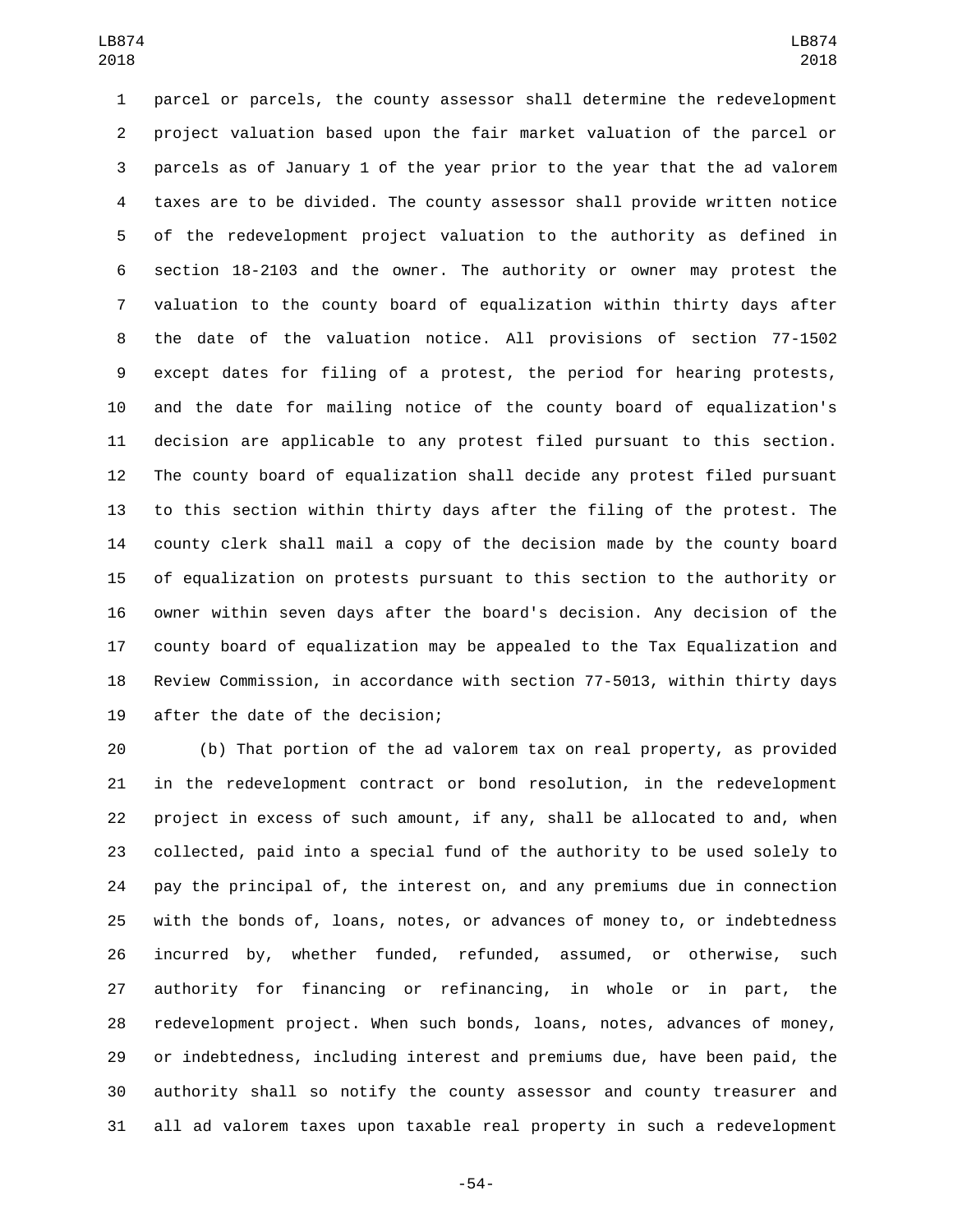project shall be paid into the funds of the respective public bodies; and (c) Any interest and penalties due for delinquent taxes shall be paid into the funds of each public body in the same proportion as are all 4 other taxes collected by or for the public body.

 (2) To the extent that a redevelopment plan authorizes the division of ad valorem taxes levied upon only a portion of the real property included in such redevelopment plan, any improvements funded by such division of taxes shall be related to the redevelopment plan that 9 authorized such division of taxes.

10 (3)  $\{2\}$  The effective date of a provision dividing ad valorem taxes as provided in subsection (1) of this section shall not occur until such time as the real property in the redevelopment project is within the corporate boundaries of the city. This subsection shall not apply to a redevelopment project involving a formerly used defense site as 15 authorized in section  $18-2123.01$ .

 (4) (3) Beginning August 1, 2006, all notices of the provision for dividing ad valorem taxes shall be sent by the authority to the county assessor on forms prescribed by the Property Tax Administrator. The notice shall be sent to the county assessor on or before August 1 of the year of the effective date of the provision. Failure to satisfy the notice requirement of this section shall result in the taxes, for all taxable years affected by the failure to give notice of the effective date of the provision, remaining undivided and being paid into the funds for each public body receiving property taxes generated by the property in the redevelopment project. However, the redevelopment project valuation for the remaining division of ad valorem taxes in accordance with subdivisions (1)(a) and (b) of this section shall be the last certified valuation for the taxable year prior to the effective date of the provision to divide the taxes for the remaining portion of the fifteen-year period pursuant to subsection (1) of this section.

Sec. 35. Section 18-2153, Reissue Revised Statutes of Nebraska, is

-55-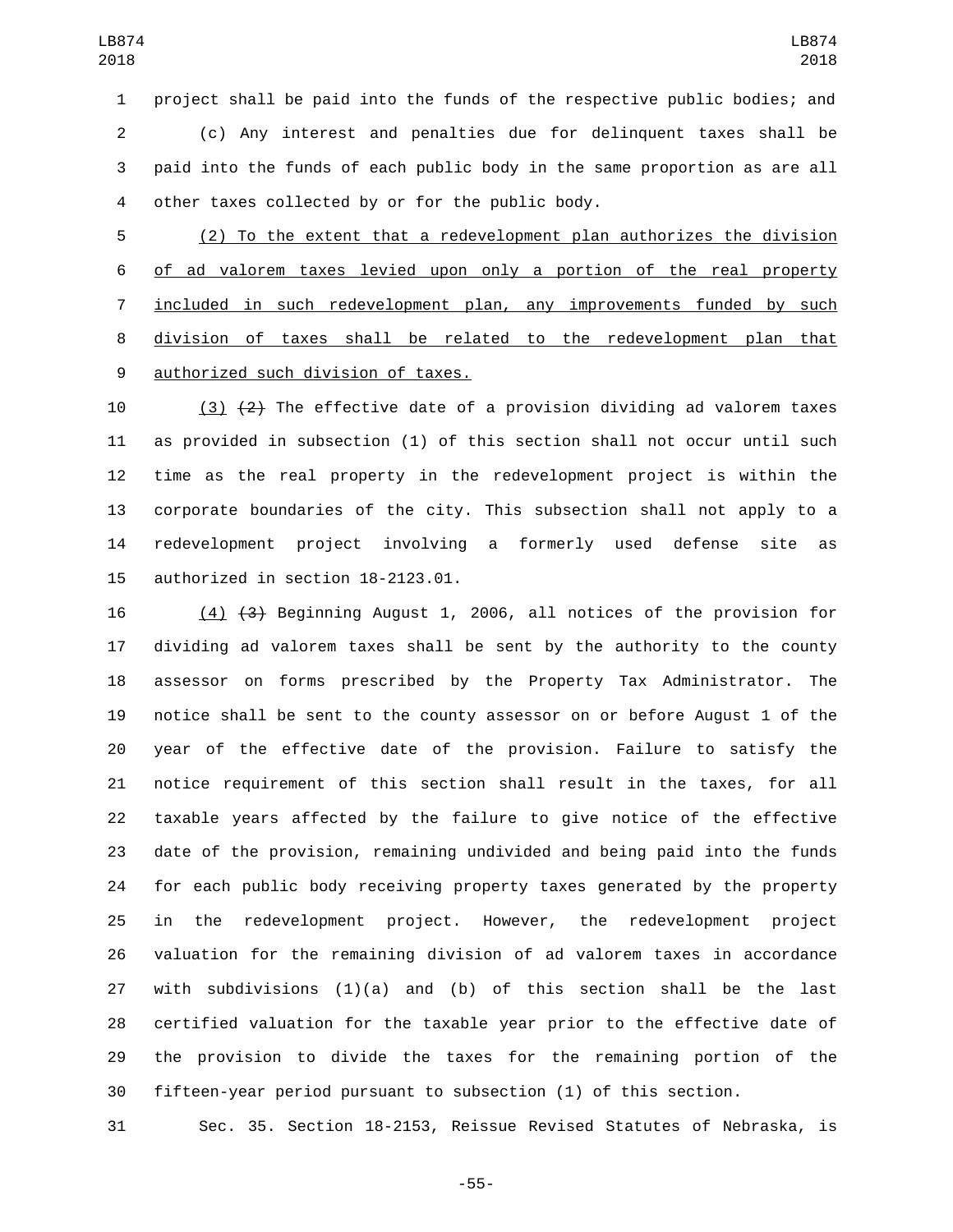1 amended to read:

LB874 

 18-2153 The powers conferred by sections 18-2147 to 18-2153 shall be 3 in addition and supplemental to the powers conferred by the Community 4 Development Law and by any other law and shall be independent of and in addition to any other provision of the laws of the State of Nebraska with reference to the matters covered in such sections hereby. The provisions of such sections and all grants of power, authority, rights, or discretion to a city or village and to an authority created under the Community Development Law shall be liberally construed, and all incidental powers necessary to carry into effect such sections are hereby expressly granted to and conferred upon a city or village or an authority created pursuant to the Community Development Law.

 Sec. 36. Section 77-1704.01, Revised Statutes Cumulative Supplement, 14 2016, is amended to read:

 77-1704.01 (1) The county treasurer shall include with each tax notice to every taxpayer and with each receipt provided to a taxpayer the 17 following information:

 (a) The total amount of aid from state sources appropriated to the county and each city, village, and school district in the county;

 (b) The net amount of property taxes to be levied by the county and each city, village, school district, and learning community in the 22 county;

 (c) For real property, the amount of taxes reflected on the statement that are levied by the county, city, village, school district, learning community, and other subdivisions for the tax year and for the 26 immediately past year on the same parcel; and

 (d) For real property that has its taxes divided under section 18-2147 as part of a redevelopment project under the Community 29 Development Law, the amount of taxes reflected on the statement that are allocated to the county, city, village, school district, learning community, and other subdivisions, the amount of taxes reflected on the